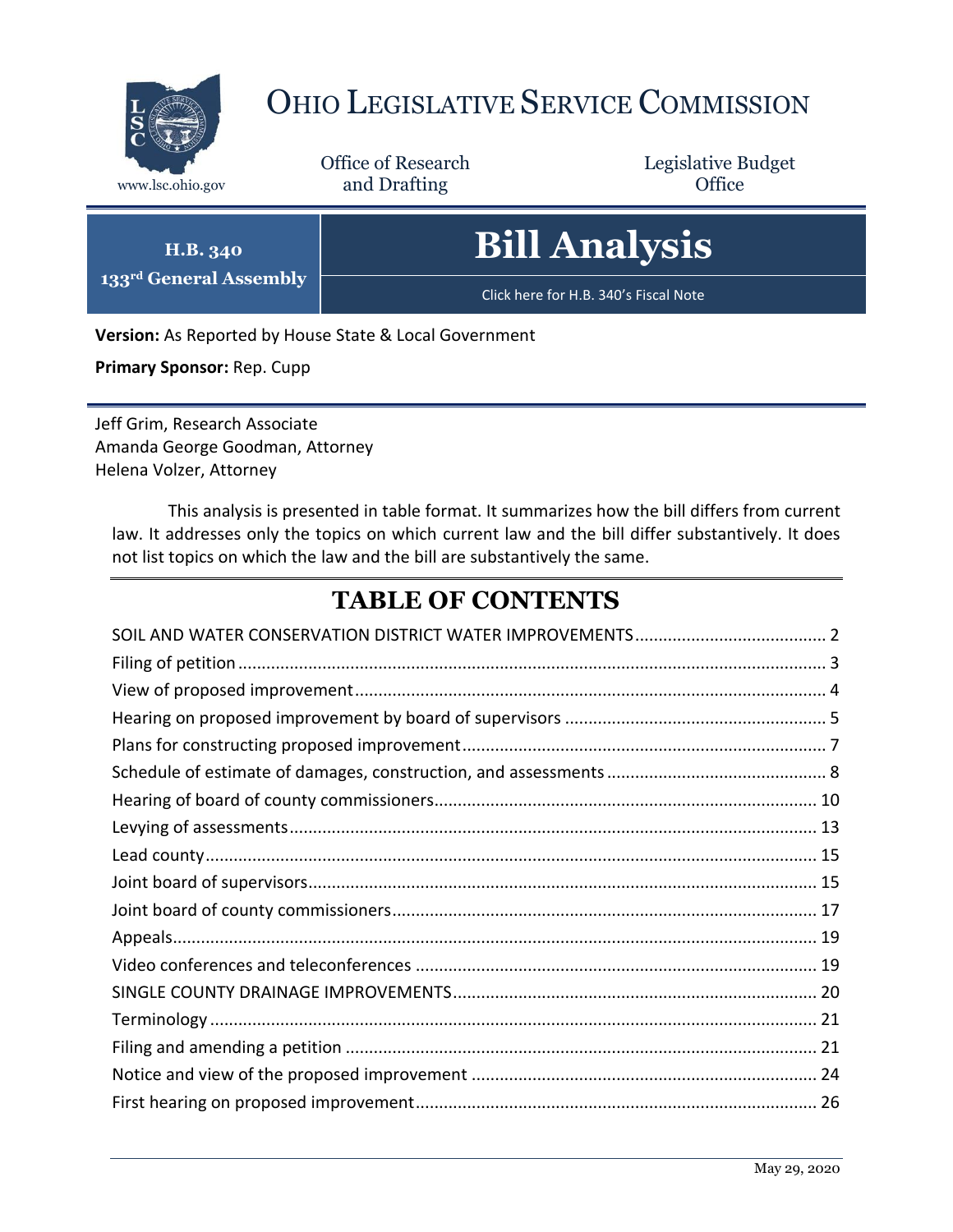#### **SOIL AND WATER CONSERVATION DISTRICT WATER IMPROVEMENTS**

<span id="page-1-0"></span>Under current law, as part of its duties and responsibilities, a soil and water conservation district has the power to oversee the construction, maintenance, and operation of improvements for natural resource conservation and development and flood prevention, and the conservation, development, and disposal of water within the district. There is a specific process for proposing and approving an improvement. That process includes:

- 1. The filing of a petition for the improvement by a property owner with the board of supervisors of the district;
- 2. A scheduled view of the proposed improvement;
- 3. The preparation of a preliminary report by the board of supervisors regarding the proposed improvement;
- 4. A hearing by the board of supervisors on the proposed improvement;
- 5. Estimates of the costs of the improvement and benefits to property owners;
- 6. After approval by the board of supervisors, a project survey and design for the improvement;
- 7. A schedule of damages, costs, and assessments;
- 8. A hearing by the board of county commissioners;
- 9. Approval or disapproval by the board of county commissioners; and
- 10. Imposition of assessments and execution of the improvement.<sup>1</sup>

 $\overline{a}$ 

 $<sup>1</sup>$  R.C. Chapter 940.</sup>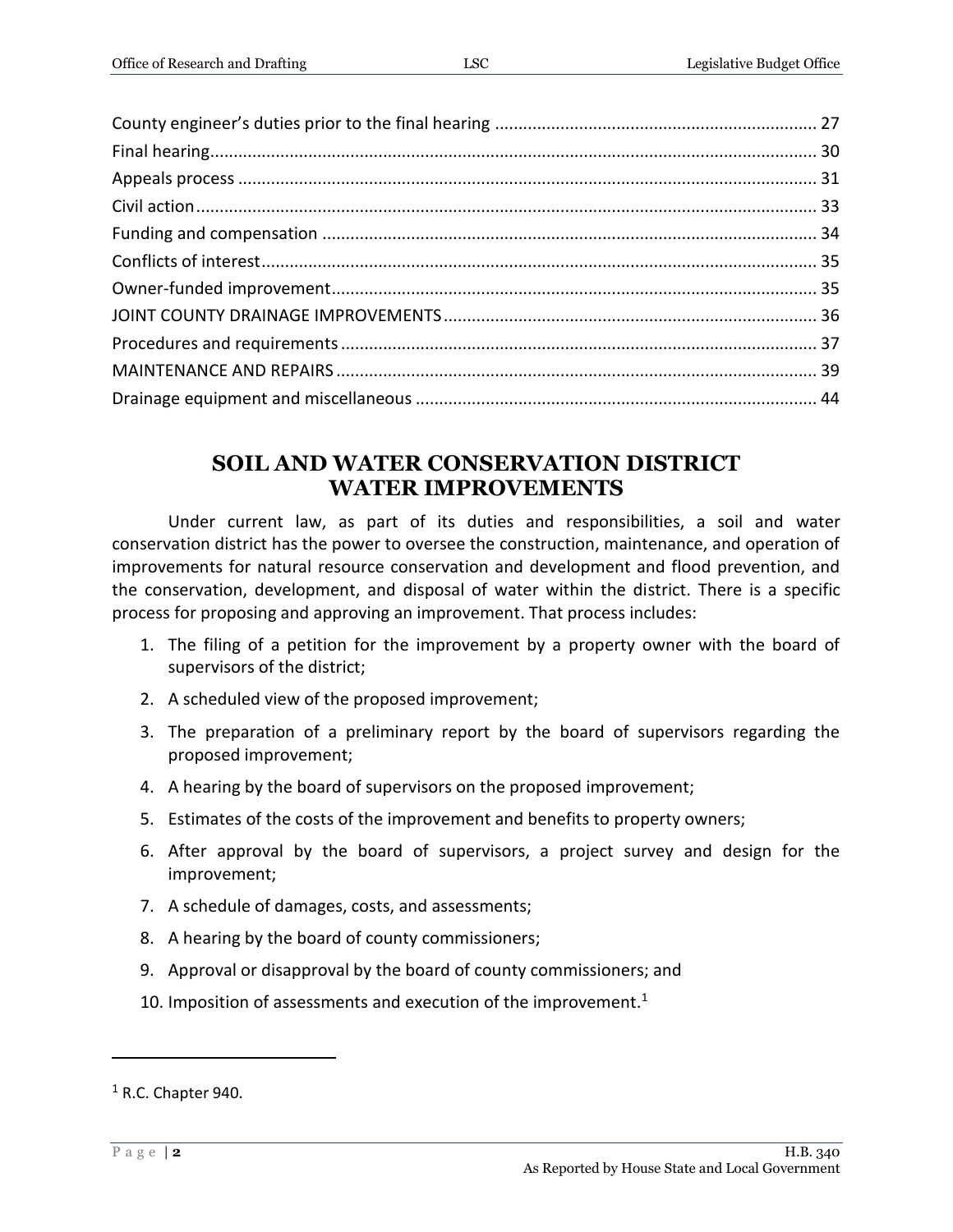The bill retains the basic process structure for approving and implementing an improvement. However, it makes numerous changes to the specifics of that process and structure. Below is a discussion of the changes to the process and structure made by the bill.

#### <span id="page-2-0"></span>**Filing of petition**

| <b>Current law</b>                                                                                                                                                                                                                                                       | H.B. 340                                                                                                                                                                                                                                                                                     |  |
|--------------------------------------------------------------------------------------------------------------------------------------------------------------------------------------------------------------------------------------------------------------------------|----------------------------------------------------------------------------------------------------------------------------------------------------------------------------------------------------------------------------------------------------------------------------------------------|--|
| Filing of petition with board of soil and water conservation district                                                                                                                                                                                                    |                                                                                                                                                                                                                                                                                              |  |
| Authorizes an owner of land (hereafter owner)<br>that is located in a soil and water conservation<br>district to file a petition with the board of<br>supervisors of the district requesting the<br>construction of a conservation work of<br>improvement (R.C. 940.19). | Same, but also requires the owner, prior to filing a<br>petition for the improvement (hereafter petition),<br>to consult with the district to discuss the proposed<br>drainage improvement; and to determine the<br>proper forms and procedures for filing the petition<br>(R.C. 940.19(A)). |  |
| <b>Petition - information included</b>                                                                                                                                                                                                                                   |                                                                                                                                                                                                                                                                                              |  |
| No provision.                                                                                                                                                                                                                                                            | Requires a petition to include all of the following:                                                                                                                                                                                                                                         |  |
|                                                                                                                                                                                                                                                                          | 1. A statement of the nature of the work for which<br>the petition is filed, including removing<br>obstructions from a ditch;                                                                                                                                                                |  |
|                                                                                                                                                                                                                                                                          | 2. A description, including location, of the course<br>and termini of the proposed improvement;                                                                                                                                                                                              |  |
|                                                                                                                                                                                                                                                                          | 3. A statement that the construction of the<br>improvement is necessary and will benefit the<br>petitioner; and                                                                                                                                                                              |  |
|                                                                                                                                                                                                                                                                          | 4. A statement that all costs of engineering,<br>construction, and future maintenance will be<br>assessed to the benefiting parcels of land<br>(R.C. 940.19(B)).                                                                                                                             |  |
| <b>Notification of petition rejection</b>                                                                                                                                                                                                                                |                                                                                                                                                                                                                                                                                              |  |
| If a board of supervisors rejects a petition, requires<br>the board to notify the petitioner of the reasons<br>for the rejection (R.C. 940.19).                                                                                                                          | Same, but requires the board to notify the<br>petitioner in writing (R.C. 940.19(D)(2)).                                                                                                                                                                                                     |  |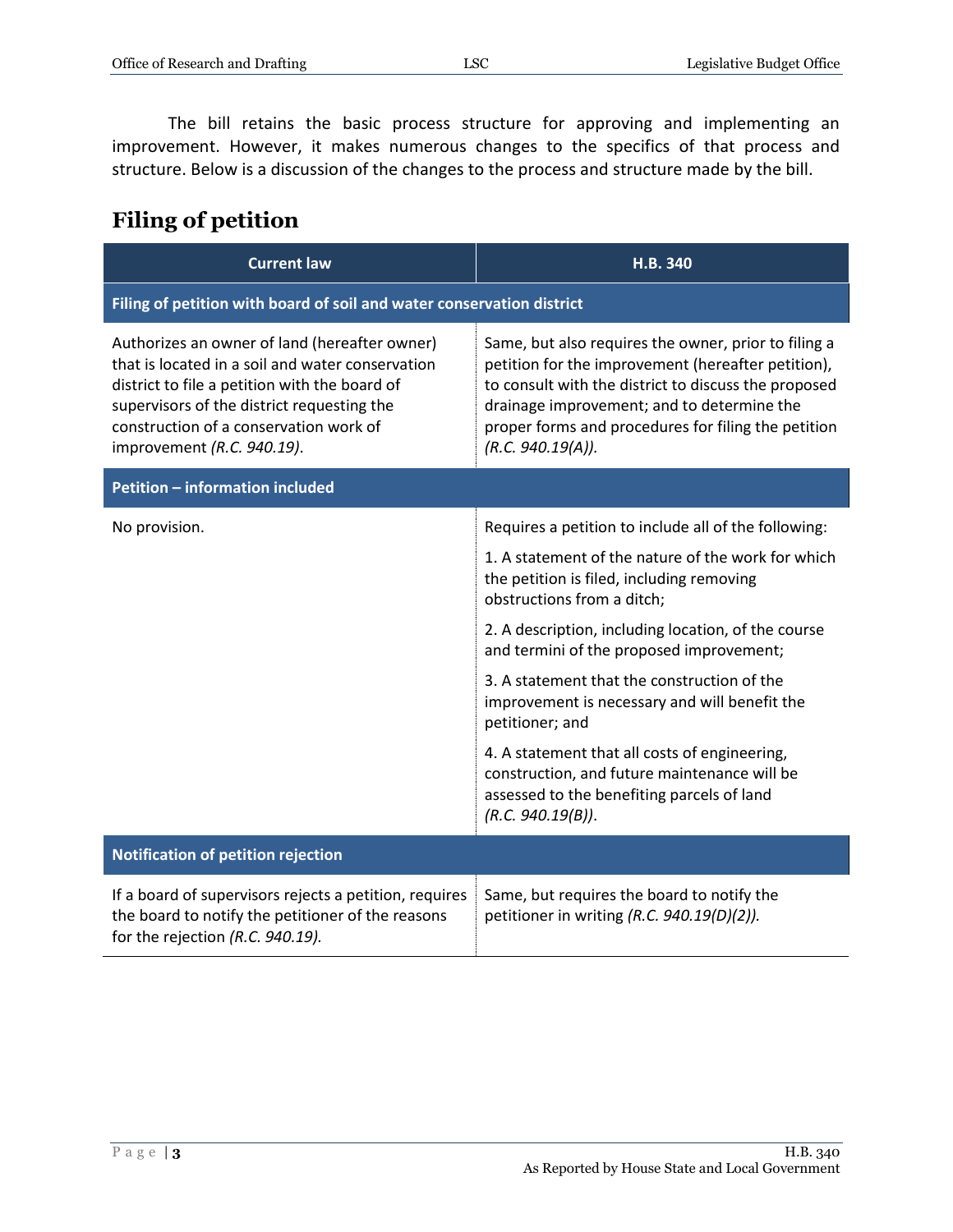## <span id="page-3-0"></span>**View of proposed improvement**

| <b>Current law</b>                                                                                                                                                                                                                                                                                    | H.B. 340                                                                                                                                                                                                                                                                                                                                                                                                                                                                                                                                                                                                                                                                                                                                                                                                                                                                                                                                                                                                                                                                                                                                                                                                           |
|-------------------------------------------------------------------------------------------------------------------------------------------------------------------------------------------------------------------------------------------------------------------------------------------------------|--------------------------------------------------------------------------------------------------------------------------------------------------------------------------------------------------------------------------------------------------------------------------------------------------------------------------------------------------------------------------------------------------------------------------------------------------------------------------------------------------------------------------------------------------------------------------------------------------------------------------------------------------------------------------------------------------------------------------------------------------------------------------------------------------------------------------------------------------------------------------------------------------------------------------------------------------------------------------------------------------------------------------------------------------------------------------------------------------------------------------------------------------------------------------------------------------------------------|
| <b>View of proposed improvement</b>                                                                                                                                                                                                                                                                   |                                                                                                                                                                                                                                                                                                                                                                                                                                                                                                                                                                                                                                                                                                                                                                                                                                                                                                                                                                                                                                                                                                                                                                                                                    |
| Requires the date for a view of the proposed<br>improvement to be between 25 and 90 days after<br>the date on which the petition was filed<br>(R.C. 940.19).                                                                                                                                          | Instead, requires the date for a view of the<br>proposed improvement to be between 30 and 90<br>days after the date on which the petition was<br>accepted (R.C. 940.19(E)(1)).                                                                                                                                                                                                                                                                                                                                                                                                                                                                                                                                                                                                                                                                                                                                                                                                                                                                                                                                                                                                                                     |
| Notice of the view                                                                                                                                                                                                                                                                                    |                                                                                                                                                                                                                                                                                                                                                                                                                                                                                                                                                                                                                                                                                                                                                                                                                                                                                                                                                                                                                                                                                                                                                                                                                    |
| Requires the board of supervisors, at least 20 days<br>prior to the date established for the view, to send<br>the notice of the view to the owners within the<br>area to be benefited by the proposed<br>improvement, the board of county commissioners,<br>and the county engineer (R.C. 940.20(A)). | Same, but requires the notice to be sent 21 days<br>prior to the view (R.C. $940.20(A)$ ).                                                                                                                                                                                                                                                                                                                                                                                                                                                                                                                                                                                                                                                                                                                                                                                                                                                                                                                                                                                                                                                                                                                         |
| <b>Contents of notice</b>                                                                                                                                                                                                                                                                             |                                                                                                                                                                                                                                                                                                                                                                                                                                                                                                                                                                                                                                                                                                                                                                                                                                                                                                                                                                                                                                                                                                                                                                                                                    |
| No provision.                                                                                                                                                                                                                                                                                         | Requires the board to ensure that the notice of the<br>view contains all of the following:<br>1. The date, time, and location for the view and<br>the subsequent hearing;<br>2. A description of the proposed improvement and<br>its location as stated in the petition, a map<br>indicating the location of the proposed<br>improvement or information on where to access<br>the map, and an explanation of how to obtain<br>additional information or ask questions about the<br>proposed improvement;<br>3. A statement that all costs of engineering,<br>construction, and future maintenance will be<br>assessed to the benefiting parcels of land;<br>4. A statement that an owner may file, at least 21<br>days after the date of the view, an amendment to<br>the original petition that expands the length of the<br>proposed improvement, provided that the<br>amendment does not expand the area to be<br>benefited by the proposed improvement;<br>5. A statement that any owner receiving the notice<br>may comment on the proposed improvement in<br>writing before or in person at the hearing on the<br>petition (see "Hearing on proposed<br>improvement by board of supervisors,"<br>below); and |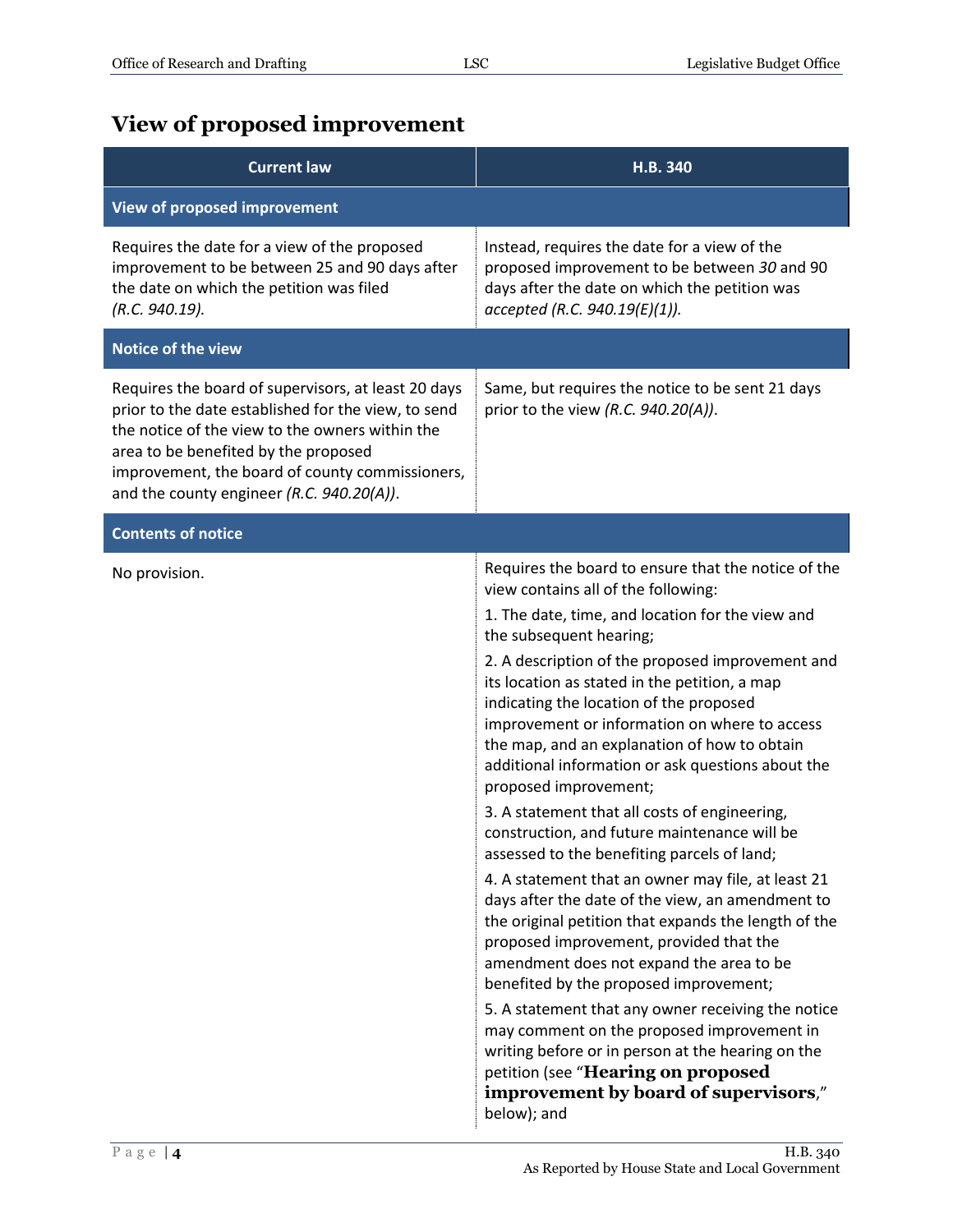| <b>Current law</b>                                                                                            | H.B. 340                                                                                                                                                                                                                                                                                                                                                                     |
|---------------------------------------------------------------------------------------------------------------|------------------------------------------------------------------------------------------------------------------------------------------------------------------------------------------------------------------------------------------------------------------------------------------------------------------------------------------------------------------------------|
|                                                                                                               | 6. The address at which to file an amendment to<br>the petition or submit written comments on the<br>proposed improvement (R.C. 940.20(A)).                                                                                                                                                                                                                                  |
| The view                                                                                                      |                                                                                                                                                                                                                                                                                                                                                                              |
| On the date of the view, requires the board to do<br>all of the following:                                    | Instead, on the date of the view, requires the<br>board or its designee to do all of the following:                                                                                                                                                                                                                                                                          |
| 1. Meet at a designated location near the<br>proposed improvement;                                            | 1. Present an overview of the proposed<br>improvement;                                                                                                                                                                                                                                                                                                                       |
| 2. Hear proof of the need for the proposed<br>improvement offered by any owner that is<br>affected by it; and | 2. In the presentation, use methods and means<br>that the board determines will adequately inform<br>those attending about the proposed                                                                                                                                                                                                                                      |
| 3. View the area in which the proposed<br>improvement is to be constructed (R.C. 940.21).                     | improvement's location and the drainage issues<br>intended to be addressed by the proposed<br>improvement; and                                                                                                                                                                                                                                                               |
|                                                                                                               | 3. Upon the request made at the view of a board<br>member or of an owner in the area to be<br>benefited by the proposed improvement, recess<br>the view and reconvene at a site along the<br>proposed improvement for the purpose of gaining<br>additional information about the drainage issue<br>intended to be addressed by the proposed<br>improvement (R.C. 940.21(B)). |

#### <span id="page-4-0"></span>**Hearing on proposed improvement by board of supervisors**

| <b>Current law</b>                                                                                                                                                                  | <b>H.B. 340</b>                                                                                                              |  |
|-------------------------------------------------------------------------------------------------------------------------------------------------------------------------------------|------------------------------------------------------------------------------------------------------------------------------|--|
| <b>Establishment of hearing of proposed improvement</b>                                                                                                                             |                                                                                                                              |  |
| Requires the board of supervisors to hold a<br>hearing on the proposed improvement not later<br>than 90 days after the date of the view<br>(R.C. 940.19).                           | Instead, requires the board to hold the hearing<br>between 30 and 90 days after the date of the view<br>(R.C. 940.19(E)(2)). |  |
| Hearing $-$ objections                                                                                                                                                              |                                                                                                                              |  |
| Prior to the hearing on a proposed improvement,<br>authorizes owners affected by the proposed<br>improvement to file objections to the<br>improvement with the board (R.C. 940.23). | No provision.                                                                                                                |  |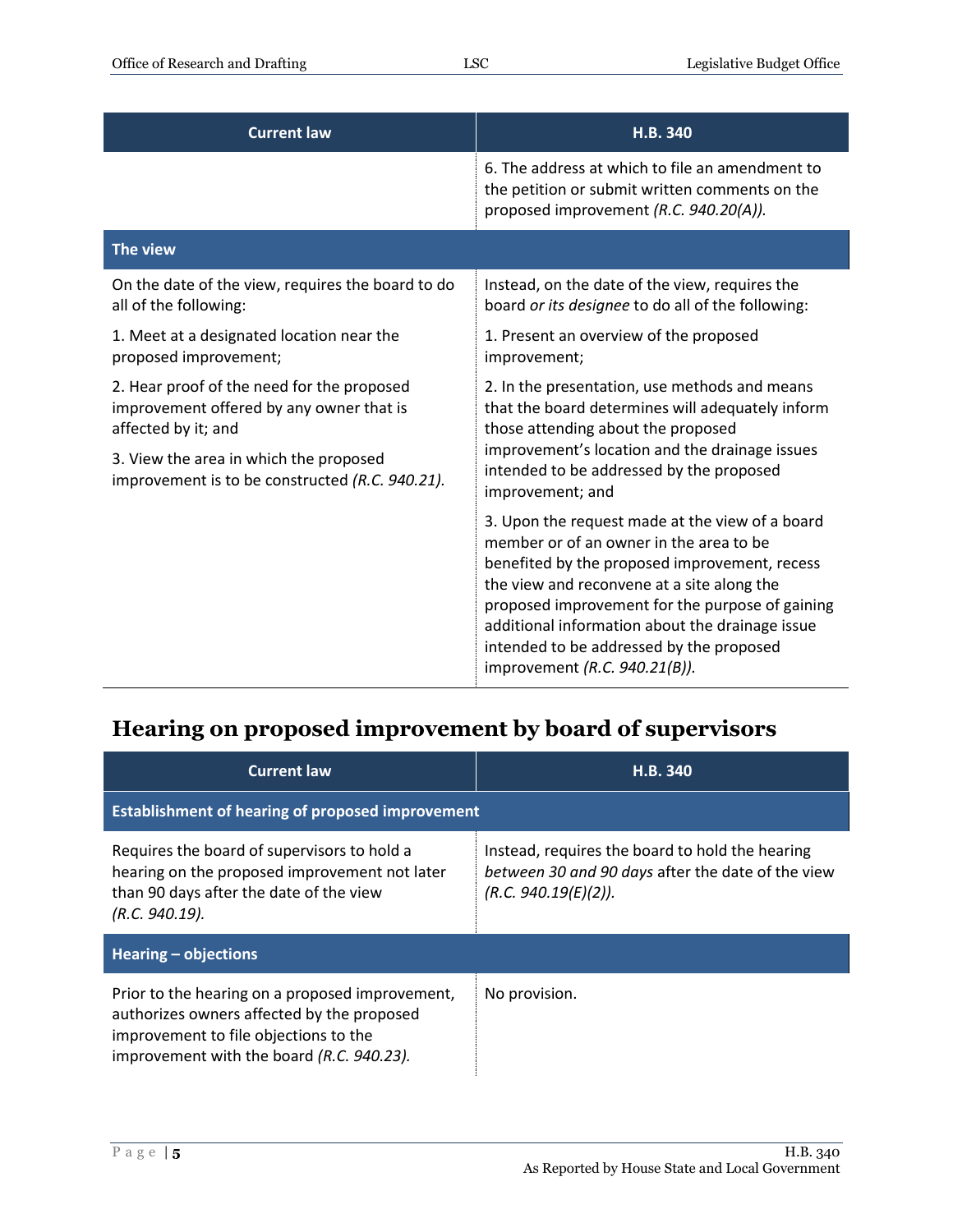| <b>Current law</b>                                                                                                                                                                                                                                          | H.B. 340                                                                                                                                                                                                                                                                                                 |  |
|-------------------------------------------------------------------------------------------------------------------------------------------------------------------------------------------------------------------------------------------------------------|----------------------------------------------------------------------------------------------------------------------------------------------------------------------------------------------------------------------------------------------------------------------------------------------------------|--|
| Adjournment of hearing - subsequent review                                                                                                                                                                                                                  |                                                                                                                                                                                                                                                                                                          |  |
| If modifications or alternatives to a proposed<br>improvement are proposed or discussed at the<br>hearing on the improvement, does both of the<br>following:                                                                                                | Instead, authorizes the board to recess and<br>continue the hearing on subsequent days as may<br>be reasonable to consider additional information<br>about the proposed improvement, but does not                                                                                                        |  |
| 1. Authorizes the board to adjourn the hearing for<br>a period of time that is necessary to conduct a<br>subsequent view of the proposed improvement in<br>light of the proposed changes;                                                                   | require another view (R.C. 940.23(B)).                                                                                                                                                                                                                                                                   |  |
| 2. If it appears that a subsequent view is<br>necessary, requires the board to establish a date,<br>time, and location for it and to notify, in the same<br>manner, the same persons that were required to<br>be notified of the first view. (R.C. 940.24.) |                                                                                                                                                                                                                                                                                                          |  |
| Hearing - vote of the board                                                                                                                                                                                                                                 |                                                                                                                                                                                                                                                                                                          |  |
| Authorizes the board, at the conclusion of the<br>hearing on a proposed improvement, to approve<br>the petition for the improvement (R.C. 940.25,                                                                                                           | Same, but specifically requires the board to vote<br>and requires the board, in making its decision, to<br>take into consideration all of the following:                                                                                                                                                 |  |
| repealed).                                                                                                                                                                                                                                                  | 1. The petition;                                                                                                                                                                                                                                                                                         |  |
|                                                                                                                                                                                                                                                             | 2. The preliminary report;                                                                                                                                                                                                                                                                               |  |
|                                                                                                                                                                                                                                                             | 3. Comments on the proposed improvement; and                                                                                                                                                                                                                                                             |  |
|                                                                                                                                                                                                                                                             | 4. The protection of environmentally significant<br>areas when those areas could be adversely<br>affected by the construction of the proposed<br>improvement and, if necessary, alternative plans<br>providing for that protection and for construction<br>of the proposed improvement (R.C. 940.23(C)). |  |
| Reasons for board to proceed with proposed improvement                                                                                                                                                                                                      |                                                                                                                                                                                                                                                                                                          |  |
| Allows the board to approve the petition if the<br>board:                                                                                                                                                                                                   | Similar, but no longer requires the board to<br>consider (4) and (5) (R.C. 940.23(D)).                                                                                                                                                                                                                   |  |
| 1. Is reasonably certain that the cost of the<br>proposed improvement will be less than the<br>benefits from it;                                                                                                                                            |                                                                                                                                                                                                                                                                                                          |  |
| 2. Finds that the improvement is necessary;                                                                                                                                                                                                                 |                                                                                                                                                                                                                                                                                                          |  |
| 3. Finds that the improvement will be conducive to<br>the public welfare;                                                                                                                                                                                   |                                                                                                                                                                                                                                                                                                          |  |
| 4. Finds that the improvement will improve water<br>management and development in the county in                                                                                                                                                             |                                                                                                                                                                                                                                                                                                          |  |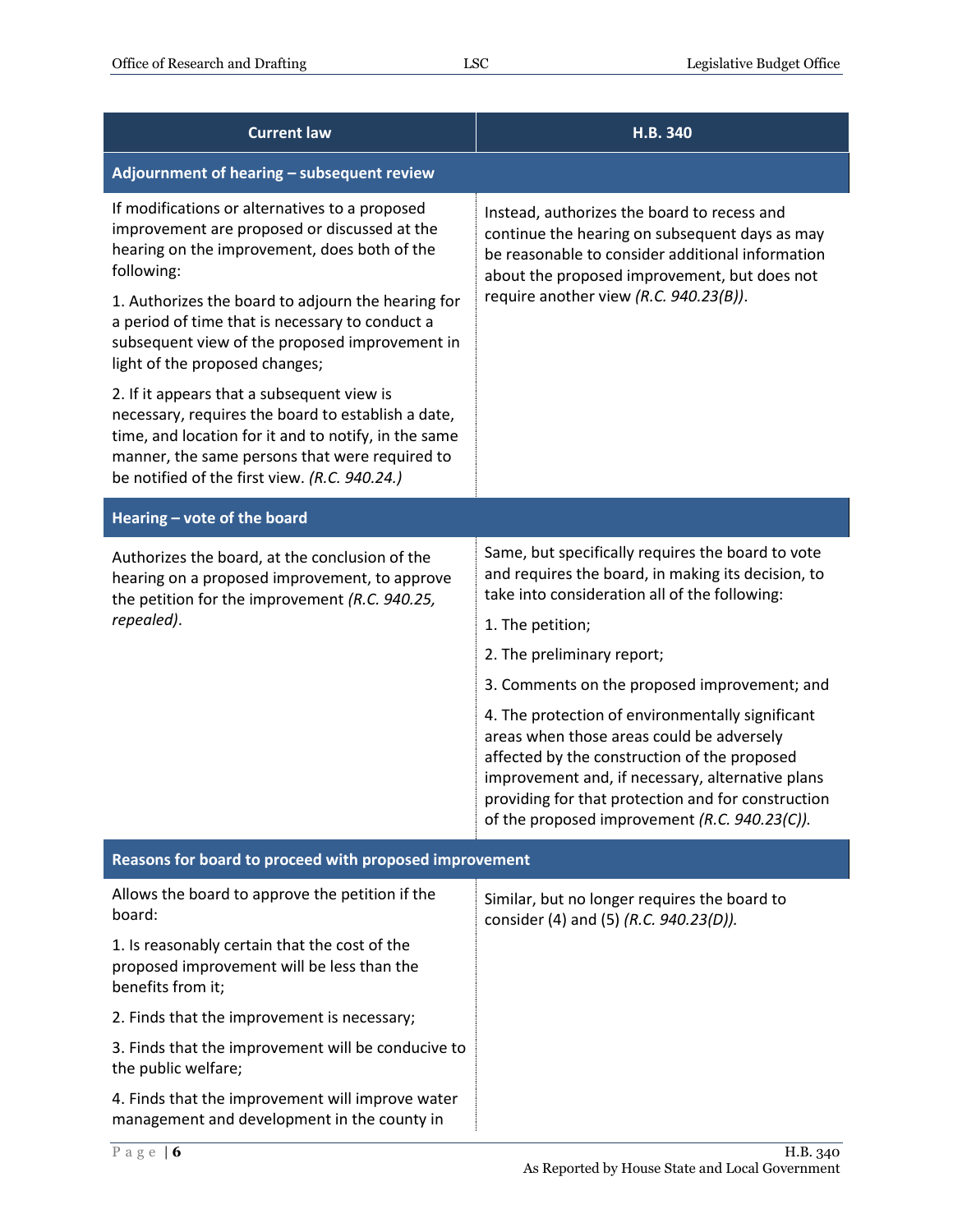| <b>Current law</b>                                                                                                                                                                                                                                                                                                                                                 | H.B. 340      |
|--------------------------------------------------------------------------------------------------------------------------------------------------------------------------------------------------------------------------------------------------------------------------------------------------------------------------------------------------------------------|---------------|
| which the district is located to the advantage of<br>lands located in it;                                                                                                                                                                                                                                                                                          |               |
| 5. Finds that the improvement will aid lands in the<br>area by promoting the economical, industrial,<br>environmental, or social development of the area<br>(R.C. 940.25, repealed).                                                                                                                                                                               |               |
| Establishment of date for completion of plans and specifications                                                                                                                                                                                                                                                                                                   |               |
| Upon approval of the petition, requires the board<br>to establish a date by which the board must<br>complete plans and specifications for the<br>improvement together with estimates of damages<br>from and costs for it (see "Plans for<br>constructing proposed improvement"<br>and "Schedule of estimate of damages,<br>construction, and assessments," below). | No provision. |
| Specifies that the date established must allow as<br>much time as is necessary for the preparation of<br>the plans, specifications, and estimates.                                                                                                                                                                                                                 | No provision. |
| Authorizes the board to extend the completion<br>date if necessary. (R.C. 940.25, repealed.)                                                                                                                                                                                                                                                                       | No provision. |

## <span id="page-6-0"></span>**Plans for constructing proposed improvement**

| <b>Current law</b>                                                                                                                                                                                                                                                                           | H.B. 340                                                                                                  |
|----------------------------------------------------------------------------------------------------------------------------------------------------------------------------------------------------------------------------------------------------------------------------------------------|-----------------------------------------------------------------------------------------------------------|
| Maps of proposed improvement area                                                                                                                                                                                                                                                            |                                                                                                           |
| Requires the board of supervisors or its designee<br>to prepare maps showing the location of the land<br>that is proposed to be assessed by a board of<br>county commissioners (see "Levying of<br><b>assessments</b> ," below) (R.C. 940.26).                                               | No provision.                                                                                             |
| Plans – erosion and sediment control                                                                                                                                                                                                                                                         |                                                                                                           |
| For a proposed improvement that is a ditch or<br>other similar structure for the disposal of water,<br>requires the board's plans for constructing the<br>improvement to include erosion and sediment<br>control by a sod or seeded strip, except where<br>suitable vegetative cover exists. | Same, but also allows other erosion and sediment<br>controls if suitable vegetative cover is not present. |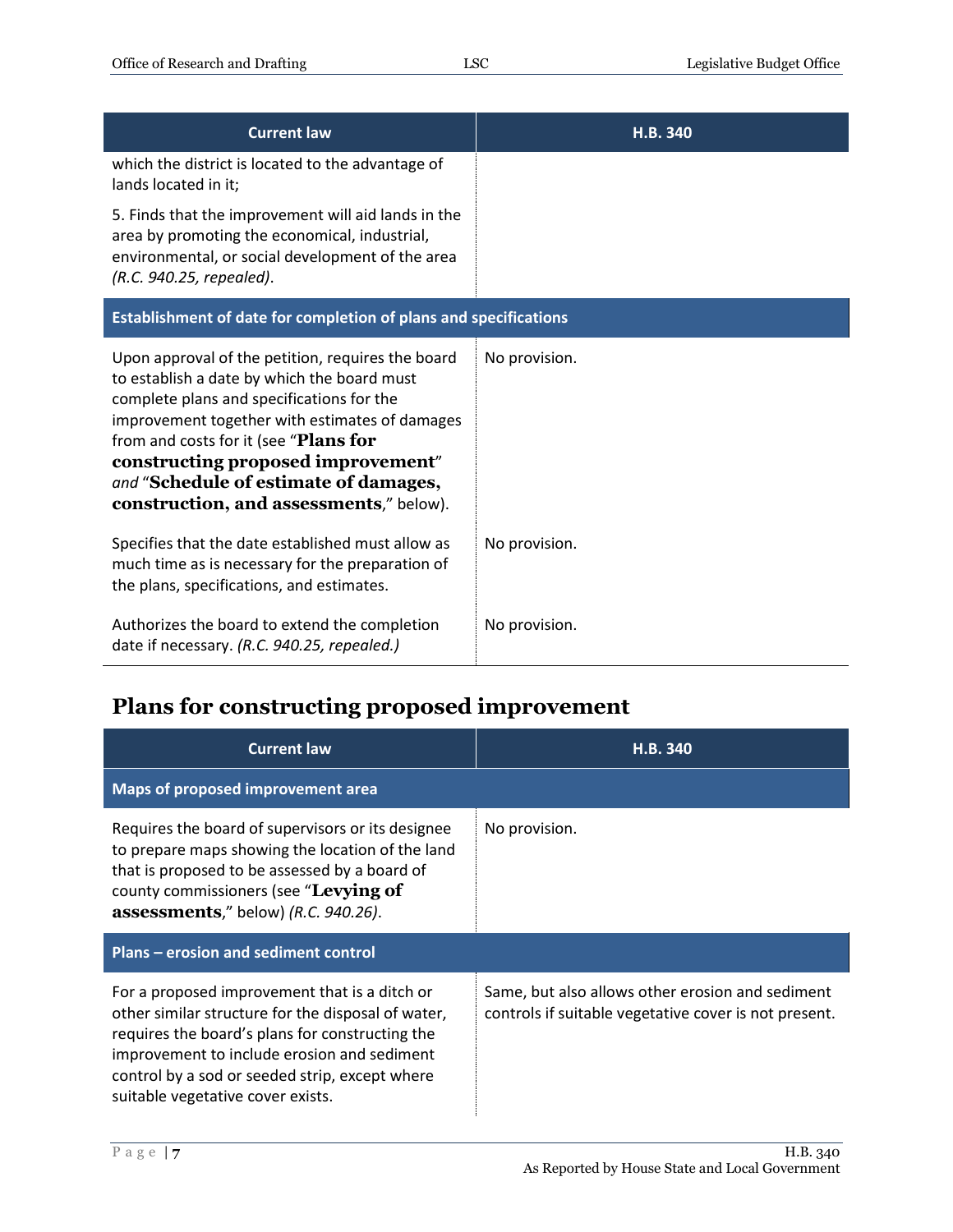| <b>Current law</b>                                                                                                                                      | H.B. 340                                                                                                                                                                                                |  |
|---------------------------------------------------------------------------------------------------------------------------------------------------------|---------------------------------------------------------------------------------------------------------------------------------------------------------------------------------------------------------|--|
| Requires each sod or seeded strip to be between<br>four and 15 feet wide.                                                                               | Instead, requires the sod or seeded strip to be<br>between ten and 15 feet wide.                                                                                                                        |  |
| Requires sod or seeded strips in excess of four feet<br>to be removed from the taxable valuation of<br>property. (R.C. 940.26.)                         | Instead, specifies that the county auditor must<br>remove the total acreage of sod or seeded strips<br>or other such controls from taxable valuation of<br>property. (R.C. 940.24(C)(2).)               |  |
| Removal or adjustment of structures in construction                                                                                                     |                                                                                                                                                                                                         |  |
| Requires the board or its designee to make note of<br>all structures that will be removed or adjusted in<br>constructing the improvement (R.C. 940.26). | Instead, requires the board or its designee to<br>include in the plans an <i>analysis</i> of all structures<br>that will be removed or adjusted in constructing<br>the improvement $(R.C. 940.24(D))$ . |  |

## <span id="page-7-0"></span>**Schedule of estimate of damages, construction, and assessments**

| <b>Current law</b>                                                                                                                                                                                                                                                                                                                                                                                      | H.B. 340                                                                                                                                                               |  |
|---------------------------------------------------------------------------------------------------------------------------------------------------------------------------------------------------------------------------------------------------------------------------------------------------------------------------------------------------------------------------------------------------------|------------------------------------------------------------------------------------------------------------------------------------------------------------------------|--|
| <b>Schedule of damages</b>                                                                                                                                                                                                                                                                                                                                                                              |                                                                                                                                                                        |  |
| Requires the board of supervisors or its designee,<br>as part of the estimate of the total cost of<br>constructing a proposed improvement, to prepare<br>a schedule of damages of the value of land or<br>other property that must be taken and the<br>damages to be sustained by an owner as a result<br>of the construction and subsequent maintenance<br>of the improvement (R.C. 940.27, repealed). | Same, but requires only the board to prepare the<br>schedule of damages, thus does not allow the<br>board to appoint a designee to prepare it<br>(R.C. 940.25(A)).     |  |
| <b>Total estimate of construction costs</b>                                                                                                                                                                                                                                                                                                                                                             |                                                                                                                                                                        |  |
| Requires the board of supervisors or its designee<br>to make an estimate of the total cost of the<br>proposed improvement, including construction<br>costs, estimated costs of damages to owners, and<br>any expenses incurred in the investigations and<br>notifications related to the proposed improvement<br>(R.C. 940.26 and 940.28, repealed).                                                    | Same, but also includes any expenses incurred in<br>consulting services (R.C. 940.26(C)).                                                                              |  |
| <b>Schedule of estimated assessments</b>                                                                                                                                                                                                                                                                                                                                                                |                                                                                                                                                                        |  |
| Requires a board of county commissioners or its<br>designee, after the board's approval of<br>construction of a proposed improvement, to<br>prepare a schedule of estimated assessments on                                                                                                                                                                                                              | Instead, requires the board of supervisors of a soil<br>and water conservation district or its designee to<br>prepare the schedule of assessments<br>(R.C. 940.27(A)). |  |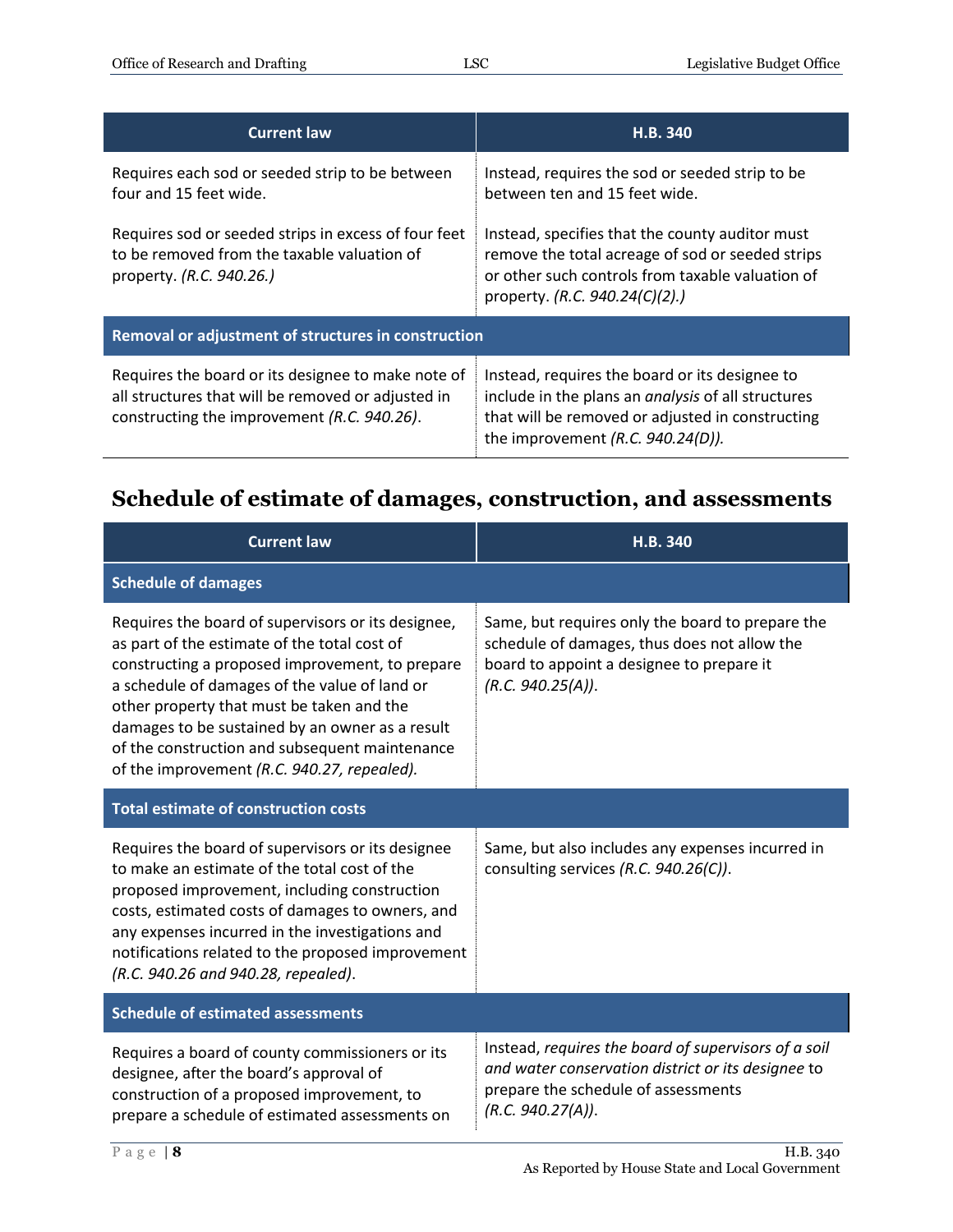| <b>Current law</b>                                                                                                                                                                                                                                | H.B. 340                                                                                                                                                                                                                                   |
|---------------------------------------------------------------------------------------------------------------------------------------------------------------------------------------------------------------------------------------------------|--------------------------------------------------------------------------------------------------------------------------------------------------------------------------------------------------------------------------------------------|
| property within the area that is to be benefited by<br>the improvement (R.C. 940.30, repealed)                                                                                                                                                    |                                                                                                                                                                                                                                            |
| For purposes of property descriptions that must be<br>included with a schedule of estimated<br>assessments, requires the board of county<br>commissioners to obtain the descriptions from the<br>county's tax duplicates (R.C. 940.30, repealed). | Requires the board of supervisors to obtain the<br>descriptions from the county recorder's office;<br>and, for purposes of the description, prohibits the<br>county recorder from requiring a metes and<br>bounds survey (R.C. 940.27(A)). |
| Requires the board of county commissioners or its<br>designee, in determining the estimated<br>assessment on a parcel of land, to use information<br>concerning the proposed improvement that was<br>submitted to the board of supervisors (the   | Similar, but also requires the board of supervisors<br>or its designee, in determining the estimated<br>assessment on a parcel of land, to consider, and<br>incorporate when applicable, the following factors<br>in the calculations:     |
| information includes plans for the proposed<br>improvement, including surveys, maps, and                                                                                                                                                          | 1. Acreage of the parcel;                                                                                                                                                                                                                  |
| specifications, together with schedules of                                                                                                                                                                                                        | 2. Volume of water produced by the parcel;                                                                                                                                                                                                 |
| damages, cost estimates, and any related reports<br>that the supervisors or their designee prepared)                                                                                                                                              | 3. Distance of the parcel from the proposed<br>improvement;                                                                                                                                                                                |
| (R.C. 940.30, repealed).                                                                                                                                                                                                                          | 4. Percentage of the proposed improvement to be<br>used by the parcel;                                                                                                                                                                     |
|                                                                                                                                                                                                                                                   | 5. The construction of works that are determined<br>to solely benefit the particular parcel;                                                                                                                                               |
|                                                                                                                                                                                                                                                   | 6. Soil types of the parcel;                                                                                                                                                                                                               |
|                                                                                                                                                                                                                                                   | 7. The county auditor's land value or current<br>agricultural use value, if applicable, of the parcel;                                                                                                                                     |
|                                                                                                                                                                                                                                                   | 8. Existing drainage infrastructure that can be<br>incorporated into the proposed improvement and<br>associated cost savings;                                                                                                              |
|                                                                                                                                                                                                                                                   | 9. Any other factors pertinent to the proposed<br>improvement and the watershed that will be<br>affected by the proposed improvement; and                                                                                                  |
|                                                                                                                                                                                                                                                   | 10. Any benefits as defined in the law governing<br>single county ditches (R.C. 940.27(B)(2)).                                                                                                                                             |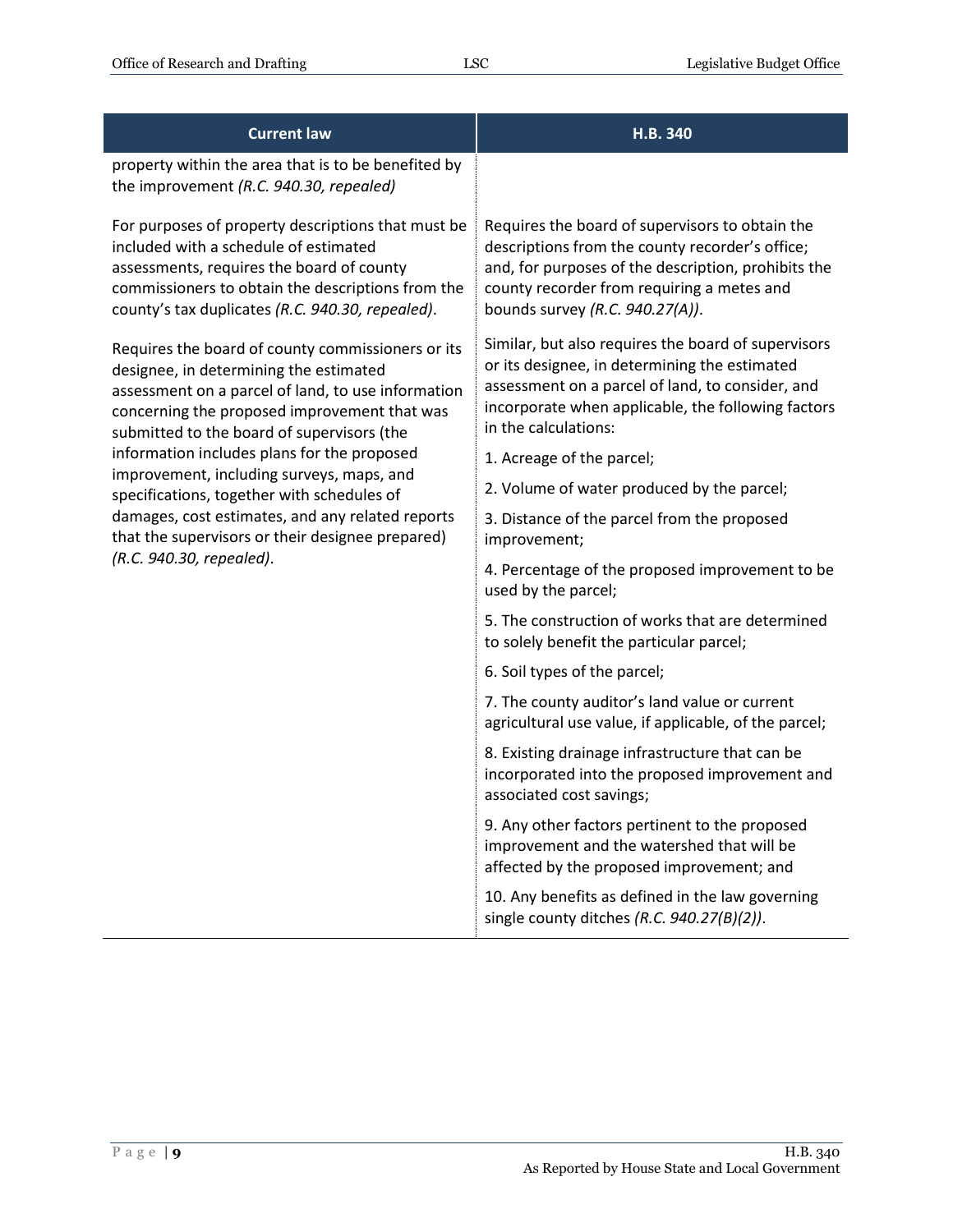## <span id="page-9-0"></span>**Hearing of board of county commissioners**

| <b>Current law</b>                                                                                                                                                                                                                                                                   | H.B. 340                                                                                                                                                                                                                                                     |
|--------------------------------------------------------------------------------------------------------------------------------------------------------------------------------------------------------------------------------------------------------------------------------------|--------------------------------------------------------------------------------------------------------------------------------------------------------------------------------------------------------------------------------------------------------------|
| Approval by board of county commissioners                                                                                                                                                                                                                                            |                                                                                                                                                                                                                                                              |
| Requires the board of county commissioners, after<br>receiving from the board of supervisors an<br>approved proposed improvement with supporting<br>documentation, to approve or disapprove the<br>improvement within 60 days of receipt<br>(presumably at a hearing) (R.C. 940.29). | Same, but specifically requires a hearing, does not<br>specify a deadline for approval or disapproval of<br>the improvement, and requires the board of<br>county commissioners to establish the date, time,<br>and location of the hearing (R.C. 940.31(A)). |
| <b>Notice of hearing</b>                                                                                                                                                                                                                                                             |                                                                                                                                                                                                                                                              |
| No provision.                                                                                                                                                                                                                                                                        | Requires the clerk of the board of county<br>commissioners, at least 21 days before the<br>hearing, to do both of the following:                                                                                                                             |
|                                                                                                                                                                                                                                                                                      | 1. Send a written notice of the hearing by certified<br>mail to all owners that are adjacent to the<br>proposed improvement;                                                                                                                                 |
|                                                                                                                                                                                                                                                                                      | 2. Send the notice by certified or first class mail to<br>all other owners within the area to be benefited by<br>the proposed improvement, the board of<br>supervisors of the appropriate soil and water<br>conservation district, and the county engineer.  |
| No provision.                                                                                                                                                                                                                                                                        | Requires the clerk to include all of the following in<br>the notice:                                                                                                                                                                                         |
|                                                                                                                                                                                                                                                                                      | 1. The date, time, and location of the hearing;                                                                                                                                                                                                              |
|                                                                                                                                                                                                                                                                                      | 2. A description of any easement on the owner's<br>property that is necessary for purposes of the<br>improvement;                                                                                                                                            |
|                                                                                                                                                                                                                                                                                      | 3. An owner's estimated assessment;                                                                                                                                                                                                                          |
|                                                                                                                                                                                                                                                                                      | 4. A statement that an owner may file comments<br>on the proposed improvement and exceptions to<br>the estimated assessment in writing before the<br>hearing or in person at the hearing; and                                                                |
|                                                                                                                                                                                                                                                                                      | 5. The address at which to submit written<br>comments on the proposed improvement and<br>exceptions to the estimated assessment<br>(R.C. 940.29(B)).                                                                                                         |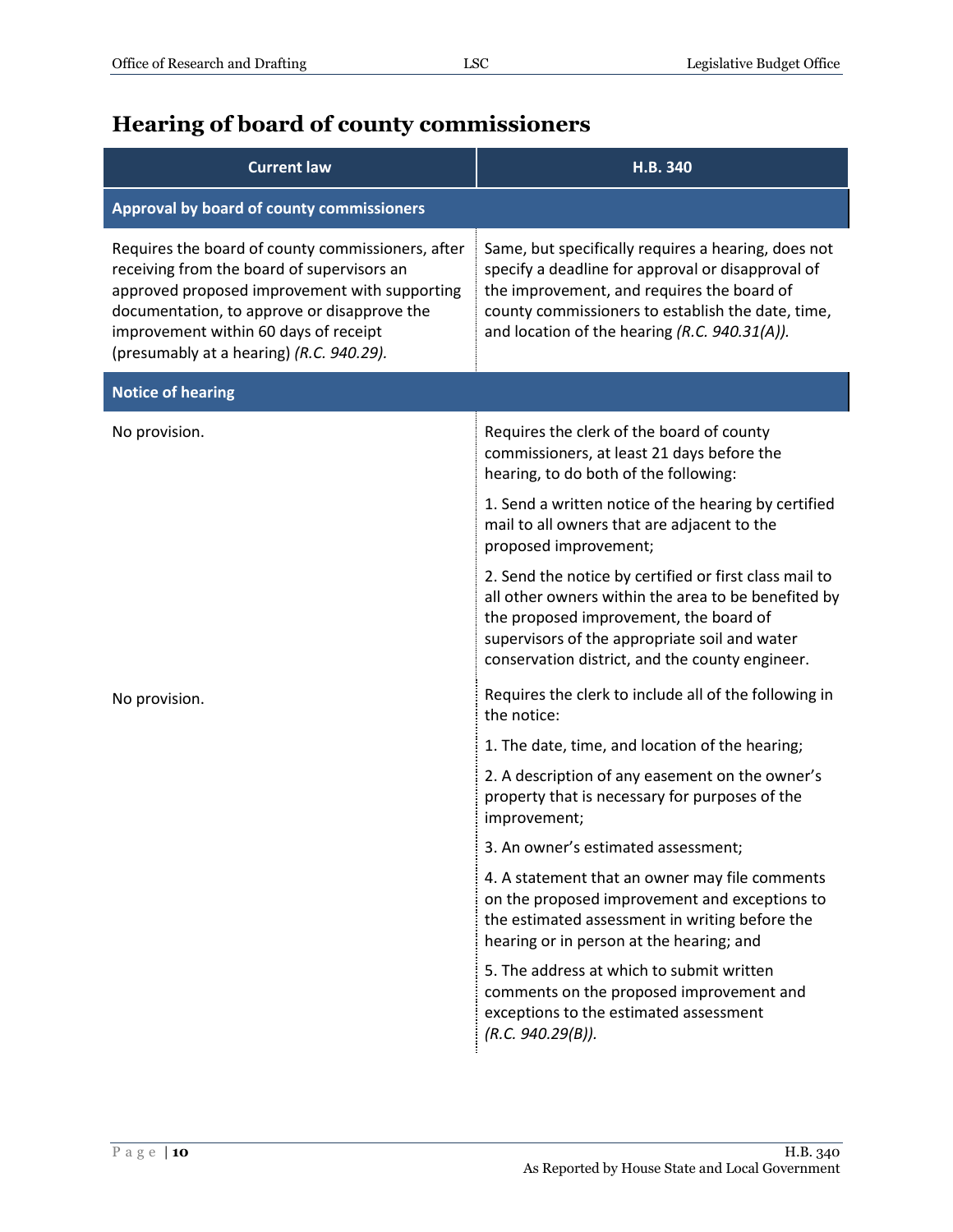| <b>Current law</b>                                                                                                                                                                            | H.B. 340                                                                                                                                                                                                                                                          |  |
|-----------------------------------------------------------------------------------------------------------------------------------------------------------------------------------------------|-------------------------------------------------------------------------------------------------------------------------------------------------------------------------------------------------------------------------------------------------------------------|--|
| Required elements of hearing and hearing continuation                                                                                                                                         |                                                                                                                                                                                                                                                                   |  |
| No provision.                                                                                                                                                                                 | Requires the board of county commissioners, on<br>the date established for the hearing, to conduct<br>the hearing by doing both of the following:                                                                                                                 |  |
|                                                                                                                                                                                               | 1. Presenting the project design, construction<br>plans, schedule of damages, cost estimates, and<br>estimated assessments for the proposed<br>improvement as submitted by the board of<br>supervisors of the applicable soil and water<br>conservation district; |  |
|                                                                                                                                                                                               | 2. Hearing any comments offered by any owner<br>regarding the estimated assessments and<br>proposed improvement (R.C. 940.30(A)).                                                                                                                                 |  |
| No provision.                                                                                                                                                                                 | Authorizes the board, if necessary, to adjourn and<br>continue the hearing on subsequent days as may<br>be reasonable to:                                                                                                                                         |  |
|                                                                                                                                                                                               | 1. Consider additional information about the<br>proposed improvement;                                                                                                                                                                                             |  |
|                                                                                                                                                                                               | 2. Make changes that will better accomplish the<br>purpose and object of the proposed improvement;<br>or                                                                                                                                                          |  |
|                                                                                                                                                                                               | 3. Allow all interested owners to have an<br>opportunity to comment on the proposed<br>improvement (R.C. 940.30(B)).                                                                                                                                              |  |
| Board of county commissioners - vote                                                                                                                                                          |                                                                                                                                                                                                                                                                   |  |
| Requires the board, when considering whether to<br>approve or disapprove construction of an                                                                                                   | Instead, authorizes the board to approve the<br>petition if the board is reasonably certain that:                                                                                                                                                                 |  |
| improvement, to consider all of the following:                                                                                                                                                | 1. The benefits of the proposed improvement                                                                                                                                                                                                                       |  |
| 1. The cost of location and construction;<br>2. The compensation for land or other property                                                                                                   | outweigh the costs;<br>2. The proposed improvement is necessary;                                                                                                                                                                                                  |  |
| that must be taken;                                                                                                                                                                           | 3. The proposed improvement will be conducive to                                                                                                                                                                                                                  |  |
| 3. The benefits to the public welfare;                                                                                                                                                        | the public welfare;                                                                                                                                                                                                                                               |  |
| 4. The benefits to land, public corporations, and<br>the state needing the improvement;                                                                                                       | 4. The proposed route and mode of construction<br>of the improvement will improve water                                                                                                                                                                           |  |
| 5. In the case of an improvement involving the<br>drainage of water, the effect on land below the<br>improvement that may be caused by constructing<br>the improvement and the sufficiency or | management and development in the county in<br>which the district is located to the advantage of<br>lands located in it; and                                                                                                                                      |  |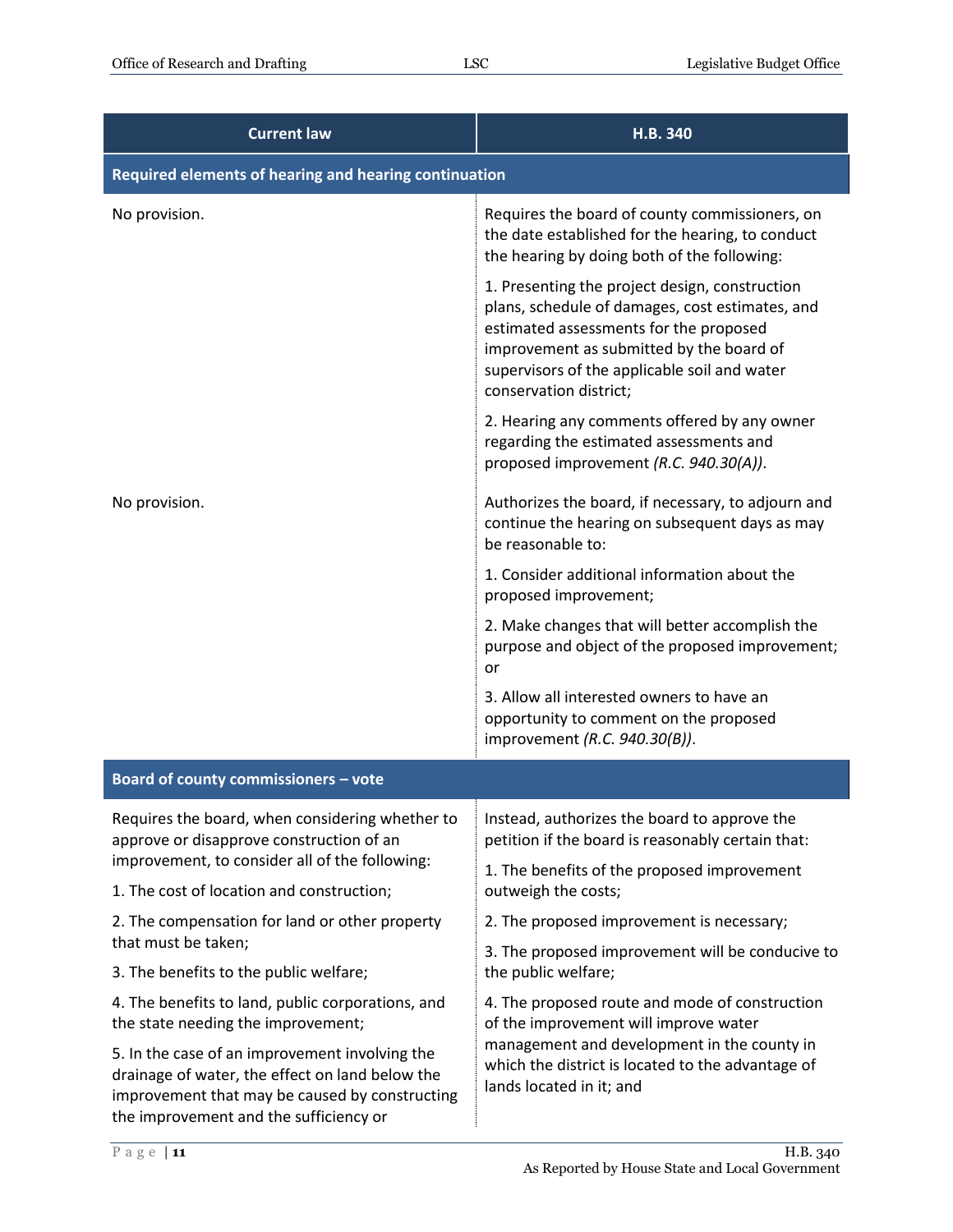| <b>Current law</b>                                                                                                                                                                                                                   | H.B. 340                                                                                                                                                                                                                                                                              |
|--------------------------------------------------------------------------------------------------------------------------------------------------------------------------------------------------------------------------------------|---------------------------------------------------------------------------------------------------------------------------------------------------------------------------------------------------------------------------------------------------------------------------------------|
| insufficiency of the outlet that receives flow from<br>the improvement; and<br>6. Any other proper matter that will assist the<br>board in approving or disapproving construction of<br>the improvement (R.C. 940.29 (A) to $(F)$ ). | 5. The proposed improvement will aid lands in the<br>area by promoting the economic, environmental,<br>or social development of the area (R.C. 940.31(B)).                                                                                                                            |
| Duties of the county engineer                                                                                                                                                                                                        |                                                                                                                                                                                                                                                                                       |
| Requires the county engineer, if the board<br>approves construction of an improvement, to file<br>with the county recorder both of the following:                                                                                    | Instead, requires the county engineer, if the board<br>approves a petition, to file with the county<br>recorder all of the following:                                                                                                                                                 |
| 1. A property plat showing the general location of<br>the improvement; and                                                                                                                                                           | 1. A property plat showing the owners of record<br>and parcel numbers along the improvement;                                                                                                                                                                                          |
| 2. A statement describing the dimensions of any<br>permanent easement that is necessary for<br>maintenance of the improvement (R.C. 940.29).                                                                                         | 2. The location of the improvement;                                                                                                                                                                                                                                                   |
|                                                                                                                                                                                                                                      | 3. The width of any permanent easement that is<br>necessary for maintenance of the improvement;<br>and                                                                                                                                                                                |
|                                                                                                                                                                                                                                      | 4. An affidavit listing the owners of record,<br>complete property descriptions, and parcel<br>numbers subject to the permanent easement. (The<br>engineer must note the property plat in the<br>affidavit.)                                                                          |
| No provision.                                                                                                                                                                                                                        | Additionally, requires the county engineer to<br>include the permanent easement in the county's<br>geographic information systems or other mapping<br>system, if available. (R.C. 940.31(D).)                                                                                         |
| Board of supervisors - revision after disapproval                                                                                                                                                                                    |                                                                                                                                                                                                                                                                                       |
| No provision.                                                                                                                                                                                                                        | If a board of county commissioners does not<br>approve a petition for a proposed improvement,<br>authorizes the applicable board of supervisors to<br>revise and submit the revision to the board of<br>county commissioners for reconsideration of the<br>petition (R.C. 940.31(F)). |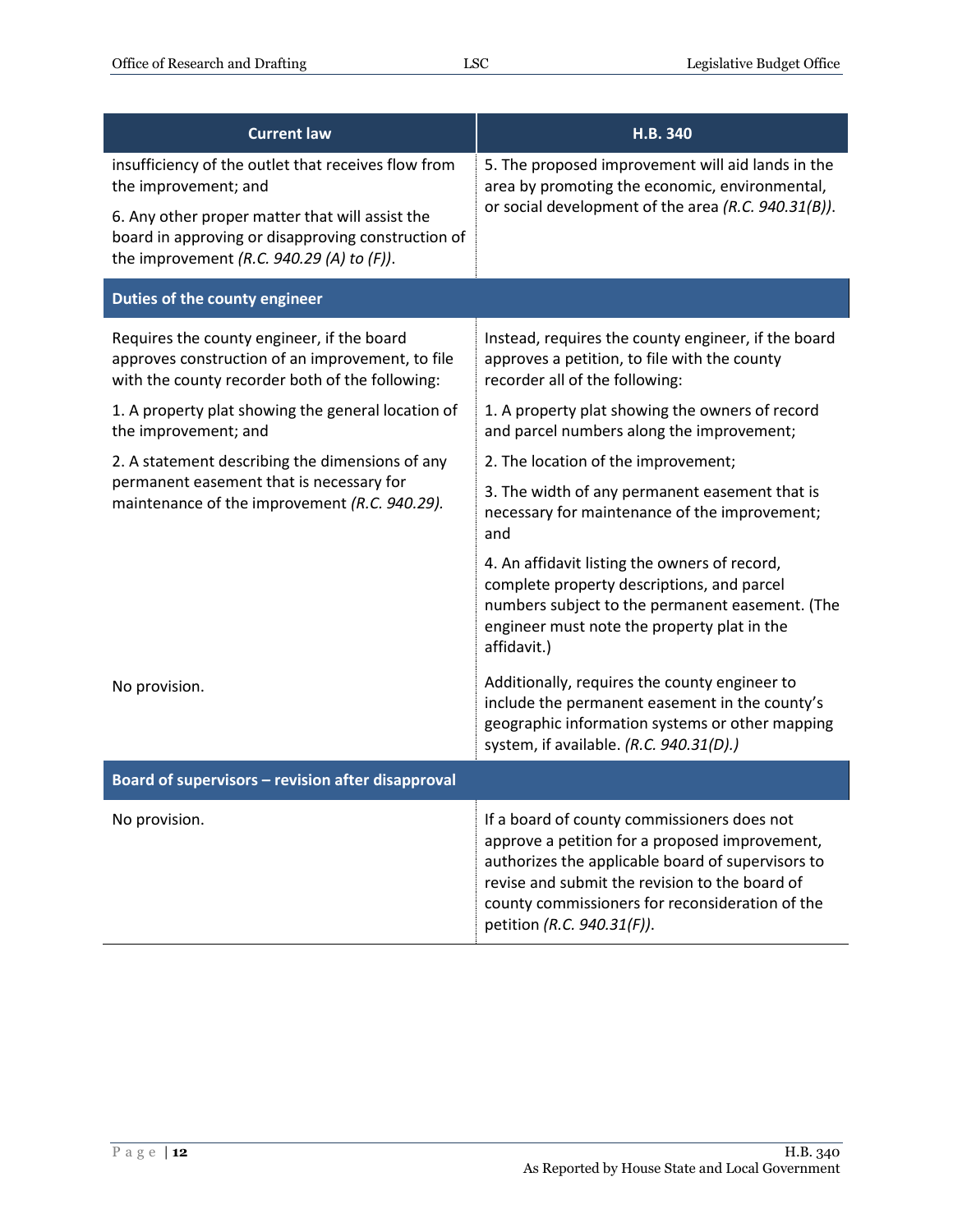## <span id="page-12-0"></span>**Levying of assessments**

| <b>Current law</b>                                                                                                                                                                                                                                                                                                                                                                                                                                                                   | H.B. 340                                                                                                                                                                                                |
|--------------------------------------------------------------------------------------------------------------------------------------------------------------------------------------------------------------------------------------------------------------------------------------------------------------------------------------------------------------------------------------------------------------------------------------------------------------------------------------|---------------------------------------------------------------------------------------------------------------------------------------------------------------------------------------------------------|
| Levying of assessments - adoption of resolution                                                                                                                                                                                                                                                                                                                                                                                                                                      |                                                                                                                                                                                                         |
| Authorizes the board of county commissioners,<br>after receipt of an approved proposed<br>improvement with supporting documentation<br>from the board of supervisors of a soil and water<br>conservation district, to adopt a resolution levying<br>on the property within the area to be benefited by<br>an improvement an assessment at a uniform or<br>varied rate (assessment based on the benefit to<br>the area as certified by the board of supervisors)<br>(R.C. 940.33(A)). | Instead, requires the board, if the board approves<br>a petition, to levy the assessment.                                                                                                               |
| No provision.                                                                                                                                                                                                                                                                                                                                                                                                                                                                        | Requires the board of county commissioners, in<br>adopting a resolution, to take into consideration<br>the estimated assessments prepared by the board<br>of supervisors (see above). (R.C. 940.32(A).) |
| <b>Assessments - consideration</b>                                                                                                                                                                                                                                                                                                                                                                                                                                                   |                                                                                                                                                                                                         |
| Requires the board of county commissioners to<br>direct the person or authority preparing<br>assessments to give:<br>1. Primary consideration, in determining a parcel's<br>estimated assessments relating to the disposal of<br>water, to the potential increase in productivity                                                                                                                                                                                                    | No provision.                                                                                                                                                                                           |
| that the parcel may experience as a result of the<br>improvement; and                                                                                                                                                                                                                                                                                                                                                                                                                |                                                                                                                                                                                                         |
| 2. Consideration to the amount of water disposed<br>of, the location of the property relative to the<br>project, the value of the project to the watershed,<br>and benefits (R.C. 940.33(A)).                                                                                                                                                                                                                                                                                        |                                                                                                                                                                                                         |
| <b>Assessments - public entities</b>                                                                                                                                                                                                                                                                                                                                                                                                                                                 |                                                                                                                                                                                                         |
| Requires the part of the assessment that is found<br>to benefit state, county, or township roads or<br>highways or municipal streets to be assessed<br>against the state, county, township, or municipal<br>corporation, respectively, payable from motor<br>vehicle revenues.                                                                                                                                                                                                       | No provision.                                                                                                                                                                                           |
| Requires the part of the assessment that is found<br>to benefit property owned by any public<br>corporation, any political subdivision of the state,                                                                                                                                                                                                                                                                                                                                 | No provision.                                                                                                                                                                                           |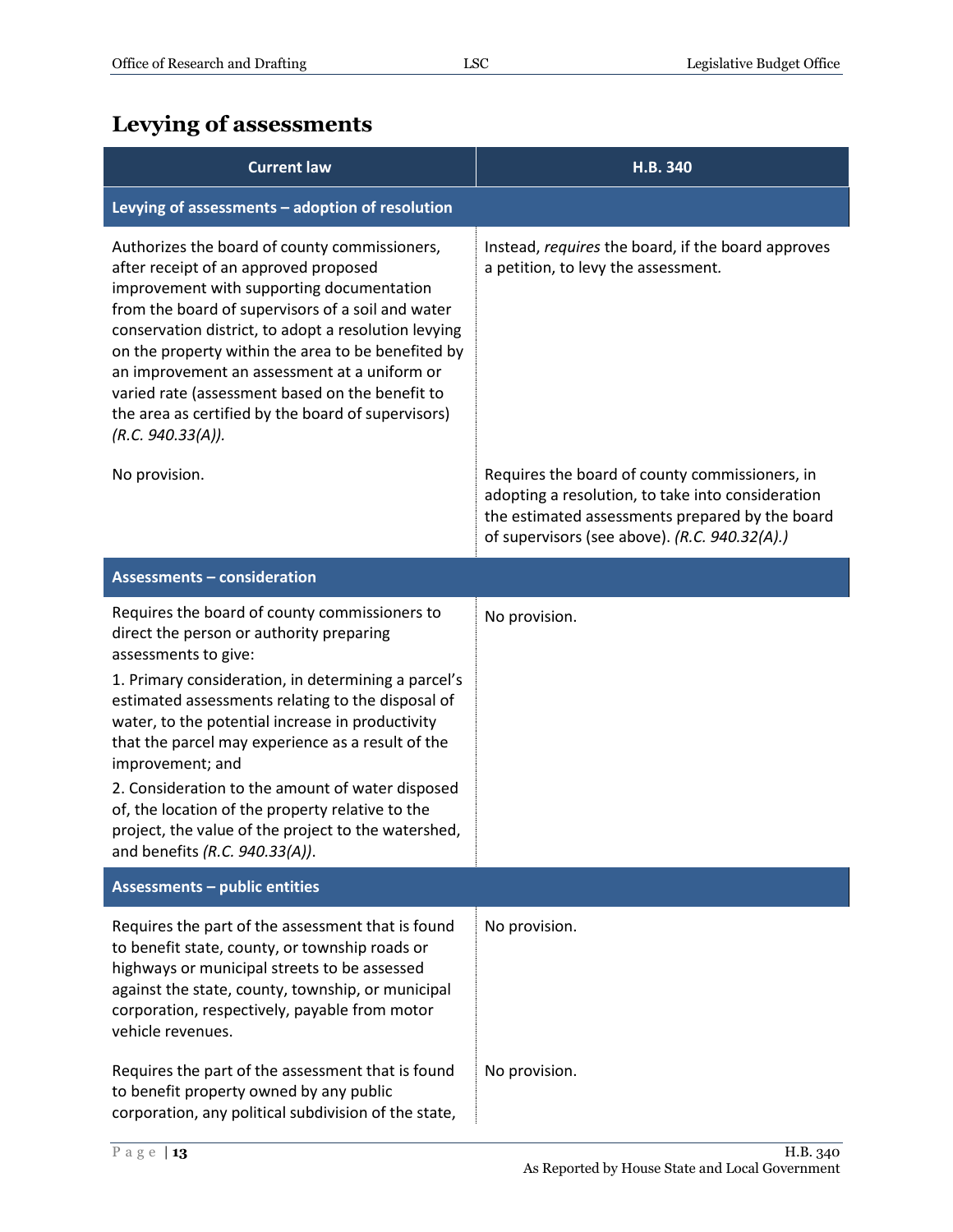| <b>Current law</b>                                                                                                                                                                                                                                                                                                                                                                                                  | H.B. 340                                                                                                                                                                                                                                                                                                                                                                                           |
|---------------------------------------------------------------------------------------------------------------------------------------------------------------------------------------------------------------------------------------------------------------------------------------------------------------------------------------------------------------------------------------------------------------------|----------------------------------------------------------------------------------------------------------------------------------------------------------------------------------------------------------------------------------------------------------------------------------------------------------------------------------------------------------------------------------------------------|
| or the state to be assessed against the public<br>corporation, the political subdivision, or the state<br>and payable out of the general funds or motor<br>vehicle revenues of the corporation, political<br>subdivision, or state, except as otherwise provided<br>by law. (R.C. 940.33(A).)                                                                                                                       |                                                                                                                                                                                                                                                                                                                                                                                                    |
| <b>Assessments - exemptions</b>                                                                                                                                                                                                                                                                                                                                                                                     |                                                                                                                                                                                                                                                                                                                                                                                                    |
| States that any land owned and managed by the<br>Department of Natural Resources for certain<br>purposes is exempt from assessments if the<br>Director of Natural Resources determines that the<br>land derives no benefit from the improvement.                                                                                                                                                                    | No provision, thus it appears that the Department-<br>owned land is not exempt from assessment.                                                                                                                                                                                                                                                                                                    |
| Establishes requirements and procedures for:                                                                                                                                                                                                                                                                                                                                                                        | No provision.                                                                                                                                                                                                                                                                                                                                                                                      |
| 1. Making a determination by the Director;                                                                                                                                                                                                                                                                                                                                                                          |                                                                                                                                                                                                                                                                                                                                                                                                    |
| 2. Notification of the board of county<br>commissioners of that determination; and                                                                                                                                                                                                                                                                                                                                  |                                                                                                                                                                                                                                                                                                                                                                                                    |
| 3. Appeal by the board of that determination.<br>(R.C. 940.33(C).)                                                                                                                                                                                                                                                                                                                                                  |                                                                                                                                                                                                                                                                                                                                                                                                    |
|                                                                                                                                                                                                                                                                                                                                                                                                                     |                                                                                                                                                                                                                                                                                                                                                                                                    |
| Filing of objections - notice                                                                                                                                                                                                                                                                                                                                                                                       |                                                                                                                                                                                                                                                                                                                                                                                                    |
| After an owner files an objection to an<br>assessment, requires the board to proceed, within<br>30 days of the filing of an objection, to hold a final<br>hearing on the objections by fixing a date and<br>giving notice by first class mail to the objectors at<br>the address provided in filing the objection.<br>If any mailed notice is returned undelivered,<br>requires the board to give due notice to the | Same, but also requires the clerk of the board, at<br>least 14 days prior to the hearing date, to notify<br>each owner who filed an exception of the date and<br>time of the owner's exception hearing (hearings<br>may be combined if multiple owners file<br>objections) (R.C. 940.32(D)).<br>No provision, thus it appears the board is no<br>longer required to give notice via a newspaper of |
| objectors in a newspaper of general circulation in<br>the project area or as provided in the general laws<br>governing notice of publication for political<br>subdivisions, stating the time, place, and purpose<br>of the hearing. (R.C. 940.33(D)(2).)                                                                                                                                                            | general circulation.                                                                                                                                                                                                                                                                                                                                                                               |
| Final schedule of assessments - notice                                                                                                                                                                                                                                                                                                                                                                              |                                                                                                                                                                                                                                                                                                                                                                                                    |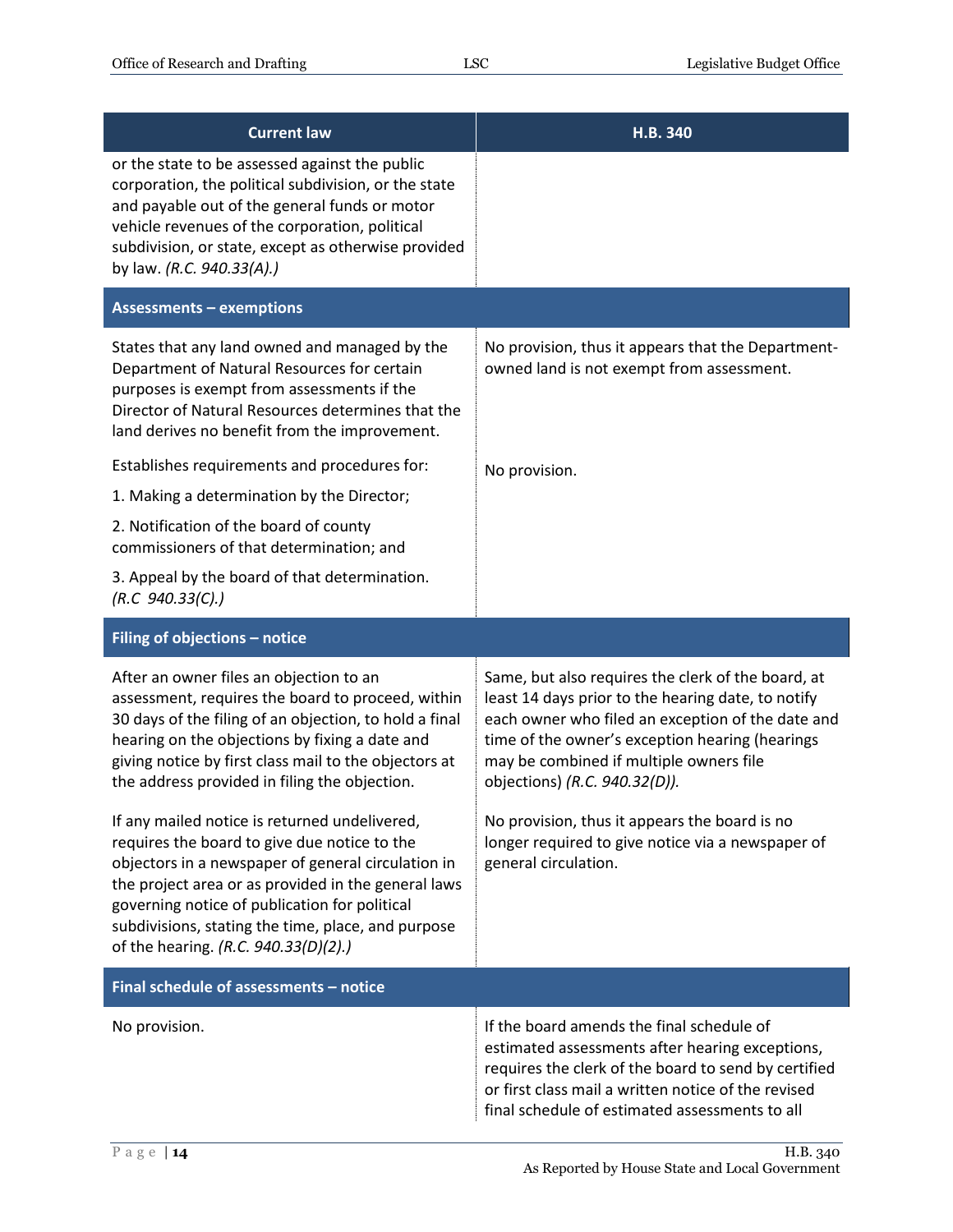| <b>Current law</b>                                                                                                                                                                     | H.B. 340                                                                                                                                                                                                           |
|----------------------------------------------------------------------------------------------------------------------------------------------------------------------------------------|--------------------------------------------------------------------------------------------------------------------------------------------------------------------------------------------------------------------|
|                                                                                                                                                                                        | owners within the area to be benefited by the<br>improvement.                                                                                                                                                      |
| No provision.                                                                                                                                                                          | Requires the notice to contain both of the<br>following:                                                                                                                                                           |
|                                                                                                                                                                                        | 1. The amount of the final estimated assessment<br>for the owner's property;                                                                                                                                       |
|                                                                                                                                                                                        | 2. A statement that an owner may appeal the final<br>estimated assessment to the applicable court of<br>common pleas within 21 days of the notice of final<br>estimated assessment. (R.C. $940.32(D)(1)$ and (2).) |
| <b>Assessments - appeal</b>                                                                                                                                                            |                                                                                                                                                                                                                    |
| Authorizes any owner whose objection is not<br>allowed to appeal within 30 days to the court of<br>common pleas of the county in which the property<br>is located (R.C. 940.33(D)(3)). | Instead, authorizes an appeal within 21 days<br>of the notice of final estimated assessment<br>(R.C. 940.32(D)(2)).                                                                                                |

## <span id="page-14-0"></span>**Lead county**

| <b>Current law</b> | H.B. 340                                                                                                                                                                                                                                                                                                                                                                                                    |
|--------------------|-------------------------------------------------------------------------------------------------------------------------------------------------------------------------------------------------------------------------------------------------------------------------------------------------------------------------------------------------------------------------------------------------------------|
| <b>Lead county</b> |                                                                                                                                                                                                                                                                                                                                                                                                             |
| No provision.      | Defines "lead county," for purposes of the law<br>governing joint boards of soil and water<br>conservation districts and joint boards of county<br>commissioners, as the county in which the<br>majority of the initial length of a proposed<br>improvement would be located, as set forth in a<br>petition, when the proposed improvement would<br>be located in two or more counties<br>(R.C. 940.01(O)). |

## <span id="page-14-1"></span>**Joint board of supervisors**

| <b>Current law</b>                                                                                                                                 | H.B. 340                                                                                                                                          |
|----------------------------------------------------------------------------------------------------------------------------------------------------|---------------------------------------------------------------------------------------------------------------------------------------------------|
| <b>Formation</b>                                                                                                                                   |                                                                                                                                                   |
| Authorizes the board of supervisors of two or<br>more adjoining soil and water conservation<br>districts, with approval of the Ohio Soil and Water | Instead, on receiving a petition for a proposed<br>improvement that would be located in two or<br>more adjoining districts, requires the board of |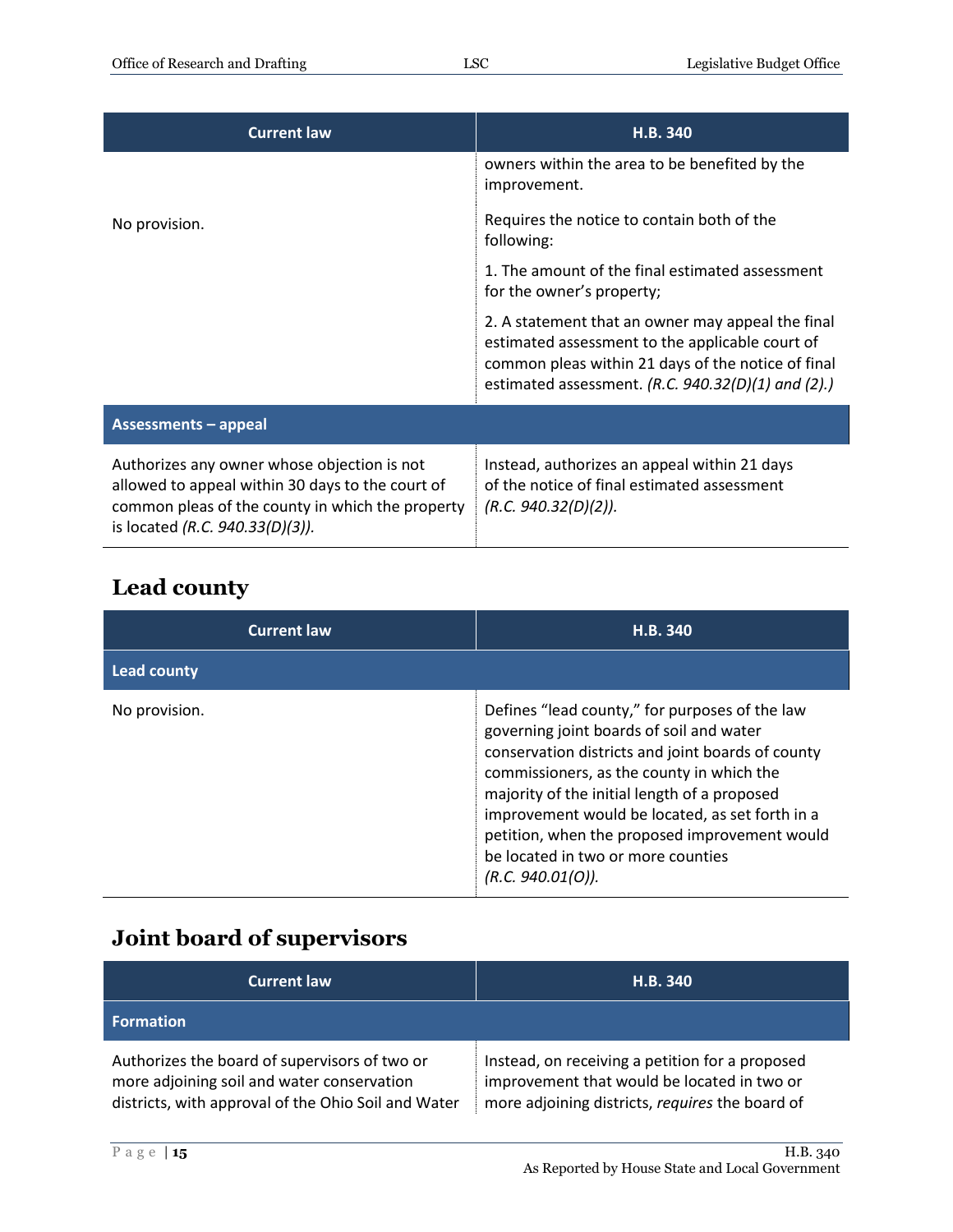| <b>Current law</b>                                                                                                                                                                                                                                                                                                                                                                                                   | H.B. 340                                                                                                                                                                                                                                                                                                                                     |
|----------------------------------------------------------------------------------------------------------------------------------------------------------------------------------------------------------------------------------------------------------------------------------------------------------------------------------------------------------------------------------------------------------------------|----------------------------------------------------------------------------------------------------------------------------------------------------------------------------------------------------------------------------------------------------------------------------------------------------------------------------------------------|
| Conservation Commission, to form a joint board of<br>supervisors for the purpose of construction,<br>maintenance, and operation of a work of<br>improvement located or to be located in the<br>districts (R.C. 940.18, repealed).                                                                                                                                                                                    | supervisors of the adjoining districts, with the<br>approval of the Commission, to create a joint<br>board (R.C. 940.34(A)).                                                                                                                                                                                                                 |
| If the number of members on a joint board would<br>be even, requires an additional supervisor to be<br>designated from the district in which it appears<br>that the highest amount of taxes or assessment for<br>benefits for the improvement is to be made<br>(R.C. 940.18, repealed).                                                                                                                              | Instead, in such a case, requires an additional<br>member to be designated from the lead county<br>(R.C. 940.34(A)).                                                                                                                                                                                                                         |
| <b>Duties and responsibilities</b>                                                                                                                                                                                                                                                                                                                                                                                   |                                                                                                                                                                                                                                                                                                                                              |
| Authorizes a joint board of supervisors to exercise<br>the same powers given to a single board of a soil<br>and water conservation district (R.C. 940.18,<br>repealed).                                                                                                                                                                                                                                              | Same, but adds the following conditions to that<br>authority:                                                                                                                                                                                                                                                                                |
|                                                                                                                                                                                                                                                                                                                                                                                                                      | 1. For purposes of making a preliminary<br>determination to accept or reject a petition,<br>requires the joint board to make the<br>determination within 60 days of the approval of<br>the creation of the joint board; and                                                                                                                  |
|                                                                                                                                                                                                                                                                                                                                                                                                                      | 2. For purposes of a petition, requires the joint<br>board to do both of the following:                                                                                                                                                                                                                                                      |
|                                                                                                                                                                                                                                                                                                                                                                                                                      | --Send the petition and accompanying information<br>to the board of county commissioners of the lead<br>county; and                                                                                                                                                                                                                          |
|                                                                                                                                                                                                                                                                                                                                                                                                                      | --Send notification of the need for the creation of a<br>joint board of county commissioners (see below)<br>to the board of county commissioners of each<br>county in the area to be benefited by the proposed<br>improvement (R.C. 940.34(B)).                                                                                              |
| <b>Administrative officers</b>                                                                                                                                                                                                                                                                                                                                                                                       |                                                                                                                                                                                                                                                                                                                                              |
| Requires the joint board of supervisors to<br>designate the clerk of courts of one of the counties<br>as clerk of the joint board; and requires the county<br>auditor and county treasurer of one of the<br>counties represented by a joint board of county<br>commissioners, as designated by the joint board,<br>to become ex officio fiscal agents of all the<br>participating counties (R.C. 940.31 and 940.32). | On the creation of a joint board of supervisors,<br>requires the elected officials in the lead county,<br>including the engineer, recorder, auditor,<br>prosecutor, treasurer, judges, and clerk of the<br>board of county commissioners, to serve as the<br>administrative officers for the joint board of<br>supervisors (R.C. 940.34(C)). |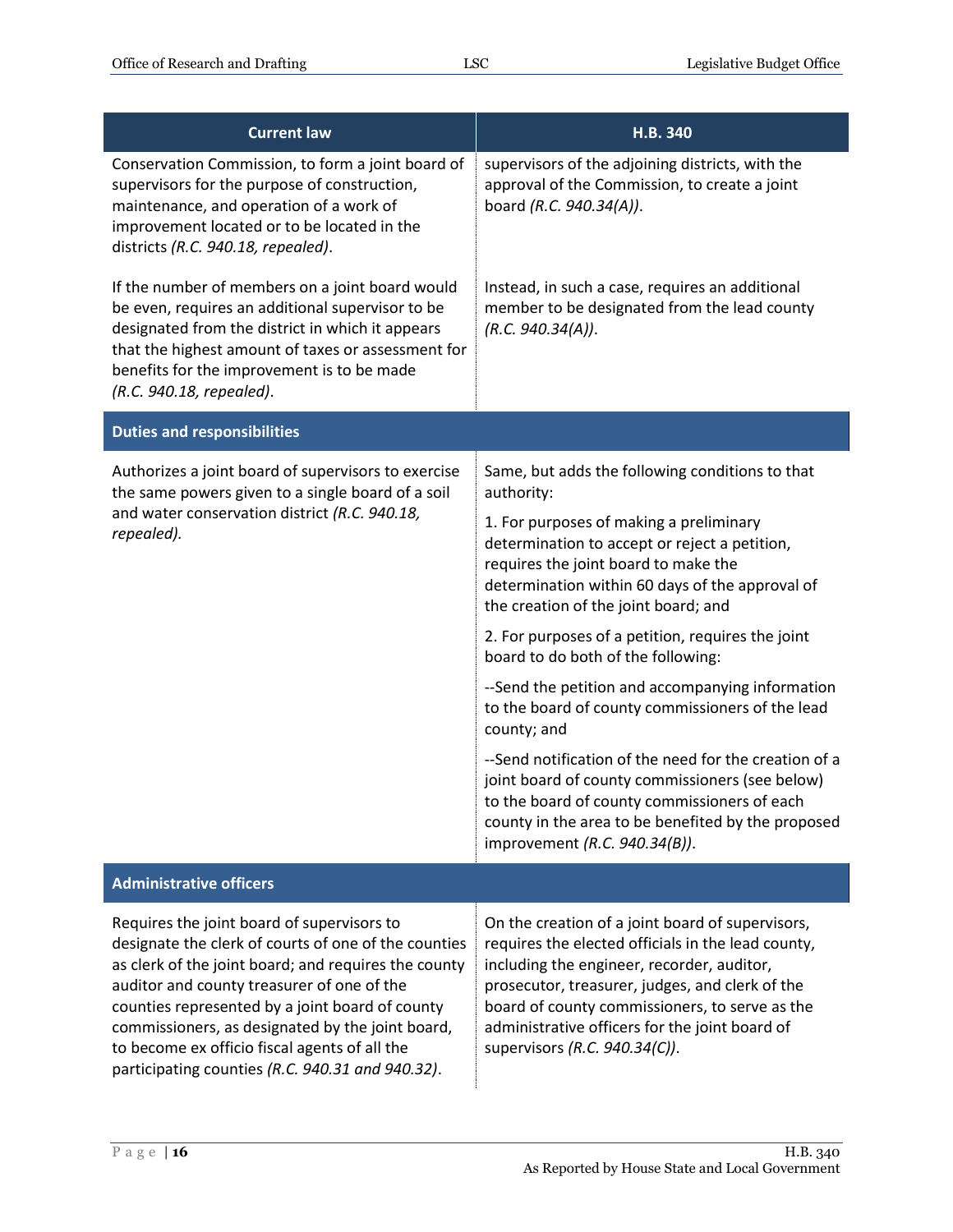| <b>Current law</b> | H.B. 340                                                                                                                                                                                                                                                                       |
|--------------------|--------------------------------------------------------------------------------------------------------------------------------------------------------------------------------------------------------------------------------------------------------------------------------|
| No provision.      | States that the prosecuting attorney of a lead<br>county that is represented on a joint board of<br>supervisors is the legal advisor of the joint board in<br>all civil actions brought by or against the joint<br>board.                                                      |
| No provision.      | Requires the prosecuting attorney to conduct all<br>such actions in the prosecuting attorney's official<br>capacity and authorizes the joint board to employ<br>other attorneys as may be necessary or desirable<br>in the operations of the joint board.<br>(R.C. 940.13(B)). |

## <span id="page-16-0"></span>**Joint board of county commissioners**

| <b>Current law</b>                                                                                                                                                                                                                                                                                                              | H.B. 340                                                                                                                                                                                                                                                                                                                         |
|---------------------------------------------------------------------------------------------------------------------------------------------------------------------------------------------------------------------------------------------------------------------------------------------------------------------------------|----------------------------------------------------------------------------------------------------------------------------------------------------------------------------------------------------------------------------------------------------------------------------------------------------------------------------------|
| <b>Formation</b>                                                                                                                                                                                                                                                                                                                |                                                                                                                                                                                                                                                                                                                                  |
| States that the boards of county commissioners of<br>all the counties containing any of the territory<br>included in the project area, if all of those boards<br>have approved construction of an improvement,<br>are a joint board of county commissioners<br>(R.C. 940.31).                                                   | Similar, and specifies that if a proposed<br>improvement would affect more than one county,<br>requires the board of county commissioners from<br>each of the counties that would be affected by the<br>proposed improvement to meet on a date fixed by<br>the clerk of the board of county commissioners of<br>the lead county. |
| No provision.                                                                                                                                                                                                                                                                                                                   | Requires the boards to meet in the lead county to<br>organize a joint board of county commissioners.<br>(R.C. 940.35(A).)                                                                                                                                                                                                        |
| <b>Apportionment of costs</b>                                                                                                                                                                                                                                                                                                   |                                                                                                                                                                                                                                                                                                                                  |
| Authorizes the joint board of county<br>commissioners to agree to apportion any cost of<br>the improvement, or expenses incurred in<br>connection with the improvement, not paid by<br>assessments or taxes levied for the improvement,<br>or funds other than county funds, among the<br>participating counties (R.C. 940.31). | No provision.                                                                                                                                                                                                                                                                                                                    |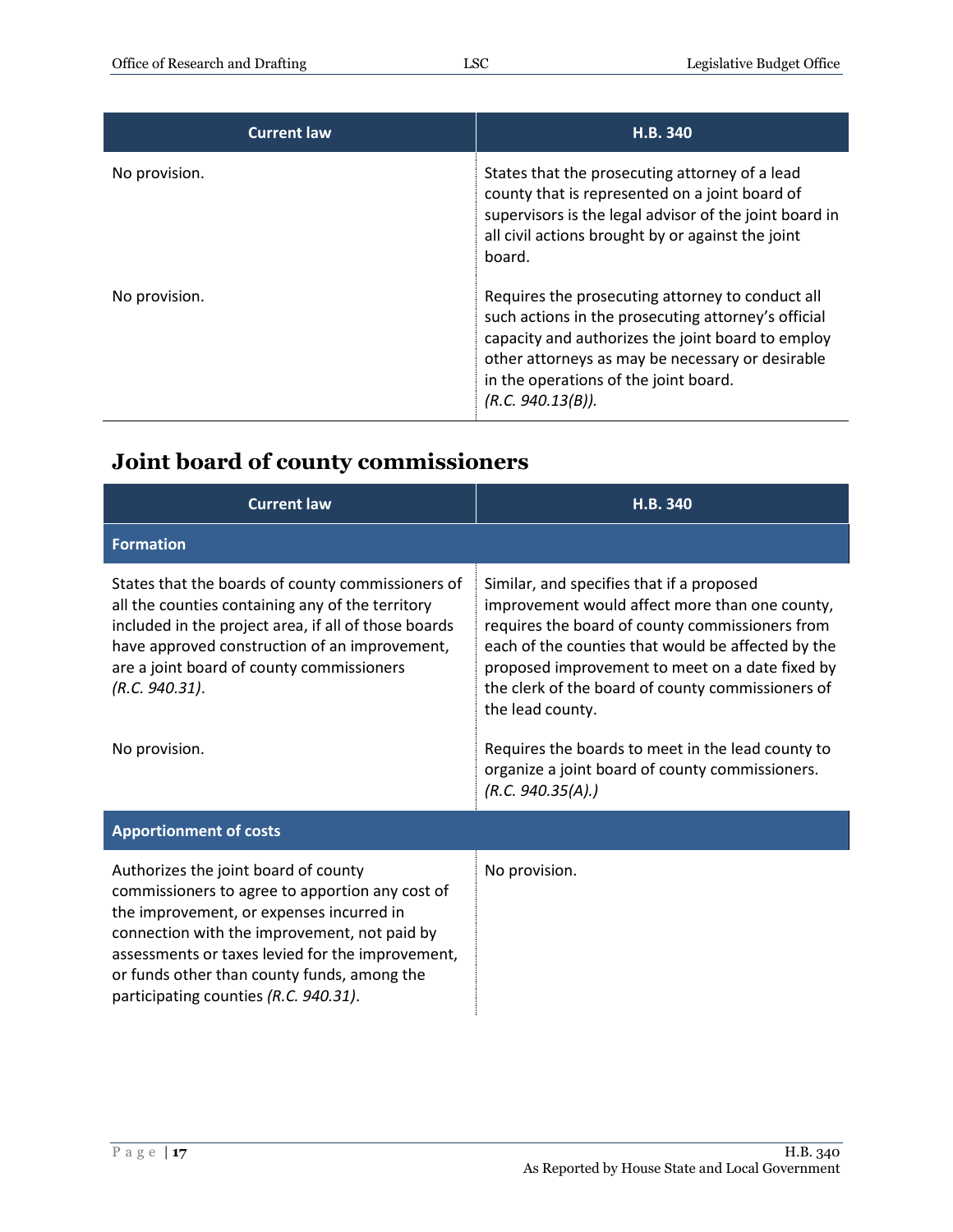| <b>Current law</b>                              | H.B. 340                                                                                                                                                                                                                                                                                                                              |
|-------------------------------------------------|---------------------------------------------------------------------------------------------------------------------------------------------------------------------------------------------------------------------------------------------------------------------------------------------------------------------------------------|
| <b>Responsibilities of the clerk</b>            |                                                                                                                                                                                                                                                                                                                                       |
| No provision.                                   | Requires the clerk of the board of county<br>commissioners of the lead county to do all of the<br>following:                                                                                                                                                                                                                          |
|                                                 | 1. Act as clerk and administrator of the joint board;                                                                                                                                                                                                                                                                                 |
|                                                 | 2. Enter the findings of the joint board in the<br>journal of the board of county commissioners of<br>the lead county;                                                                                                                                                                                                                |
|                                                 | 3. Make the final record of the improvement in the<br>lead county;                                                                                                                                                                                                                                                                    |
|                                                 | 4. Provide copies of all proceedings to the clerks of<br>the boards of all affected counties (R.C. 940.35(C)).                                                                                                                                                                                                                        |
| <b>Director of Natural Resources membership</b> |                                                                                                                                                                                                                                                                                                                                       |
| No provision.                                   | Requires the Director of Natural Resources to be<br>an ex officio member of the joint board and<br>authorizes the Director to participate, in person or<br>through a designated representative, in<br>deliberations and proceedings of the joint board.                                                                               |
|                                                 | Specifies all of the following regarding the<br>Director's participation on the joint board:                                                                                                                                                                                                                                          |
|                                                 | 1. The Director has no vote on any proceedings of<br>the joint board except in the case of a tie for or<br>against an improvement;                                                                                                                                                                                                    |
|                                                 | 2. If the Director or the Director's designee is not<br>present at the proceeding, the Director must<br>review the proceedings and cast the deciding vote<br>within 30 days of the proceeding. (A failure to cast<br>a vote for or against the improvement within 30<br>days constitutes an affirmative vote for the<br>improvement); |
|                                                 | 3. The clerk must record the final resolution of the<br>tie. (R.C. 940.35(E).)                                                                                                                                                                                                                                                        |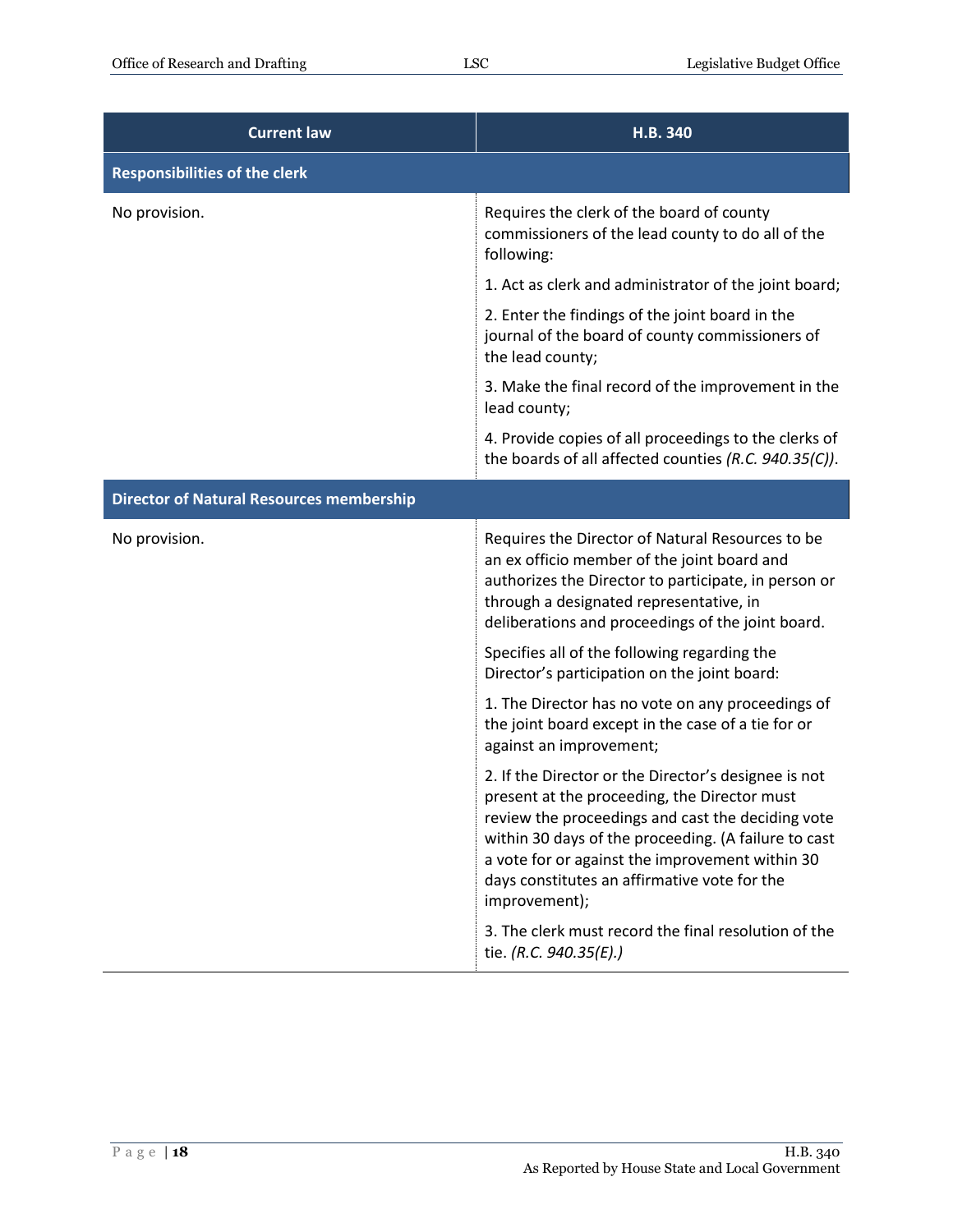## <span id="page-18-0"></span>**Appeals**

| <b>Current law</b>                                                                                                                                                                                    | H.B. 340                                                                                                                                                                                                                                              |
|-------------------------------------------------------------------------------------------------------------------------------------------------------------------------------------------------------|-------------------------------------------------------------------------------------------------------------------------------------------------------------------------------------------------------------------------------------------------------|
| <b>Appeals</b>                                                                                                                                                                                        |                                                                                                                                                                                                                                                       |
| As stated above, allows an owner to appeal the<br>amount of an assessment to the court of common<br>pleas of the county in which the property is<br>located (see "Levying of assessments,"<br>above). | Allows any affected owner to appeal to the<br>appropriate court of common pleas any action or<br>determination of a board of supervisors, joint<br>board of supervisors, board of county<br>commissioners, or joint board of county<br>commissioners. |
| No provision.                                                                                                                                                                                         | Requires the affected owner to make the appeal<br>within 30 days of the date of the action or<br>determination and authorizes the appeal to be<br>based on any of the following questions:                                                            |
|                                                                                                                                                                                                       | 1. Is the improvement necessary?                                                                                                                                                                                                                      |
|                                                                                                                                                                                                       | 2. Will the improvement be conducive to the<br>public welfare?                                                                                                                                                                                        |
|                                                                                                                                                                                                       | 3. Is the cost of the improvement greater than the<br>benefits conferred?                                                                                                                                                                             |
|                                                                                                                                                                                                       | 4. Is the route, termini, or mode of construction<br>the best to accomplish the purpose of the<br>improvement?                                                                                                                                        |
|                                                                                                                                                                                                       | 5. Are the assessments levied according to<br>benefits?                                                                                                                                                                                               |
|                                                                                                                                                                                                       | 6. Is the award for compensation or damages just?<br>(R.C. 940.38.)                                                                                                                                                                                   |

## <span id="page-18-1"></span>**Video conferences and teleconferences**

| <b>Current law</b>                           | H.B. 340                                                                                                                                                                                     |
|----------------------------------------------|----------------------------------------------------------------------------------------------------------------------------------------------------------------------------------------------|
| <b>Video conferences and teleconferences</b> |                                                                                                                                                                                              |
| No provision.                                | Allows a board of supervisors or joint board of<br>supervisors, when practicable, to conduct<br>meetings by video conference or, if video<br>conference is not available, by teleconference. |
| No provision.                                | Requires the board or joint board to make<br>provisions for public attendance at any location<br>involved in a meeting conducted by video<br>conference or teleconference.                   |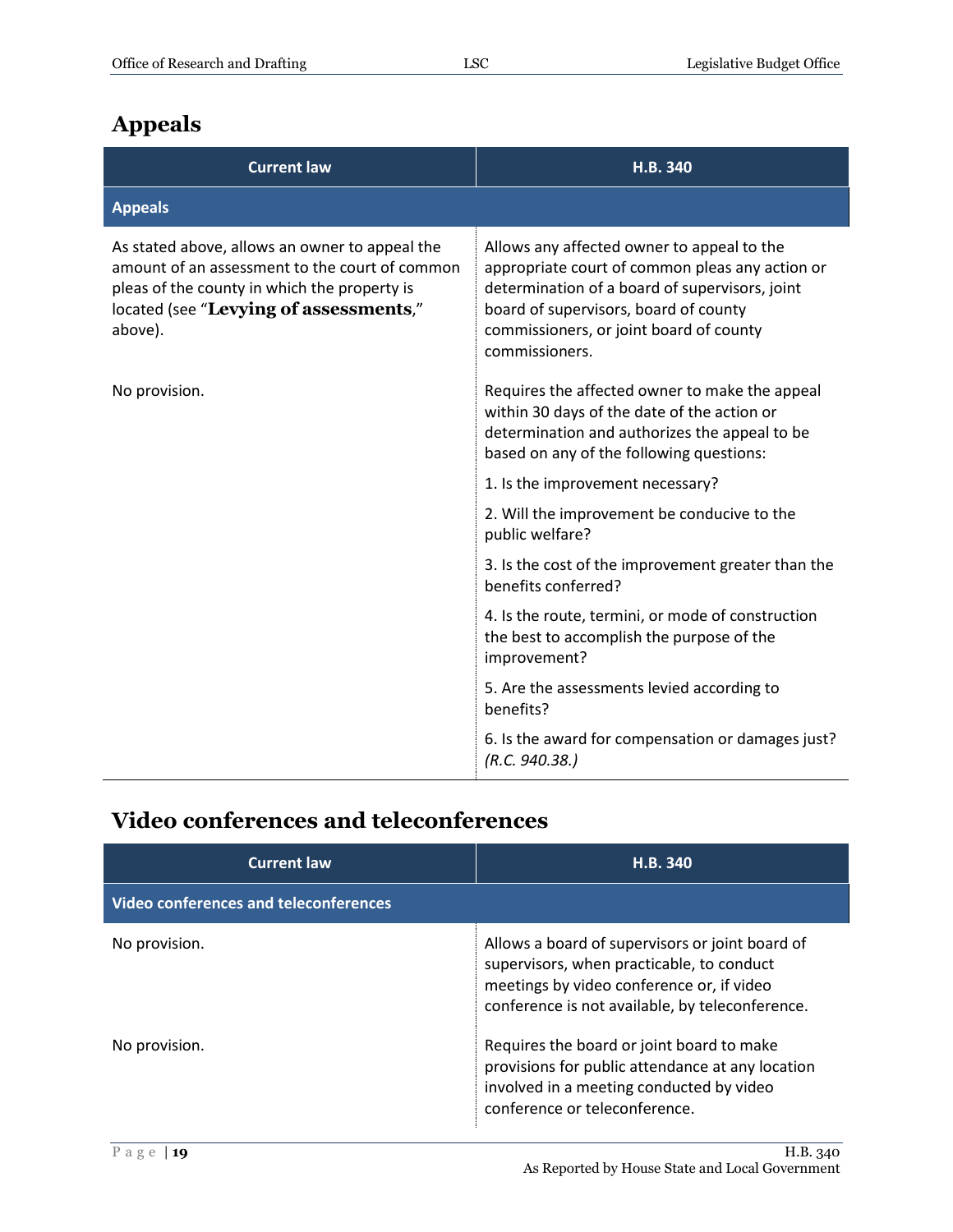| <b>Current law</b> | H.B. 340                                                                                                                                                                                                            |
|--------------------|---------------------------------------------------------------------------------------------------------------------------------------------------------------------------------------------------------------------|
| No provision.      | Specifies that the board's or joint board's main<br>office or board room is the primary meeting<br>location for the video conference or<br>teleconference, and subjects the meetings to the<br>Public Meetings Law. |
| No provision.      | Before convening a meeting, requires designated<br>staff to send a copy of meeting-related documents<br>to each board or joint board member.                                                                        |
| No provision.      | Requires the minutes of each meeting to specify<br>who was in attendance and in what manner the<br>meeting was conducted - teleconference,<br>videoconference, or in-person.                                        |
| No provision.      | Requires any vote taken in a meeting held by<br>teleconference that is not unanimous to be<br>recorded as a roll call vote.                                                                                         |
| No provision.      | States that nothing in the Public Meetings Law<br>prohibits a board or joint board from conducting a<br>meeting in a manner as authorized above.<br>(R.C. 940.39.)                                                  |

#### **SINGLE COUNTY DRAINAGE IMPROVEMENTS**

<span id="page-19-0"></span>Current law establishes a process by which a county may allow for the construction of a drainage improvement if a petition is made to the board of county commissioners and the board finds all of the following:

- 1. The proposed improvement is necessary for disposal or removal of surplus water, for controlled drainage of any land, for irrigation, for storage of water to regulate stream flow or to prevent the overflow of any land in the county, or for water conservation;
- 2. The proposed improvement's construction will be conducive to the public welfare; and
- 3. The cost of the proposed improvement will be less than the benefits conferred by its construction.<sup>2</sup>

The board must make those findings through a process, which includes:

- Accepting petitions filed by landowners for a proposed drainage improvement;
- **Ensuring proper recordkeeping regarding the proposed improvement;**

 $\overline{a}$ 

<sup>2</sup> R.C. 6131.02.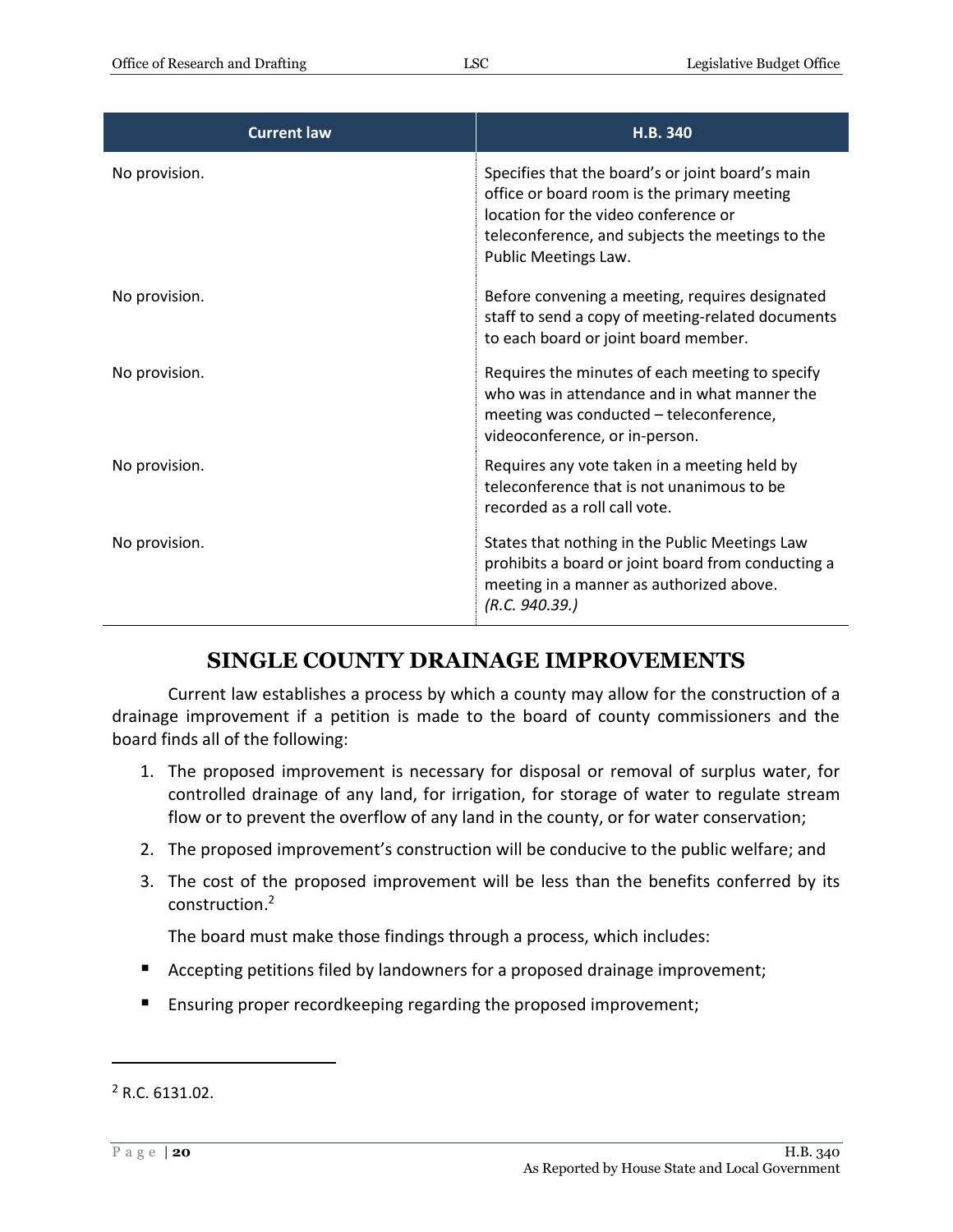- **Providing proper notice, and viewing the proposed improvement;**
- Holding hearings regarding the proposed improvement;
- Voting on whether to approve the petition;
- Ordering assessments to pay for the improvement; and
- $\blacksquare$  The hearing of appeals regarding the process in the court of common pleas.<sup>3</sup>

The bill retains the basic process structure for approving and implementing a drainage improvement. However, it makes numerous changes to the specifics of that process and structure. Below is a discussion of the changes to the process and structure made by the bill.

#### <span id="page-20-0"></span>**Terminology**

| <b>Current law</b>                                           | H.B. 340                                                                                                                          |
|--------------------------------------------------------------|-----------------------------------------------------------------------------------------------------------------------------------|
| <b>Terminology</b>                                           |                                                                                                                                   |
| Uses the term "ditch" to describe a drainage<br>improvement. | Changes the term "ditch" to "drainage<br>improvement" throughout the law governing<br>those drainage improvements (Chapter 6131). |

#### <span id="page-20-1"></span>**Filing and amending a petition**

| <b>Current law</b>                                                                                                                                                                                                                                                                   | H.B.340                                                                                                                                                                                                                                                                |  |
|--------------------------------------------------------------------------------------------------------------------------------------------------------------------------------------------------------------------------------------------------------------------------------------|------------------------------------------------------------------------------------------------------------------------------------------------------------------------------------------------------------------------------------------------------------------------|--|
| Filing of petition with board of county commissioners                                                                                                                                                                                                                                |                                                                                                                                                                                                                                                                        |  |
| Authorizes an owner to file a petition with the<br>clerk of the board of county commissioners<br>requesting the construction of an improvement<br>(R.C. 6131.04).                                                                                                                    | Same, but also requires the owner, prior to filing a<br>petition, to consult with the appropriate county<br>engineer to discuss the proposed drainage<br>improvement and to determine the proper forms<br>and procedures for filing the petition<br>(R.C. 6131.04(A)). |  |
| Petition - information included                                                                                                                                                                                                                                                      |                                                                                                                                                                                                                                                                        |  |
| Requires a petition to include, in part, a list of the<br>names and addresses, where known, of all the<br>owners of the land that the petitioner or the<br>county engineer claims will be benefited or<br>damaged by the construction of the proposed<br>improvement (R.C. 6131.04). | Clarifies that the future benefits or damages<br>resulting from the proposed improvements are<br>determined by the county engineer<br>(R.C. 6131.04(B)(5)).                                                                                                            |  |

<sup>&</sup>lt;sup>3</sup> R.C. Chapter 6131.

 $\overline{a}$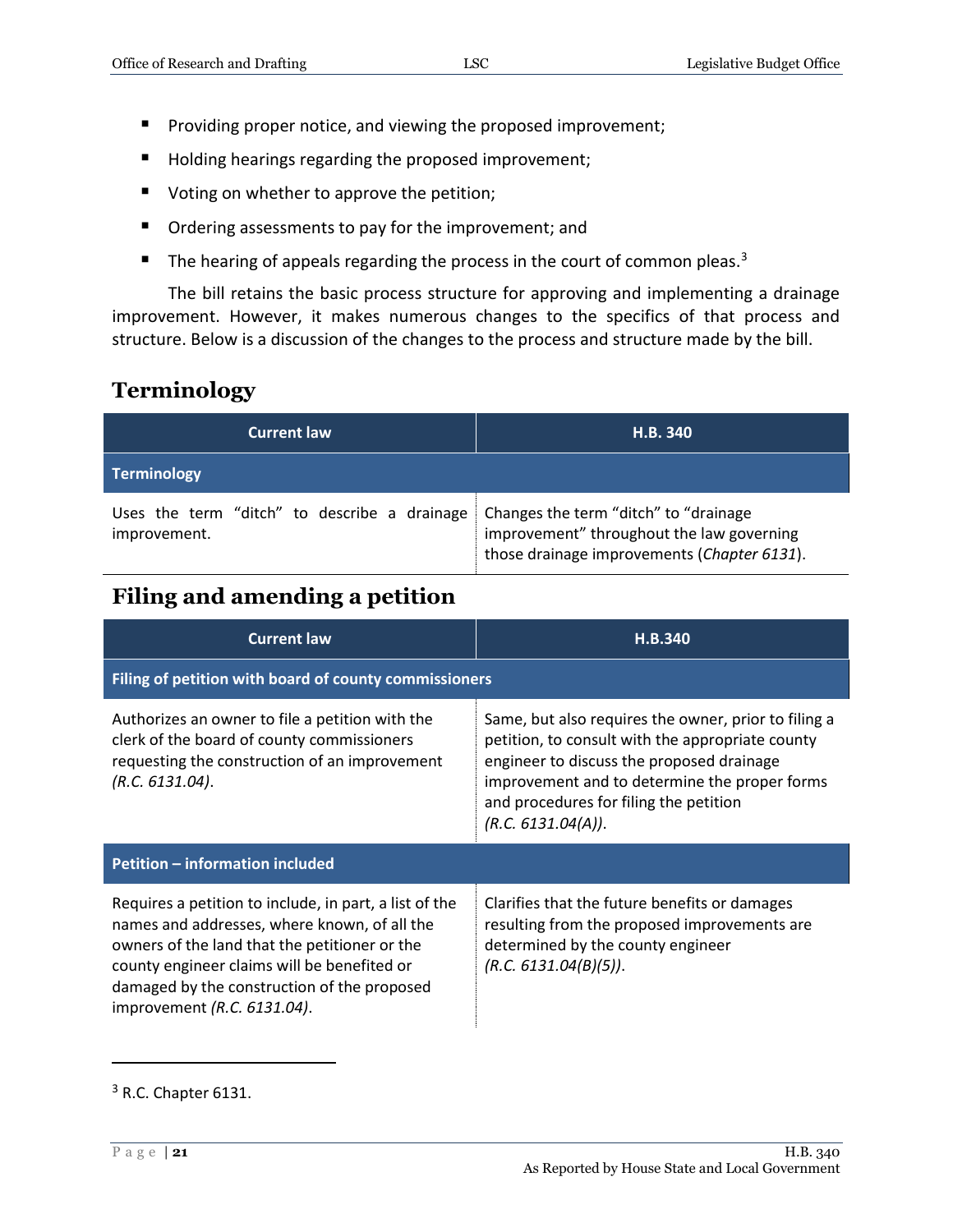| <b>Current law</b>                                                                                                                                                                                                                                                                                                                                                                 | H.B.340                                                                                                                                                                                                                                                                                                                                |
|------------------------------------------------------------------------------------------------------------------------------------------------------------------------------------------------------------------------------------------------------------------------------------------------------------------------------------------------------------------------------------|----------------------------------------------------------------------------------------------------------------------------------------------------------------------------------------------------------------------------------------------------------------------------------------------------------------------------------------|
| <b>Bonding requirements</b>                                                                                                                                                                                                                                                                                                                                                        |                                                                                                                                                                                                                                                                                                                                        |
| Requires a petitioner to file, with the petition, a bond<br>of \$500 plus an additional \$2 for each parcel of land<br>in excess of 200 benefited parcels (R.C. 6131.06).                                                                                                                                                                                                          | Increases the bond requirement to \$1,500 plus an<br>additional \$5 for each parcel of land in excess of<br>200 benefited parcels (R.C. 6131.06(A)).                                                                                                                                                                                   |
| Specifies that the bond is credited to the General<br>Drainage Improvement Fund to pay the cost of<br>notices, plus any other incidental expenses,<br>excluding the costs incurred by the county<br>engineer in making the engineer's preliminary<br>reports if the petition is not granted or if the<br>petition is dismissed (R.C. 6131.06).                                     | Instead, provides that the bond may also be<br>credited to a special fund created for the proposed<br>improvement, and specifies that the money must<br>be used to pay for all costs associated in preparing<br>for the view and first hearing if the petition is not<br>granted or if the petition is dismissed<br>(R.C. 6131.06(B)). |
| Specifies that if the board of county<br>commissioners, by resolution entered on its<br>journal, finds that any land owned by the county<br>or any highway under its supervision is in need of<br>drainage and the drainage will also specially<br>benefit other land, the board does not need to<br>post bond for the improvement in the court of<br>common pleas (R.C. 6131.62). | No provision (repealed).                                                                                                                                                                                                                                                                                                               |
| <b>Amending a petition</b>                                                                                                                                                                                                                                                                                                                                                         |                                                                                                                                                                                                                                                                                                                                        |
| Allows a benefiting owner to file a written<br>application for an amendment to a petition with<br>the clerk of the board of county commissioners,<br>provided the board allows the amendment<br>application (R.C. 6131.05).                                                                                                                                                        | States that a benefiting owner may file an<br>amendment to a petition only with regard to<br>expanding the length of the proposed<br>improvement, provided that the amendment does<br>not expand the area to be benefited by the<br>proposed improvement (R.C. 6131.05(A)).                                                            |
| No provision.                                                                                                                                                                                                                                                                                                                                                                      | States that if a benefiting owner seeks to expand<br>the area to be benefited or the number of parcels<br>to be benefited, the owner must file a new<br>petition (R.C. 6131.05(A)).                                                                                                                                                    |
| No provision.                                                                                                                                                                                                                                                                                                                                                                      | Specifies that the amendment must be filed<br>within 21 days after the date of the view<br>(R.C. 6131.05(A)).                                                                                                                                                                                                                          |
| Permits a benefiting owner to also amend a<br>petition while the proceedings are pending on<br>appeal in the court of common pleas<br>(R.C. 6131.05).                                                                                                                                                                                                                              | No provision.                                                                                                                                                                                                                                                                                                                          |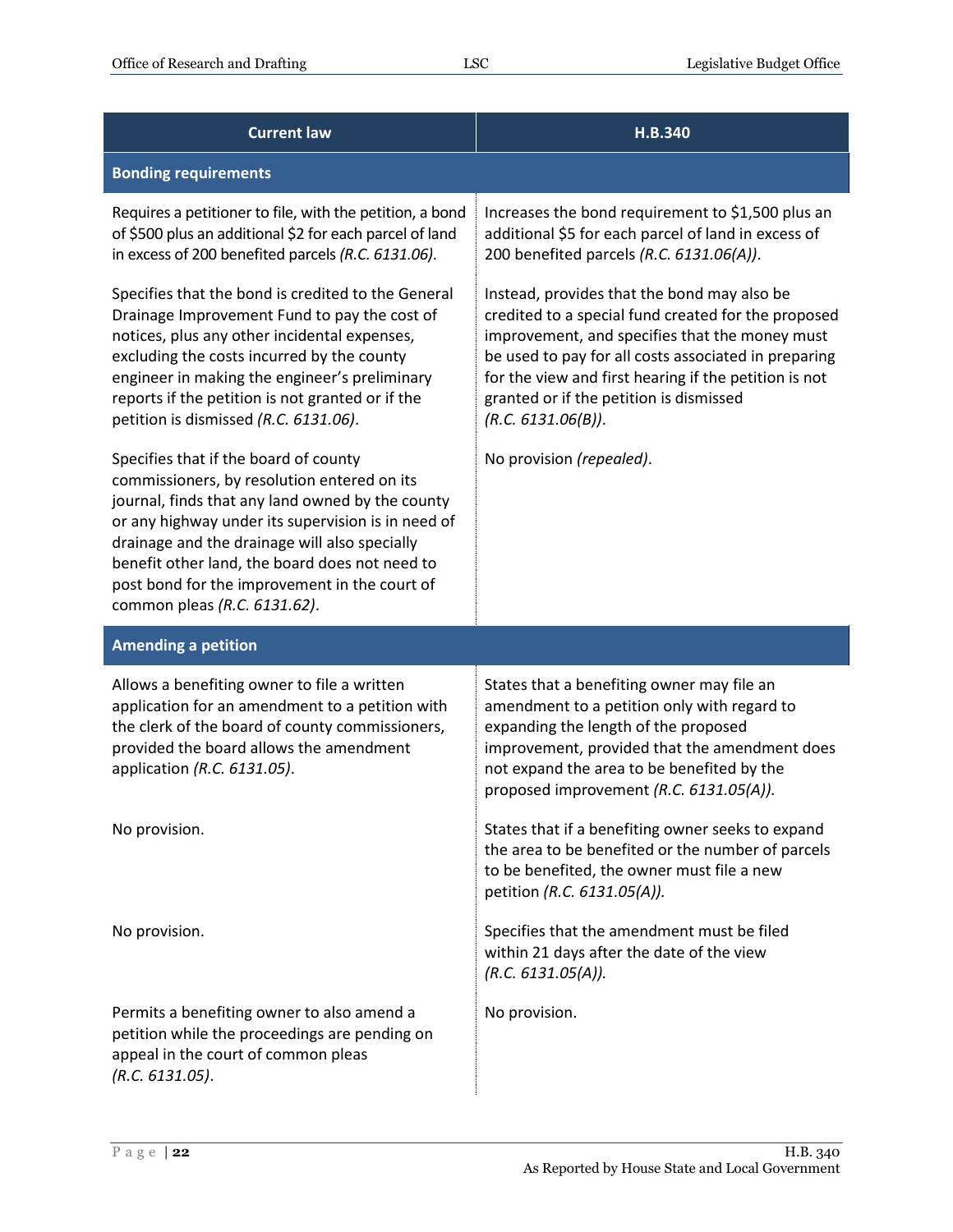| <b>Current law</b>                                                                                                                                                                                                                                                                      | H.B.340                                                                                                                                                                               |
|-----------------------------------------------------------------------------------------------------------------------------------------------------------------------------------------------------------------------------------------------------------------------------------------|---------------------------------------------------------------------------------------------------------------------------------------------------------------------------------------|
| <b>Comments to petition</b>                                                                                                                                                                                                                                                             |                                                                                                                                                                                       |
| Allows an owner who has not joined in the petition<br>and who is in favor of the petition to file an<br>application with the board of county<br>commissioners requesting that the improvement<br>be granted, and to include with the application the<br>owner's reasons (R.C. 6131.08). | Instead, allows such an owner to comment on the<br>petition with the board (R.C. 6131.08).                                                                                            |
| Allows an owner who has not joined in a petition<br>and who is not in favor of the petition to file<br>remonstrances against the granting of the<br>improvement, and to include with the application<br>reasons for not wanting the petition to be granted<br>(R.C. 6131.08).           | Same as above.                                                                                                                                                                        |
| No provision.                                                                                                                                                                                                                                                                           | Specifies that comments may be made in person at<br>the public hearings on the petition or filed in<br>writing with the clerk of the board of county<br>commissioners (R.C. 6131.08). |
| <b>Proposed improvement recordkeeping</b>                                                                                                                                                                                                                                               |                                                                                                                                                                                       |
| Requires the board of county commissioners to<br>maintain a permanent file containing a record of<br>the petition that includes all of the following:                                                                                                                                   | Instead, requires the clerk of the board to<br>maintain a file for the proposed improvement<br>containing a record of the petition that includes all<br>of the following:             |
| 1. Applications and remonstrances filed;                                                                                                                                                                                                                                                | 1. Amendments;                                                                                                                                                                        |
| 2. Orders made by the board;<br>3. Preliminary estimates and preliminary report of                                                                                                                                                                                                      | 2. Comments;                                                                                                                                                                          |
| the county engineer;                                                                                                                                                                                                                                                                    | 3. Notices;                                                                                                                                                                           |
| 4. Reports of review by the Director of Natural                                                                                                                                                                                                                                         | 4. Proceedings;                                                                                                                                                                       |
| Resources, the Director of Transportation, and the<br>directors of any conservancy district;                                                                                                                                                                                            | 5. Resolutions;                                                                                                                                                                       |
| 5. Reports of the engineer as to the construction                                                                                                                                                                                                                                       | 6. Orders; and                                                                                                                                                                        |
| of the improvement; and                                                                                                                                                                                                                                                                 | 7. Any other record regarding the proposed<br>improvement that is filed with the board                                                                                                |
| 6. Any other matter that is proper for the record<br>(R.C. 6131.57).                                                                                                                                                                                                                    | (R.C. 6131.061(A)).                                                                                                                                                                   |
| Also, requires the county engineer to maintain a<br>permanent file for the proposed improvement<br>containing all records described above<br>(R.C. 6131.57).                                                                                                                            | Requires the county engineer to maintain a file for<br>the improvement that contains all of the following:<br>1. A record of the petition;                                            |
|                                                                                                                                                                                                                                                                                         | 2. Amendments to the petition;                                                                                                                                                        |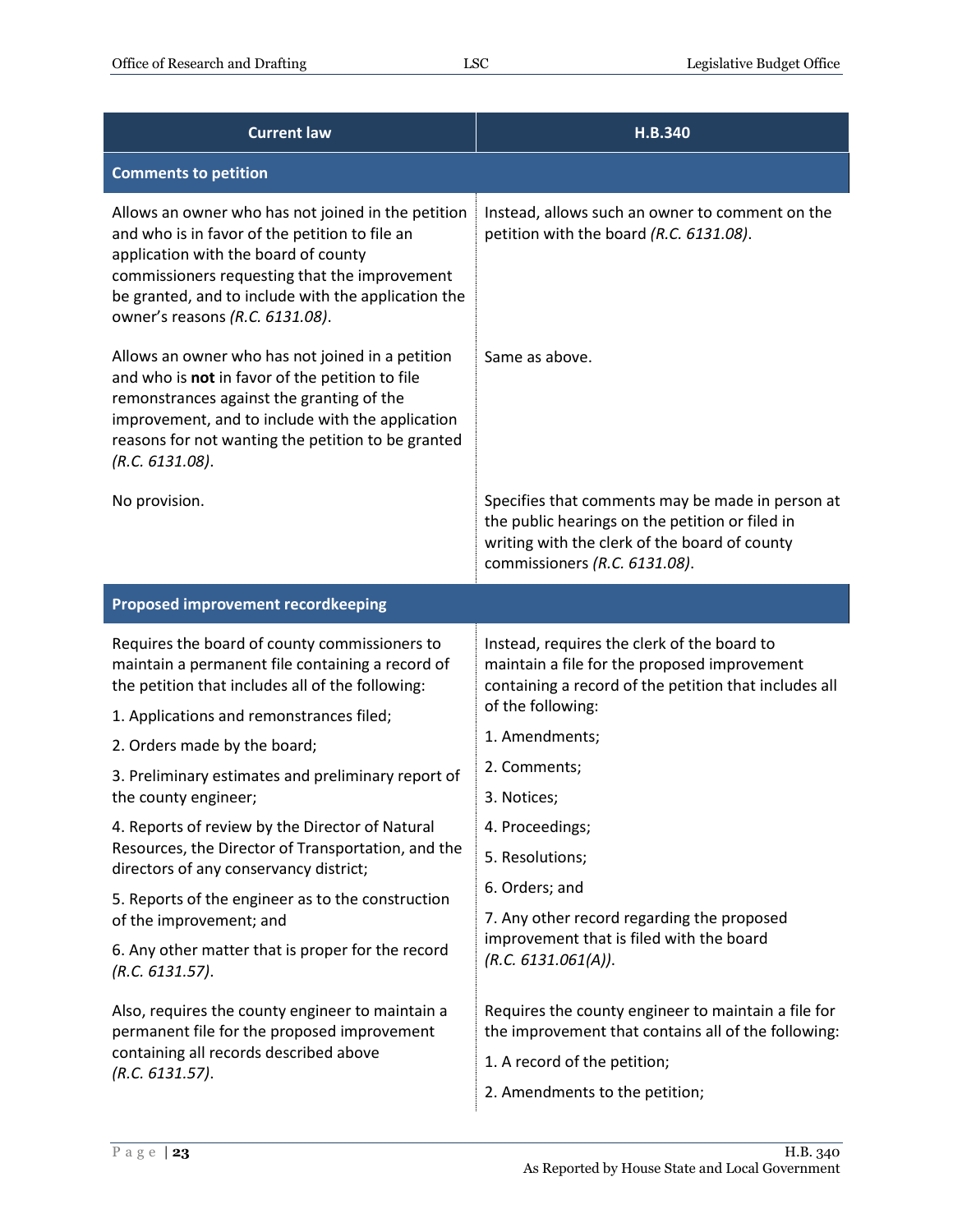| <b>Current law</b>                                                                                                                                                                                                                                                                                                                                                                        | H.B.340                                                                                                                                                                                                                                                                                                                                            |
|-------------------------------------------------------------------------------------------------------------------------------------------------------------------------------------------------------------------------------------------------------------------------------------------------------------------------------------------------------------------------------------------|----------------------------------------------------------------------------------------------------------------------------------------------------------------------------------------------------------------------------------------------------------------------------------------------------------------------------------------------------|
|                                                                                                                                                                                                                                                                                                                                                                                           | 3. All reports, estimates, surveys, maps, plans,<br>drawings, schedules, and other documents<br>prepared for the proposed improvement by the<br>engineer or the engineer's designee; and                                                                                                                                                           |
|                                                                                                                                                                                                                                                                                                                                                                                           | 4. Any reports of the Director of Natural<br>Resources, the Director of Transportation, and<br>directors of any conservancy districts<br>(R.C. 6131.061(B)).                                                                                                                                                                                       |
| Requires the county engineer to prepare a<br>preliminary estimate of the cost of the proposed<br>improvement and file that estimate at the first<br>hearing on the improvement, as a guide to the<br>board of county commissioners and the<br>petitioners (R.C. 6131.09).                                                                                                                 | Similar, but requires the county engineer to<br>prepare the preliminary report on the proposed<br>improvement on receipt of notice of the<br>filing of the improvement from the board<br>(R.C. 6131.09(A)).                                                                                                                                        |
| Requires the clerk of the board of county<br>commissioners, after the final hearing on the<br>petition, or after the final judgment, order, or<br>decree has been rendered after any appeal, to file<br>with the county engineer all maps, profiles, and<br>plans of the improvement, which is to be filed<br>together with an annual record of maintenance<br>and repair (R.C. 6131.57). | Requires the clerk of the board of county<br>commissioners to instead file or transfer the<br>records required to be kept (see above) to the<br>county engineer, which the county engineer must<br>maintain as a permanent project file, together<br>with an annual record of maintenance and repairs<br>for the improvement $(R.C. 6131.061(C)).$ |

## <span id="page-23-0"></span>**Notice and view of the proposed improvement**

| <b>Current law</b>                                                                                                                                                                                     | <b>H.B. 340</b>                                                                                                     |  |
|--------------------------------------------------------------------------------------------------------------------------------------------------------------------------------------------------------|---------------------------------------------------------------------------------------------------------------------|--|
| <b>Establishing view date</b>                                                                                                                                                                          |                                                                                                                     |  |
| Requires the date for a view of the proposed<br>improvement to take place between 25 and 90<br>days after the date on which the petition was filed<br>(R.C. 6131.07).                                  | Instead, requires the view to occur between<br>30 and 120 days after the petition's filing<br>(R.C. 6131.07(B)(1)). |  |
| <b>Notice of improvement</b>                                                                                                                                                                           |                                                                                                                     |  |
| Requires the clerk of the board of county<br>commissioners, at least 20 days prior to the view,<br>to send a written notice to the owners named in<br>the petition and of legal record (R.C. 6131.07). | Similar, but requires the clerk to send the notice<br>21 days prior to the view (R.C. 6131.07(C)).                  |  |
| Requires the clerk to include all of the following in<br>the notice:                                                                                                                                   | Same, but also requires the clerk to include the<br>following in the notice:                                        |  |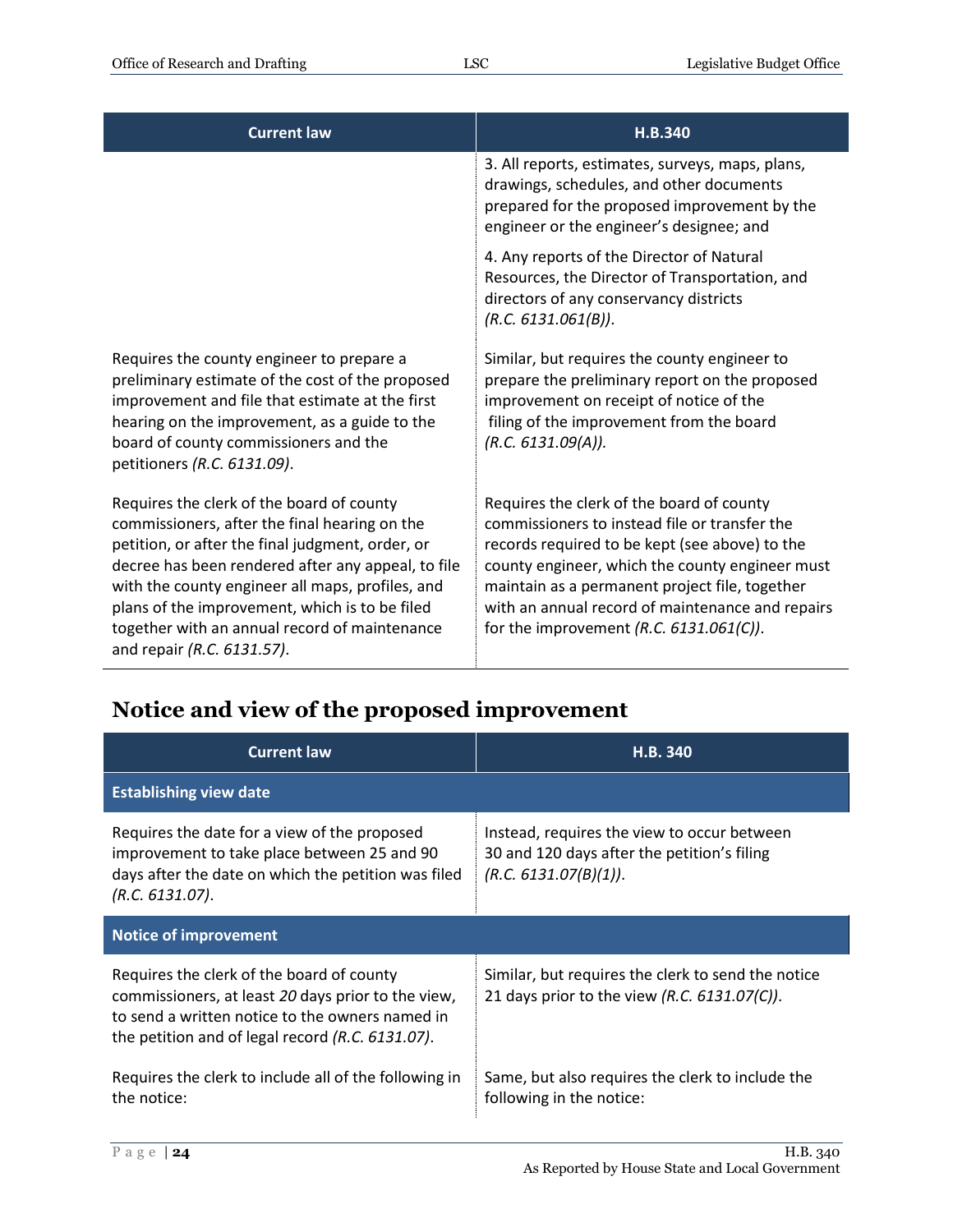| <b>Current law</b>                                                                                                                                                                                                                                                                                  | H.B. 340                                                                                                                                                                                                                                                                                                                    |
|-----------------------------------------------------------------------------------------------------------------------------------------------------------------------------------------------------------------------------------------------------------------------------------------------------|-----------------------------------------------------------------------------------------------------------------------------------------------------------------------------------------------------------------------------------------------------------------------------------------------------------------------------|
| 1. The pendency, substance, and prayer of the<br>petition;<br>2. A statement that all costs of engineering,<br>construction, and future maintenance will be<br>assessed to the benefiting parcels of land; and<br>3. The date, time, and location for the view and<br>first hearing (R.C. 6131.07). | 1. A description of the proposed improvement and<br>its location as stated in the petition, a map<br>indicating the location of the proposed<br>improvement or information on where to access<br>the map, and an explanation of how to access<br>additional information or ask questions about the<br>proposed improvement; |
|                                                                                                                                                                                                                                                                                                     | 2. A statement that the owner may file, not more<br>than 21 days after the view date, an amendment<br>to the petition that expands the length of the<br>proposed improvement, provided that the<br>amendment does not expand the area to be<br>benefited by the proposed improvement;                                       |
|                                                                                                                                                                                                                                                                                                     | 3. A statement that an owner receiving the notice<br>may comment on the proposed improvement in<br>writing before or in person at the public hearings<br>on the petition; and                                                                                                                                               |
|                                                                                                                                                                                                                                                                                                     | 4. The address at which to file an amendment to<br>the petition or submit written comments on the<br>proposed amendment or the petition<br>(R.C. 6131.07(C)(2) to (6)).                                                                                                                                                     |
| Requires the clerk to send notice by first class mail<br>or certified mail, return receipt requested to all<br>owners (R.C. 6137.07).                                                                                                                                                               | Instead, requires the clerk to send notice by<br>certified mail to all owners that are adjacent to the<br>proposed improvement, and to all other owners<br>by first class or certified mail (R.C. 6137.07(D)).                                                                                                              |
| The view                                                                                                                                                                                                                                                                                            |                                                                                                                                                                                                                                                                                                                             |
| On the date of the view, requires the board and<br>the county engineer to do both of the following:<br>1. Meet at the designated place near the proposed                                                                                                                                            | Instead, on the date of the view, requires the<br>county engineer or a designated representative to<br>do both of the following:                                                                                                                                                                                            |
| improvement; and                                                                                                                                                                                                                                                                                    | 1. Present an overview of the proposed<br>improvement; and                                                                                                                                                                                                                                                                  |
| 2. Go over and along the line of the proposed<br>improvement and each branch, lateral, or spur<br>mentioned in the petition (R.C. 6131.10).                                                                                                                                                         | 2. In that presentation, use methods and means<br>that the board determines will adequately inform<br>those attending the view about the proposed<br>improvement's location and the drainage issues<br>intended to be addressed by the proposed<br>improvement (R.C. 6131.10(A)).                                           |
| Authorizes the county engineer to adjourn the<br>view from day to day, or a longer period, until the<br>view is complete (R.C. 6131.10).                                                                                                                                                            | Specifies that when a request is made by a<br>commissioner or an owner in the area to be<br>benefited by the proposed improvement, the<br>board of county commissioners must recess the                                                                                                                                     |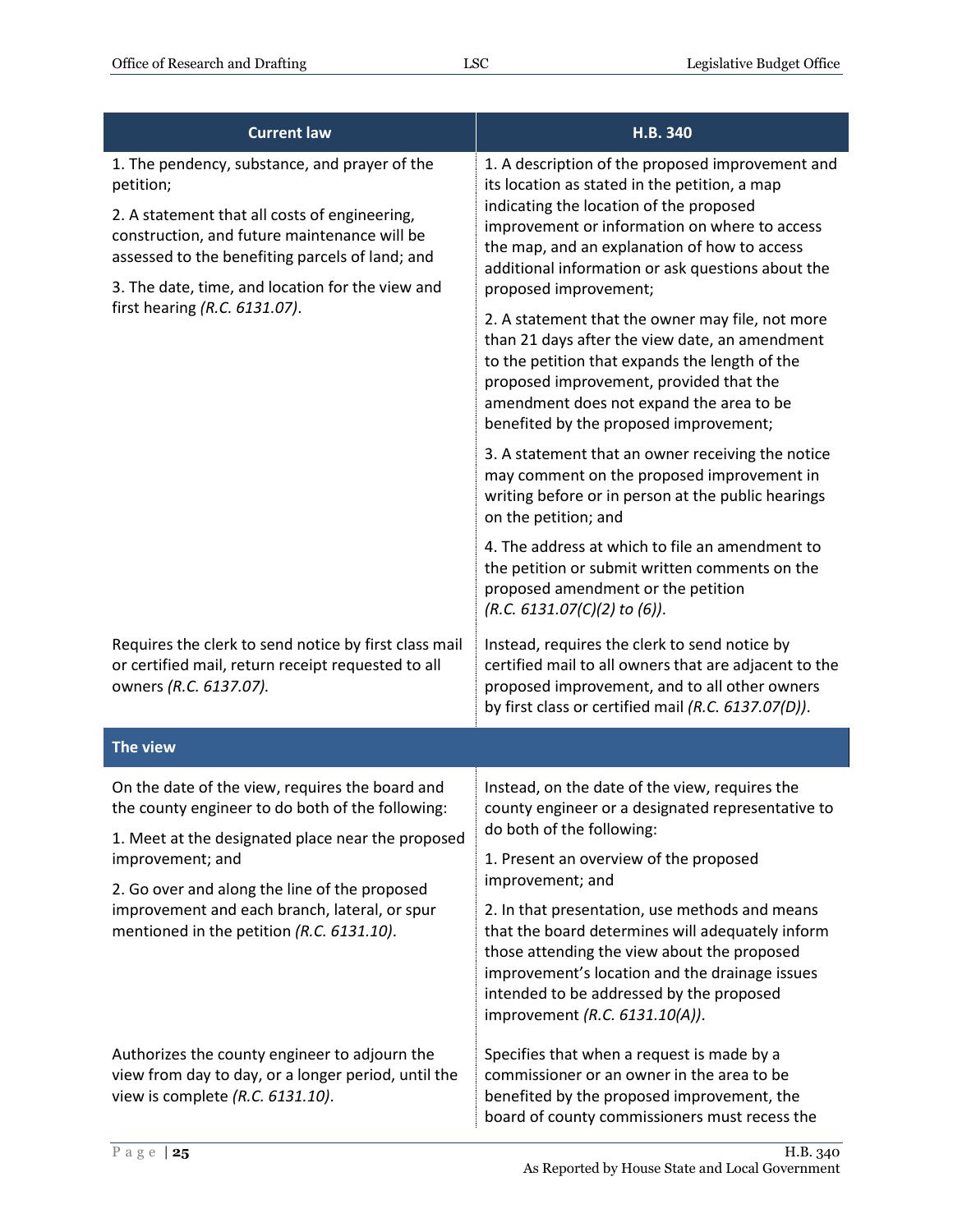| <b>Current law</b>                                                                                     | H.B. 340                                                                                                                                                                                                                   |
|--------------------------------------------------------------------------------------------------------|----------------------------------------------------------------------------------------------------------------------------------------------------------------------------------------------------------------------------|
|                                                                                                        | view and reconvene at a site along the proposed<br>improvement for the purpose of gaining additional<br>information about the drainage issue intended to<br>be addressed by the proposed improvement<br>(R.C. 6131.10(B)). |
| Allows additional views regarding proposed<br>changes to routes, branches, or spurs<br>(R.C. 6131.10). | No provision.                                                                                                                                                                                                              |

## <span id="page-25-0"></span>**First hearing on proposed improvement**

| <b>Current law</b>                                                                                                                                                                             | H.B. 340                                                                                                                                       |
|------------------------------------------------------------------------------------------------------------------------------------------------------------------------------------------------|------------------------------------------------------------------------------------------------------------------------------------------------|
| <b>Establishment of hearing of proposed improvement</b>                                                                                                                                        |                                                                                                                                                |
| Requires the board of county commissioners to<br>hold the first hearing on the proposed<br>improvement between 10 and 90 days after the<br>date of the view (R.C. 6131.07).                    | Instead requires the first hearing to occur between<br>30 and 90 days after the view (R.C. 6131.07(B)(2)).                                     |
| <b>First hearing</b>                                                                                                                                                                           |                                                                                                                                                |
| At the first hearing, requires the board of county<br>commissioners to:                                                                                                                        | Same, but also allows the board to adjourn to<br>consider additional information (R.C. 6131.101(B)).                                           |
| 1. Hear the preliminary report;                                                                                                                                                                |                                                                                                                                                |
| 2. Hear evidence for or against the granting of the<br>improvement, or for or against any laterals,<br>branches, spurs, or change of route, course,<br>termini, or manner of construction; and |                                                                                                                                                |
| 3. Adjourn the hearing from day to day, or for a<br>longer time so all interested owners may be heard<br>(R.C. 6131.10).                                                                       |                                                                                                                                                |
| First hearing - vote                                                                                                                                                                           |                                                                                                                                                |
| Authorizes the board of county commissioners to<br>approve the petition if the board finds all of the<br>following:                                                                            | Generally the same, but requires the board to take<br>into consideration the petition, the preliminary<br>report, and comments on the proposed |
| 1. That a proposed improvement is necessary;                                                                                                                                                   | improvement (R.C. 6131.101(C) and 6131.12(A)).                                                                                                 |
| 2. That the proposed improvement is conducive to<br>the public welfare; and                                                                                                                    |                                                                                                                                                |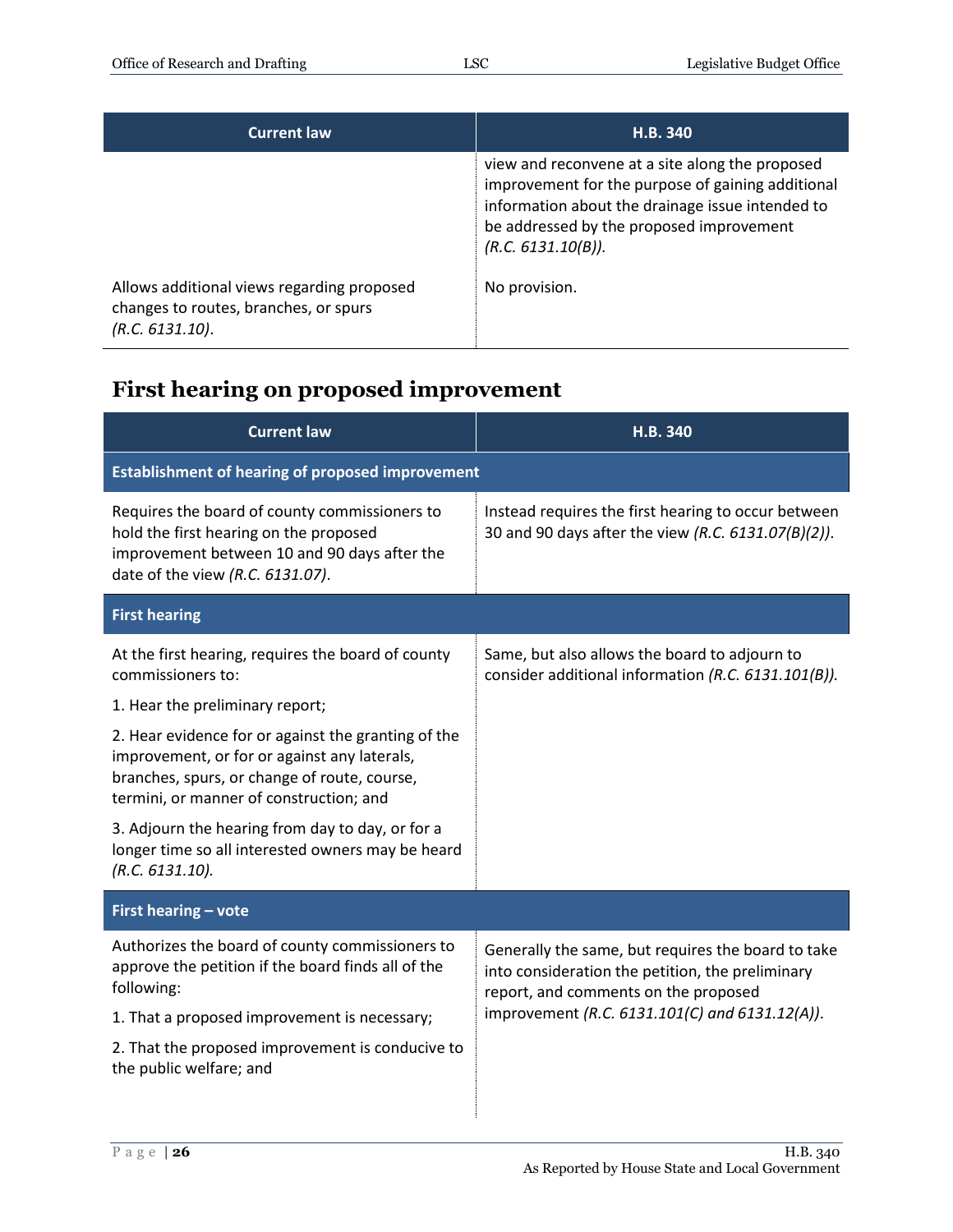| <b>Current law</b>                                                                                                                                                                                                                                                                              | H.B. 340                                                                                                                                                                                                                                                                                                                           |
|-------------------------------------------------------------------------------------------------------------------------------------------------------------------------------------------------------------------------------------------------------------------------------------------------|------------------------------------------------------------------------------------------------------------------------------------------------------------------------------------------------------------------------------------------------------------------------------------------------------------------------------------|
| 3. That it is reasonably certain the cost will be less<br>than the benefits (R.C. 6131.12).                                                                                                                                                                                                     |                                                                                                                                                                                                                                                                                                                                    |
| In granting the petition, requires the board to<br>ensure that the route of the improvement be<br>located so as to avoid running the improvement<br>diagonally across property and, where practicable,<br>follow property lines, section lines, and lines of<br>public highways (R.C. 6131.12). | Instead, requires the county engineer, as part of<br>the survey and design of the improvement, to<br>prepare specifications for the improvement's<br>route that avoids running the improvement<br>diagonally across property and to follow property<br>lines, section lines, and lines of public highways<br>(R.C. 6131.14(E)(1)). |

## <span id="page-26-0"></span>**County engineer's duties prior to the final hearing**

| <b>Current law</b>                                                                                                         | H.B. 340                                                                                                                                                                                                 |
|----------------------------------------------------------------------------------------------------------------------------|----------------------------------------------------------------------------------------------------------------------------------------------------------------------------------------------------------|
| County engineer's duties - general                                                                                         |                                                                                                                                                                                                          |
| Requires the county engineer, when preparing for<br>the improvement, to do the following:                                  | Similar, but requires the county engineer to<br>prepare construction drawings of the                                                                                                                     |
| 1. Make the necessary surveys;                                                                                             | improvement and removes the requirement to                                                                                                                                                               |
| 2. Prepare plans for structures;                                                                                           | make profiles showing the cuttings and gradient<br>(R.C. 6131.14(B)(4)).                                                                                                                                 |
| 3. Create maps showing the location of the land<br>proposed to be assessed;                                                |                                                                                                                                                                                                          |
| 4. Make profiles showing the cuttings and<br>gradient; and                                                                 |                                                                                                                                                                                                          |
| 5. Prepare an estimate of the cost of the<br>improvement (R.C. 6131.14).                                                   |                                                                                                                                                                                                          |
| Requires the engineer to recommend the<br>maintenance district in which the improvement is<br>to be placed (R.C. 6131.14). | Instead, authorizes the engineer to recommend<br>the maintenance district (R.C. $6131.14(B)(5)$ ).                                                                                                       |
| No provision.                                                                                                              | Requires the engineer to prepare a schedule of<br>damages that includes both of the following:                                                                                                           |
|                                                                                                                            | 1. An estimate of the value of land or other<br>property necessary to be acquired through<br>purchase or voluntary transfer or appropriated,<br>and a description of that land or other property;<br>and |
|                                                                                                                            | 2. An estimate of the total damages to be<br>sustained by owners as a result of the construction<br>and subsequent maintenance of a proposed<br>improvement, along with the name and address of          |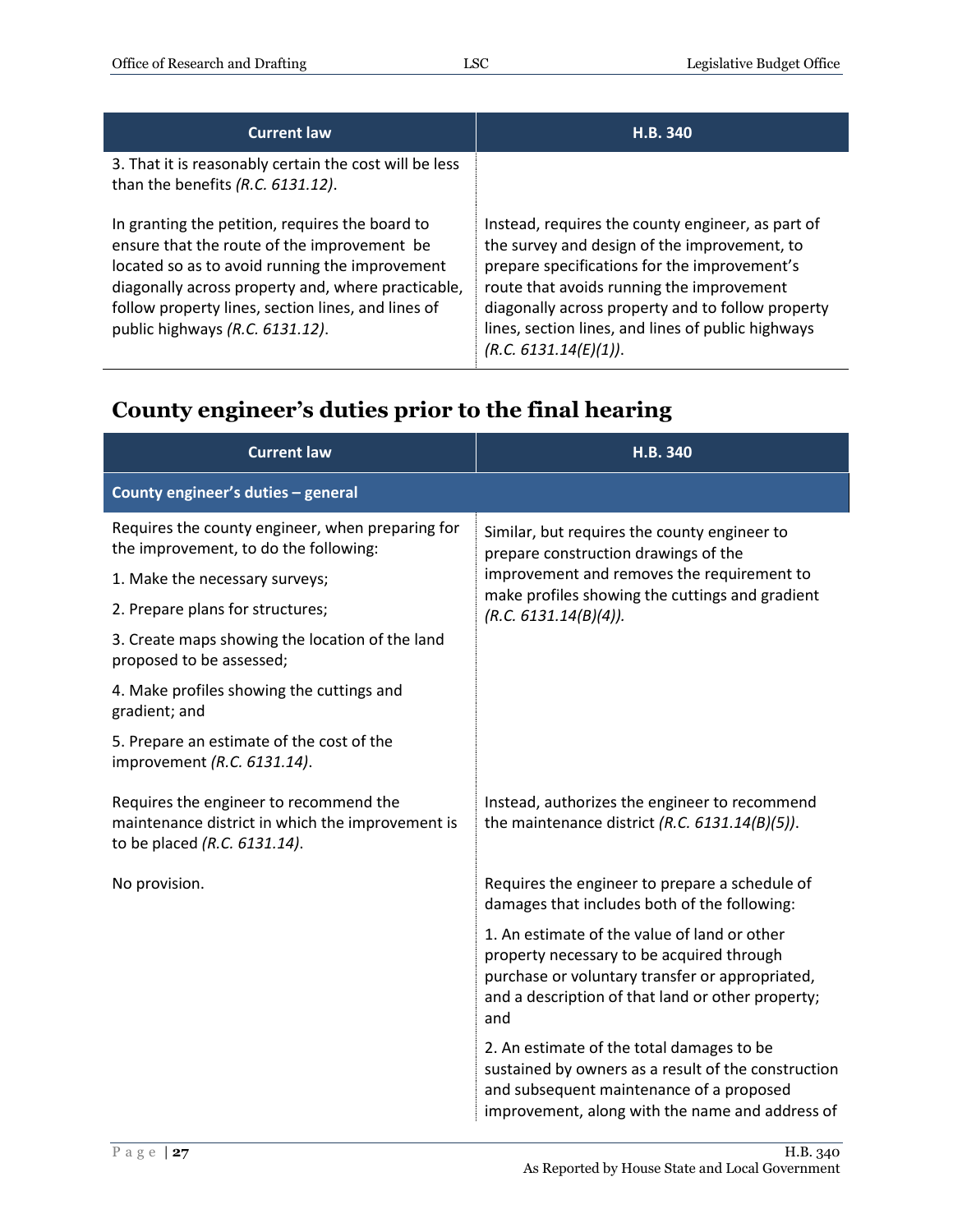| <b>Current law</b>                                                                                                                                                                                                                                                                     | H.B. 340                                                                                                                                                                                                                                                                                                   |
|----------------------------------------------------------------------------------------------------------------------------------------------------------------------------------------------------------------------------------------------------------------------------------------|------------------------------------------------------------------------------------------------------------------------------------------------------------------------------------------------------------------------------------------------------------------------------------------------------------|
|                                                                                                                                                                                                                                                                                        | each owner that is alleged to be damaged, the<br>amount of each owner's estimated damages, and<br>an explanation of each owner's injury<br>(R.C. 6131.14(B)(6)).                                                                                                                                           |
| Requires the engineer to specify a width of<br>temporary easement for construction purposes<br>that include spreading and leveling of spoil banks<br>(R.C. 6131.14).                                                                                                                   | Same, but adds that the temporary easement<br>cannot be more than 75 feet from the top of the<br>bank (R.C. 6131.14(E)(2)).                                                                                                                                                                                |
| Requires the engineer to do all of the following:                                                                                                                                                                                                                                      | Removes these specific provisions, but retains                                                                                                                                                                                                                                                             |
| 1. Set proper construction stakes and note the<br>intersection of the line of the improvement with<br>the apparent land boundaries of separate owners,<br>township and county lines, natural landmarks,<br>road crossings, or other lines or marks;                                    | language that requires the engineer to make a<br>plan of the work proposed to be done that shows<br>the grade, the depth, the excavating to be done,<br>the location of the permanent bench marks and<br>their actual elevation based on the most recent<br>U.S. Geological Survey data above or below the |
| 2. Take and note any necessary levels off the line<br>of the improvement to determine the area of the<br>land subject to drainage; and                                                                                                                                                 | base elevation used, and any other data that the<br>engineer believes will aid in retracing lines, levels,<br>or other features of the improvement                                                                                                                                                         |
| 3. Establish, at intervals of not less than one in<br>each mile, in the most practicable permanent<br>form, and in locations where destruction or<br>disturbance is improbable, bench marks from<br>which the original levels of the improvement can<br>be established (R.C. 6131.14). | (R.C. 6131.14(C)).                                                                                                                                                                                                                                                                                         |
| Requires the engineer to prepare specifications for<br>the construction of the improvement that provides<br>for erosion and sediment control through the<br>establishment of a sod or seeded strip between<br>four and 15 feet wide (R.C. 6131.14).                                    | Same, but requires the sod or seeded strip<br>width to be between ten and 15 feet wide<br>(R.C. 6131.14(E)(3)).                                                                                                                                                                                            |
| Requires the engineer to make estimates of the<br>cost of excavating and of the cost of material and<br>authorizes the engineer to divide the construction<br>of the improvement into construction areas as<br>considered expedient (R.C. 6131.14).                                    | Removes this requirement (R.C. 6131.14(F)).                                                                                                                                                                                                                                                                |
| Requires the county engineer, if the board agrees<br>with the project survey and design on a proposed<br>improvement, to file with the county recorder<br>both of the following:                                                                                                       | Instead, requires the county engineer, if the board<br>agrees with the project survey and design on a<br>proposed improvement, to file with the county<br>recorder all of the following:                                                                                                                   |
| 1. A property plat showing the general location of<br>the improvement; and                                                                                                                                                                                                             | 1. A property plat showing the owners of record<br>and parcel numbers along the improvement;                                                                                                                                                                                                               |
| 2. A statement describing the width of the                                                                                                                                                                                                                                             |                                                                                                                                                                                                                                                                                                            |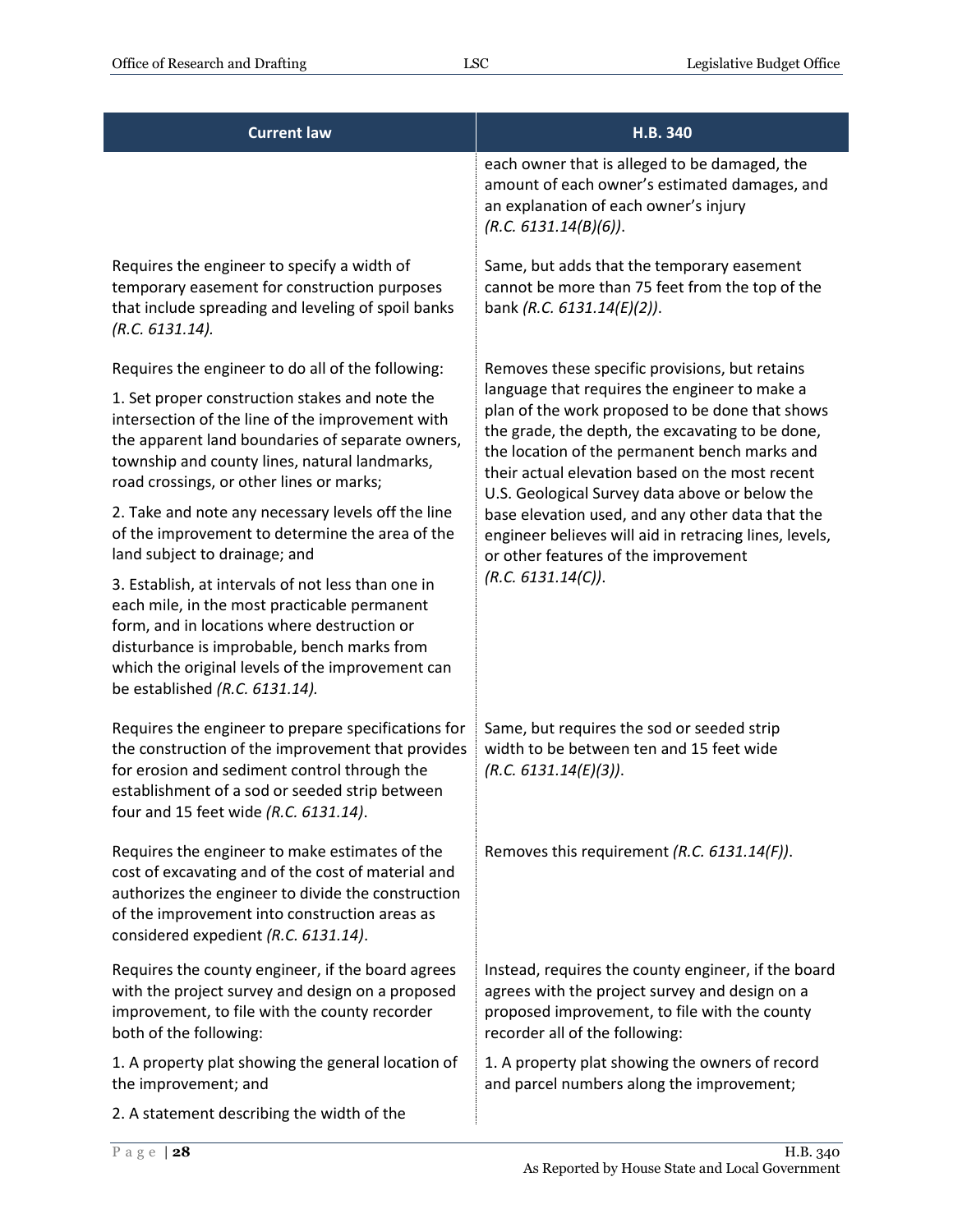| <b>Current law</b>                                                                                                                                                                                                                                                                                                                                                                                                                                                                                                                                                                                        | H.B.340                                                                                                                                                                                                                                                                                                                                                                                                                                                                                                                                                                                                                                                      |
|-----------------------------------------------------------------------------------------------------------------------------------------------------------------------------------------------------------------------------------------------------------------------------------------------------------------------------------------------------------------------------------------------------------------------------------------------------------------------------------------------------------------------------------------------------------------------------------------------------------|--------------------------------------------------------------------------------------------------------------------------------------------------------------------------------------------------------------------------------------------------------------------------------------------------------------------------------------------------------------------------------------------------------------------------------------------------------------------------------------------------------------------------------------------------------------------------------------------------------------------------------------------------------------|
| permanent easement that is necessary for<br>maintenance of the improvement (R.C. 6131.14).                                                                                                                                                                                                                                                                                                                                                                                                                                                                                                                | 2. The location of the improvement;                                                                                                                                                                                                                                                                                                                                                                                                                                                                                                                                                                                                                          |
|                                                                                                                                                                                                                                                                                                                                                                                                                                                                                                                                                                                                           | 3. A statement of the width of the permanent<br>easement that is necessary for maintenance of the<br>improvement; and                                                                                                                                                                                                                                                                                                                                                                                                                                                                                                                                        |
|                                                                                                                                                                                                                                                                                                                                                                                                                                                                                                                                                                                                           | 4. An affidavit listing the owners of record,<br>complete property descriptions, and parcel<br>numbers subject to the permanent easement. (The<br>engineer must note the property plat in the<br>affidavit.)                                                                                                                                                                                                                                                                                                                                                                                                                                                 |
| No provision.                                                                                                                                                                                                                                                                                                                                                                                                                                                                                                                                                                                             | Additionally, requires the county engineer to<br>include the permanent easement in the county's<br>geographic information systems or other mapping<br>system, if available. (R.C. 6131.14(J).)                                                                                                                                                                                                                                                                                                                                                                                                                                                               |
| County engineer's duties - assessments                                                                                                                                                                                                                                                                                                                                                                                                                                                                                                                                                                    |                                                                                                                                                                                                                                                                                                                                                                                                                                                                                                                                                                                                                                                              |
| Requires the county engineer to prepare a<br>schedule of assessments and when determining<br>the estimated drainage assessments for a parcel,<br>give primary consideration to the potential<br>increase in productivity that the parcel may<br>experience as a result of the improvement and<br>give consideration to the quantity of drainage<br>contributed, the relative location of the property<br>to the project, the portion of the project through<br>which the drainage from the parcel flows, the<br>value of the project to the watershed, and benefits<br>of the improvement (R.C. 6131.15). | Requires the county engineer to prepare a<br>schedule of assessments, but, when calculating<br>each estimated assessment, instead requires the<br>engineer to use the information compiled in the<br>engineer's estimate of the cost of the<br>improvement and the schedule of damages and to<br>consider the following factors:<br>1. Acreage of a parcel;<br>2. Volume of water produced by a parcel;<br>3. Remoteness of the parcel to the improvement;<br>4. Percentage of the improvement used by the<br>parcel;<br>5. Work determined to benefit that particular<br>parcel only and not the remainder of the parcels in<br>the watershed;<br>6. Soils; |
|                                                                                                                                                                                                                                                                                                                                                                                                                                                                                                                                                                                                           | 7. County auditor's land value or current<br>agricultural use value;                                                                                                                                                                                                                                                                                                                                                                                                                                                                                                                                                                                         |
|                                                                                                                                                                                                                                                                                                                                                                                                                                                                                                                                                                                                           | 8. Existing drainage infrastructure that can be<br>incorporated into the improvement and associated<br>cost savings;                                                                                                                                                                                                                                                                                                                                                                                                                                                                                                                                         |
|                                                                                                                                                                                                                                                                                                                                                                                                                                                                                                                                                                                                           | 9. Any other factors pertinent to that particular<br>petition and watershed; and                                                                                                                                                                                                                                                                                                                                                                                                                                                                                                                                                                             |
|                                                                                                                                                                                                                                                                                                                                                                                                                                                                                                                                                                                                           | 10. Any benefits of the improvement<br>(R.C. 6131.15(B)).                                                                                                                                                                                                                                                                                                                                                                                                                                                                                                                                                                                                    |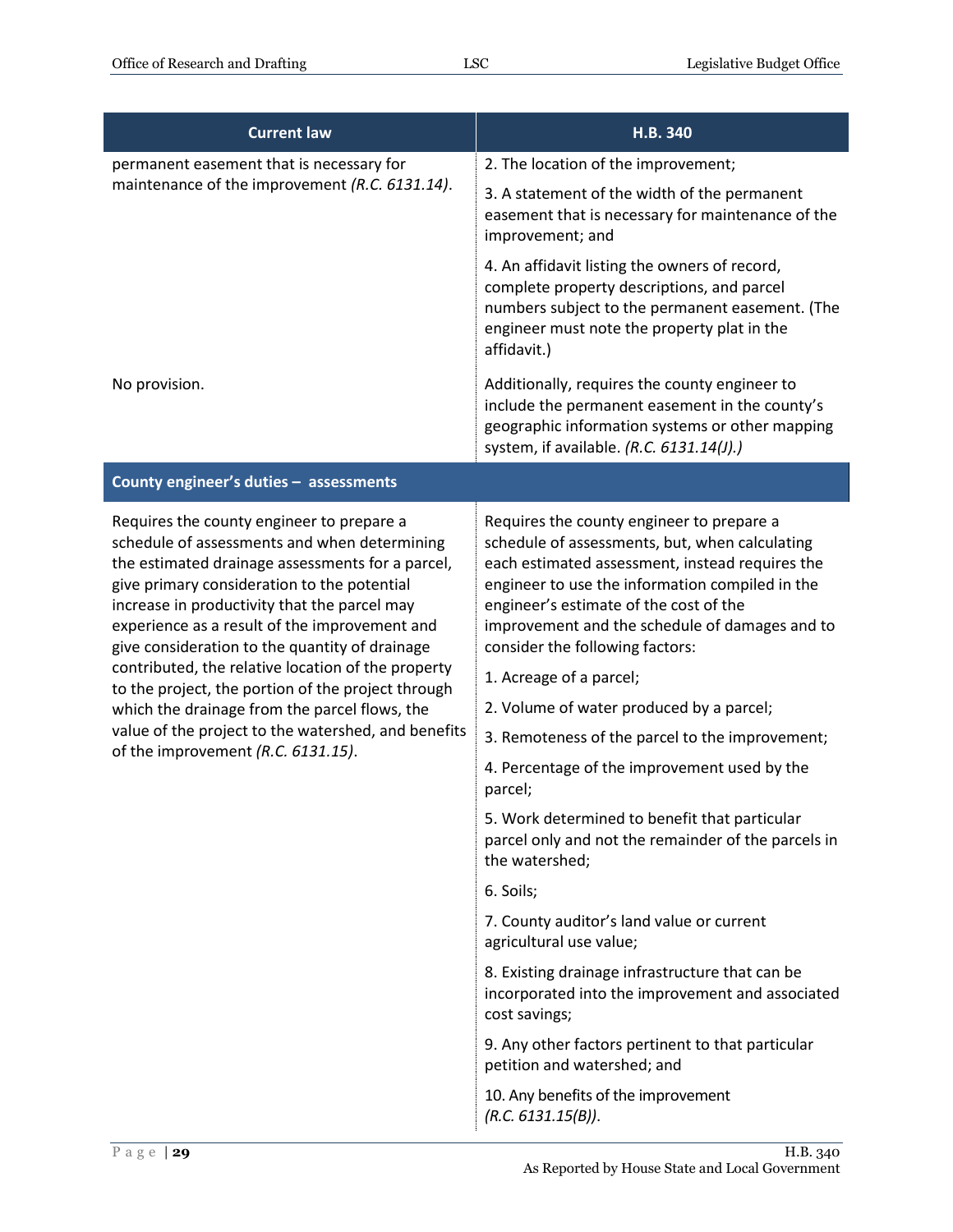| <b>Current law</b>                                                                                                        | H.B. 340                                                                                           |
|---------------------------------------------------------------------------------------------------------------------------|----------------------------------------------------------------------------------------------------|
| Requires the county engineer to do both of the<br>following:                                                              | Similar, but does all of the following:                                                            |
| 1. Include with the schedule of assessments, the                                                                          | 1. Requires the county engineer to obtain the<br>owner's address from the county's tax duplicates; |
| name and address of each owner and a description<br>of the land believed to benefit from the proposed<br>improvement; and | 2. Requires the engineer to obtain the description<br>from the county recorder's office; and       |
| 2. Obtain the name and description from county's                                                                          | 3. For purposes of the description, prohibits the<br>county recorder from requiring a metes and    |
| tax duplicates (R.C. 6131.15).                                                                                            | bounds survey (R.C. 6131.15(A).)                                                                   |

## <span id="page-29-0"></span>**Final hearing**

| <b>Current law</b>                                                                                                                                                                                                                                                                    | H.B.340                                                                                                                                                                                                                                                                                                       |  |
|---------------------------------------------------------------------------------------------------------------------------------------------------------------------------------------------------------------------------------------------------------------------------------------|---------------------------------------------------------------------------------------------------------------------------------------------------------------------------------------------------------------------------------------------------------------------------------------------------------------|--|
| <b>Notice of final hearing</b>                                                                                                                                                                                                                                                        |                                                                                                                                                                                                                                                                                                               |  |
| Requires the clerk of the board of county<br>commissioners to immediately give notice, by<br>certified mail, return receipt requested, or by first<br>class mail to all owners whose names appear in<br>the county engineer's schedules of assessments<br>and damages (R.C. 6131.16). | Generally the same, but requires the clerk to<br>provide notice, at least 21 days prior to the final<br>hearing, by certified mail to all owners who are<br>adjacent to the proposed improvement, and by<br>certified or first class mail, to all others in the area<br>to be benefited (R.C. $6131.16(B)$ ). |  |
| <b>Filing damages prior to hearing</b>                                                                                                                                                                                                                                                |                                                                                                                                                                                                                                                                                                               |  |
| Allows an owner to file an exception to the county<br>engineer's schedule of assessments or a claim for<br>damages or compensation on or before the date of<br>the final hearing in the proceedings to construct<br>the improvement $(R.C. 6131.17)$ .                                | Same, except requires the owner to file the<br>exception not less than 5 days before the final<br>hearing (R.C. 6131.17).                                                                                                                                                                                     |  |
| <b>Compensation and damages</b>                                                                                                                                                                                                                                                       |                                                                                                                                                                                                                                                                                                               |  |
| Specifies that when the board of county<br>commissioners determines damages at the final<br>hearing, the board should also determine the fair<br>value of any land or any other property to be<br>taken for the proposed improvement<br>(R.C. 6131.19).                               | Same, but requires the board to determine the<br>value (not fair value) of land or other property<br>taken for the proposed improvement<br>(R.C. 6131.19(B)).                                                                                                                                                 |  |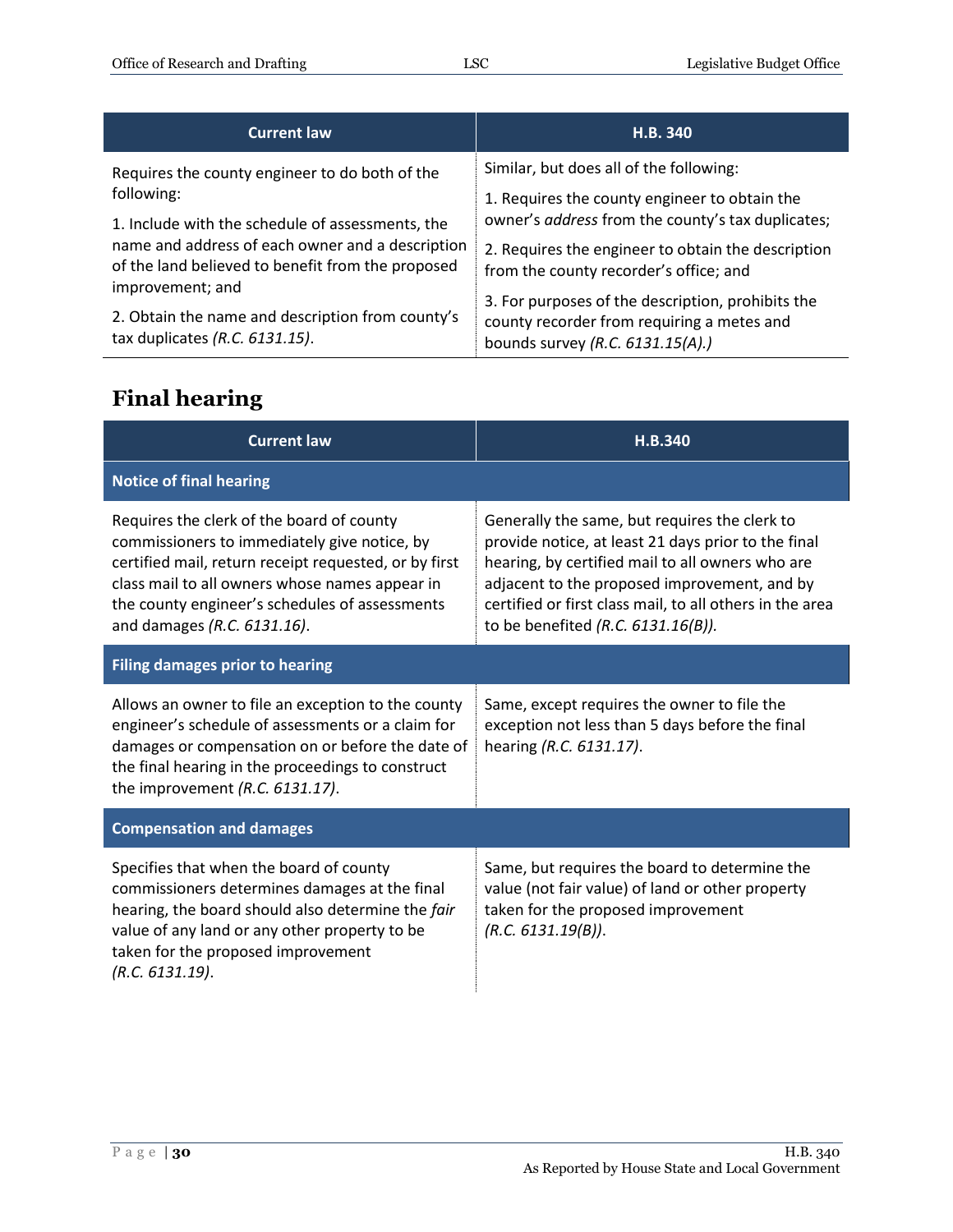| <b>Current law</b>                                                                                                                                                                                                                                                                                                                                             | H.B.340                                                                                                                                                                                                                                                                                                               |
|----------------------------------------------------------------------------------------------------------------------------------------------------------------------------------------------------------------------------------------------------------------------------------------------------------------------------------------------------------------|-----------------------------------------------------------------------------------------------------------------------------------------------------------------------------------------------------------------------------------------------------------------------------------------------------------------------|
| Requires the board of county commissioners,<br>when determining the amount of damages that an<br>owner is entitled, to enter its findings in its journal<br>and authorize the county auditor to issue warrants<br>upon the county treasurer to claimants for the<br>appropriate amounts before any work on the<br>proposed improvement is done (R.C. 6131.19). | Instead, specifies that if the board awards<br>additional compensation to any owner at the final<br>hearing, the board must order the county engineer<br>to prepare new assessments for the proposed<br>improvement and the clerk of the board must<br>notify all owners of the new assessments<br>(R.C. 6131.19(C)). |
| Specifies the following in regards to claims for<br>compensation or damages:<br>1. In all matters where the rights of the county are<br>affected, the prosecuting attorney represents the<br>county; and<br>2. In all matters where the rights of the state of<br>Ohio are affected, the Attorney General represents<br>the state (R.C. 6131.18).              | Repeals these provisions (however, Ohio law<br>dictates that the prosecuting attorney represent<br>the county and the Attorney General represent the<br>state in these types of claims) (R.C. 109.361 and<br>$309.09$ ).                                                                                              |
| <b>Ordering assessments</b>                                                                                                                                                                                                                                                                                                                                    |                                                                                                                                                                                                                                                                                                                       |
| Specifies that once the board of county<br>commissioners determines the assessment<br>amount for a proposed improvement, the board<br>must order the county engineer to receive bids -<br>the county engineer must receive the bids within<br>25 days after receiving the order (R.C. 6131.22).                                                                | Increases the time from 25 days to 30 days by<br>which the county engineer must receive bids<br>(R.C. 6131.22(C)(1)).                                                                                                                                                                                                 |

## <span id="page-30-0"></span>**Appeals process**

| <b>Current law</b>                                                                                                                                                                                                      | <b>H.B. 340</b>                                                                                                                                       |
|-------------------------------------------------------------------------------------------------------------------------------------------------------------------------------------------------------------------------|-------------------------------------------------------------------------------------------------------------------------------------------------------|
| Appealing board's order to court                                                                                                                                                                                        |                                                                                                                                                       |
| Specifies that an affected owner may appeal to the<br>court of common pleas within 21 days of the date<br>that any order was issued by the board of county<br>commissioners regarding an improvement<br>(R.C. 6131.25). | Increases the time that an affected owner has to<br>appeal the board's order to 30 days from the date<br>that the order was issued (R.C. 6131.25(A)). |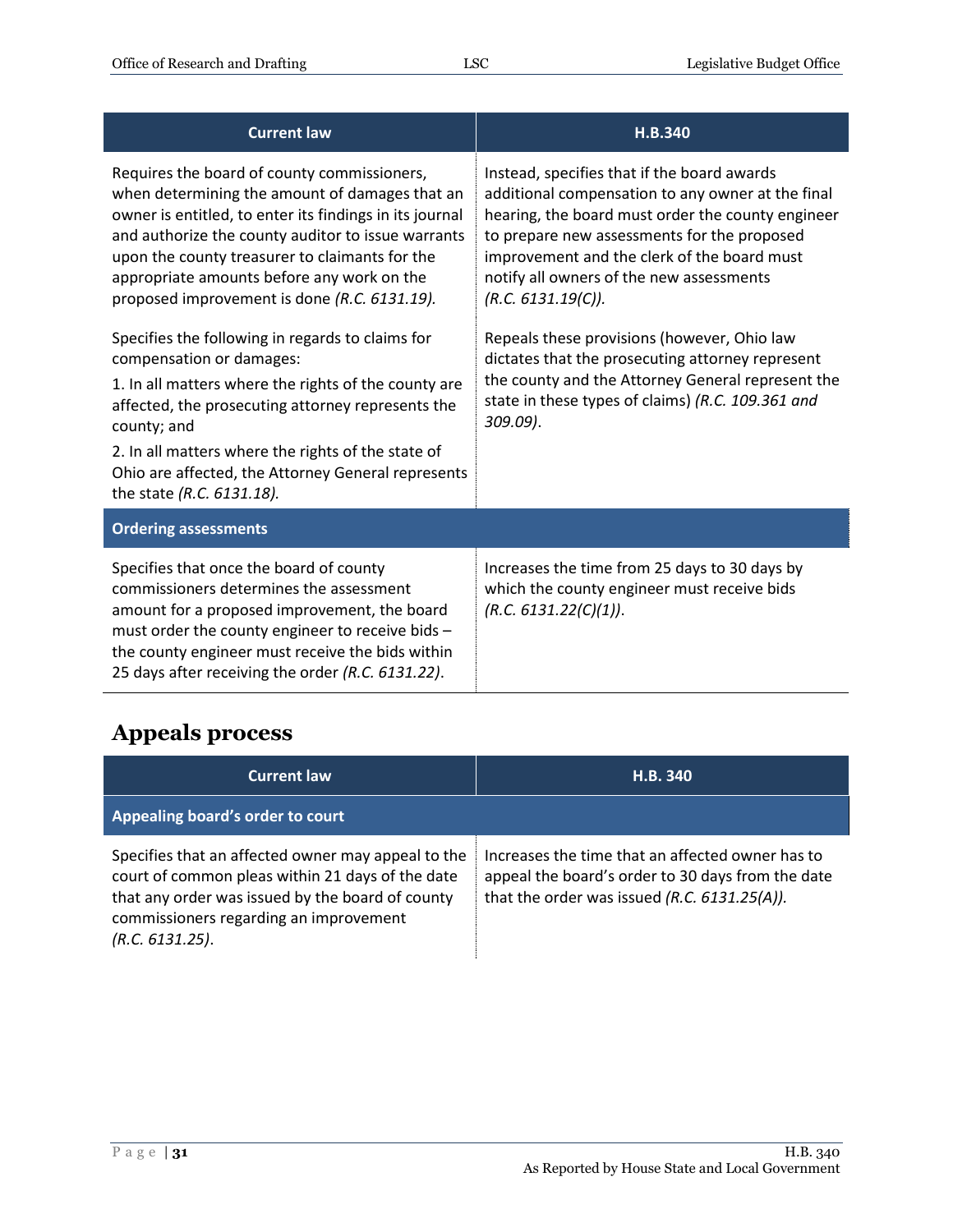| <b>Current law</b>                                                                                                                                                           | H.B. 340                                                                                                                                               |
|------------------------------------------------------------------------------------------------------------------------------------------------------------------------------|--------------------------------------------------------------------------------------------------------------------------------------------------------|
| <b>Appeal proceedings style</b>                                                                                                                                              |                                                                                                                                                        |
| Requires the proceedings on appeal in the court of<br>common pleas to be styled as follows:                                                                                  | No provision. (R.C. 6131.27).                                                                                                                          |
| "In the matter of the appeal in county ditch or<br>improvement No, petitioned for by"<br>(R.C. 6131.27).                                                                     |                                                                                                                                                        |
| <b>Bonding</b>                                                                                                                                                               |                                                                                                                                                        |
| Requires a landowner to do all of the following<br>when appealing a drainage improvement hearing<br>decision:                                                                | No provision (repealed).                                                                                                                               |
| 1. File an appeal bond of at least \$500, plus the<br>sum of \$2 for each parcel of land in excess of 200<br>benefited parcels;                                              |                                                                                                                                                        |
| 2. Pay all costs on appeal if the hearing decision is<br>sustained;                                                                                                          |                                                                                                                                                        |
| 3. File a statement of the decision or order<br>appealed from and of the claims of the owner in<br>ordinary and concise language; and                                        |                                                                                                                                                        |
| 4. Pay all necessary filing fees and other related<br>documents as the court may require<br>(R.C. 6131.26).                                                                  |                                                                                                                                                        |
| Separate filings by multiple owners                                                                                                                                          |                                                                                                                                                        |
| Authorizes several owners to appeal the orders in<br>the same improvement and file separate bonds<br>and separate statements stating the matters<br>appealed (R.C. 6131.28). | Same, but removes the requirement that the<br>owners file separate bonds and separate<br>statements stating the matters appealed<br>(R.C. 6131.28).    |
| <b>Appeals hearing</b>                                                                                                                                                       |                                                                                                                                                        |
| Specifies that the appeals hearing is conducted in<br>the same manner as are other civil hearings<br>(R.C. 6131.30).                                                         | Removes this specification (however, the appeals<br>process will still be conducted in accordance with<br>Ohio law and Ohio Rules of Civil Procedure). |
| <b>Board of arbitrators</b>                                                                                                                                                  |                                                                                                                                                        |
| Authorizes the court of common pleas to appoint a<br>board of arbitrators to assume the duties of the<br>judge in the appeals hearing (R.C. 6131.30).                        | No provision.                                                                                                                                          |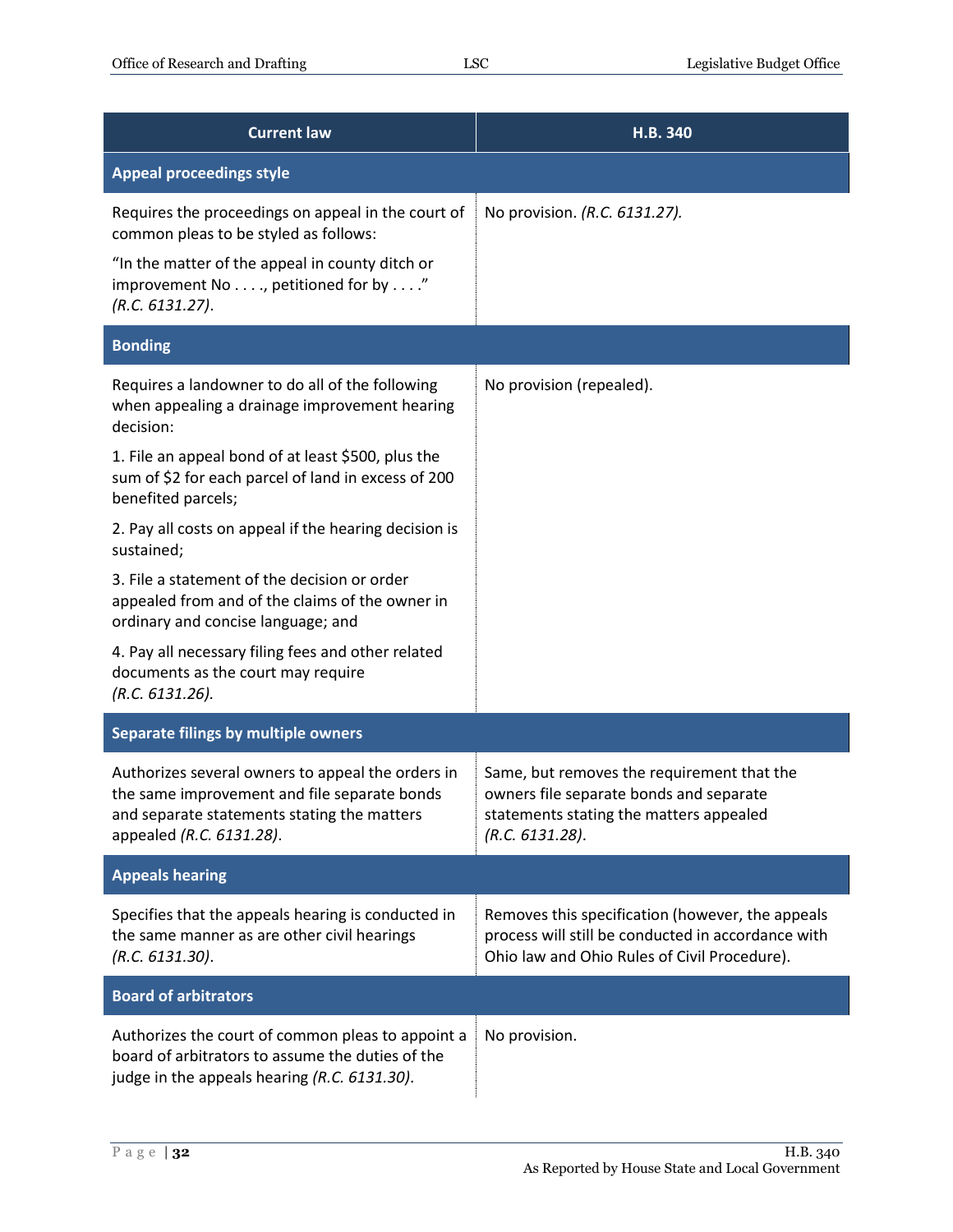| <b>Current law</b>                                                                              | H.B. 340                                                                                                                                                                                     |
|-------------------------------------------------------------------------------------------------|----------------------------------------------------------------------------------------------------------------------------------------------------------------------------------------------|
| <b>Jury trial</b>                                                                               |                                                                                                                                                                                              |
| Includes specific procedures regarding a trial by<br>jury (R.C. 6131.32, 6131.33, and 6131.34). | Removes the specific procedures; retains the right<br>to a jury trial and Ohio Rules of Civil Procedure, as<br>well as relevant provisions of Ohio law, apply<br>(R.C. 6131.32 and 6131.33). |

#### <span id="page-32-0"></span>**Civil action**

| <b>Current law</b>                                                                                                                                                                                                                                                                                                                                                                                                           | <b>H.B 340</b>                                                                                                                                                      |
|------------------------------------------------------------------------------------------------------------------------------------------------------------------------------------------------------------------------------------------------------------------------------------------------------------------------------------------------------------------------------------------------------------------------------|---------------------------------------------------------------------------------------------------------------------------------------------------------------------|
| <b>Contractor failing to complete contract</b>                                                                                                                                                                                                                                                                                                                                                                               |                                                                                                                                                                     |
| If a contractor is not performing or completing<br>improvement work according to the contract,<br>requires the board of county commissioners to<br>give the contractor notice in writing of a hearing<br>on the matter at least ten days before that hearing<br>and, if after the hearing the contractor is found to<br>have breached the contract, allows the county<br>engineer to replace that contractor (R.C. 6131.44). | Repeals these procedures; however, Ohio law still<br>provides for remedies for breach of contract<br>(R.C. Chapters 1301 and 1302).                                 |
| <b>Civil action to recover damages</b>                                                                                                                                                                                                                                                                                                                                                                                       |                                                                                                                                                                     |
| Allows an owner who has suffered any loss or<br>damage by reason of the failure of a contractor to<br>perform in accordance with the contract, or by the<br>contractor's negligence in performing the contract<br>to bring suit against the contractor and the<br>contractor's bondsmen to recover damages that<br>are sustained (R.C. 6131.42).                                                                             | Removes this specific provision; however, Ohio law<br>provides a process for bringing a civil action for an<br>owner who suffers damages caused by a<br>contractor. |
| <b>Joinder</b>                                                                                                                                                                                                                                                                                                                                                                                                               |                                                                                                                                                                     |
| Allows two or more owners who are assessed for<br>the construction of the improvement to bring one<br>civil suit against the contractor and the<br>contractor's bondsmen to recover damages and<br>for the jury to award damages in one verdict<br>(R.C. 6131.42).                                                                                                                                                           | Removes this specific provision; however, the Ohio<br>Rules of Civil Procedure governs joinder of parties.                                                          |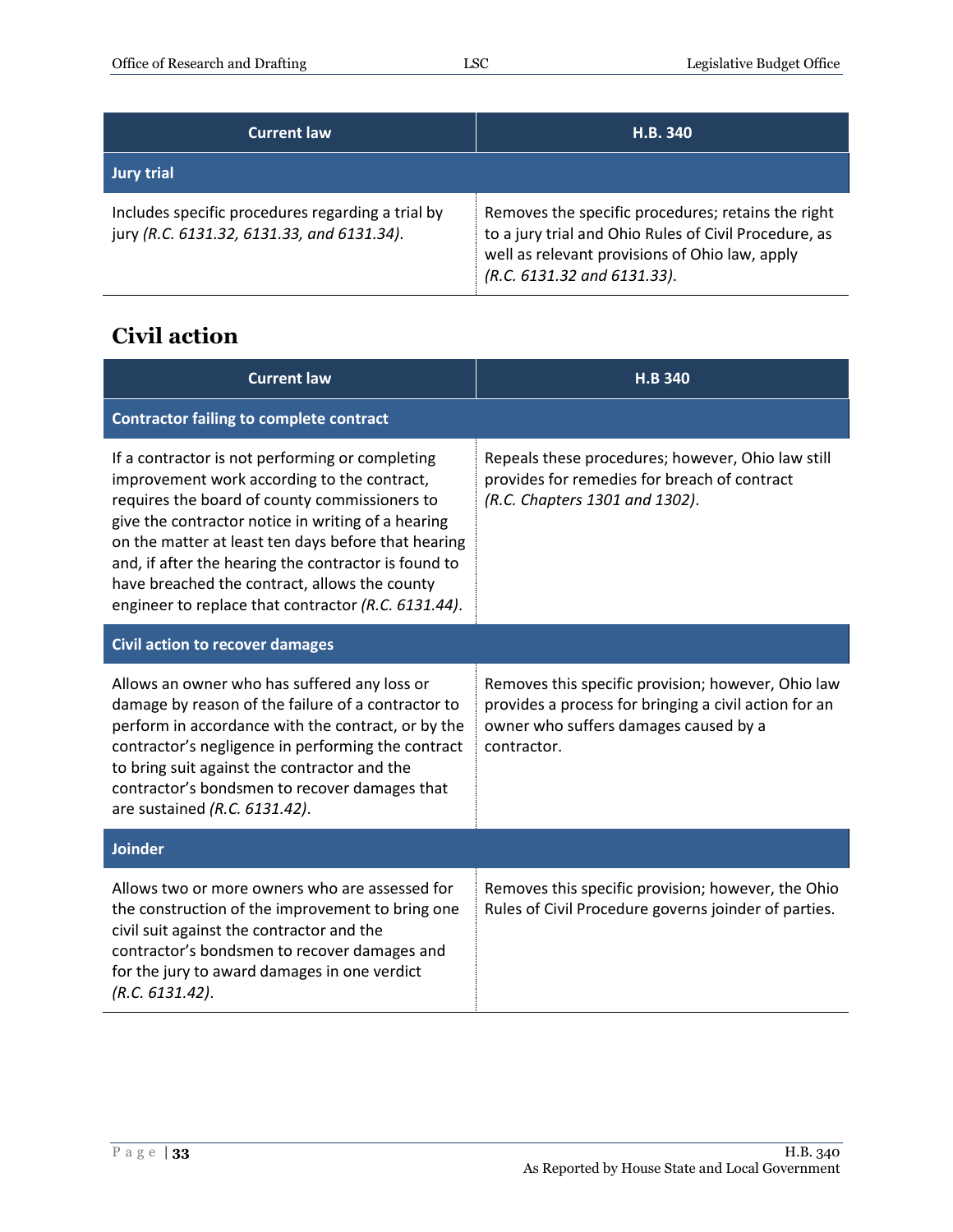## <span id="page-33-0"></span>**Funding and compensation**

| <b>Current law</b>                                                                                                                                                                                                        | H.B. 340                                                                                                                                                                                                                                                                                                                                                        |
|---------------------------------------------------------------------------------------------------------------------------------------------------------------------------------------------------------------------------|-----------------------------------------------------------------------------------------------------------------------------------------------------------------------------------------------------------------------------------------------------------------------------------------------------------------------------------------------------------------|
| <b>General Drainage Improvement Fund</b>                                                                                                                                                                                  |                                                                                                                                                                                                                                                                                                                                                                 |
| Requires the board of county commissioners of<br>each county to provide and establish the "General<br>Drainage Improvement Fund" to be used as a<br>sinking fund for all bonds issued for improvements<br>(R.C. 6131.50). | Authorizes, instead of requires, each county to<br>have a General Drainage Improvement Fund. As a<br>result, allows each county to establish other<br>special funds to deposit money to be used for<br>improvements and other costs (R.C. 6131.50) and<br>makes conforming changes (R.C. 6131.06, 6131.12,<br>6131.19, 6131.30, 6131.51, 6131.52, and 6131.60). |
| <b>Warrants</b>                                                                                                                                                                                                           |                                                                                                                                                                                                                                                                                                                                                                 |
| Prohibits warrants from being drawn to be paid<br>from the fund unless the fund contains a sufficient<br>amount not otherwise specifically appropriated to<br>pay them (R.C. 6131.51).                                    | Removes this prohibition.                                                                                                                                                                                                                                                                                                                                       |
| <b>Extra compensation for contractors</b>                                                                                                                                                                                 |                                                                                                                                                                                                                                                                                                                                                                 |
| Authorizes the board of county commissioners to<br>order extra compensation for nonbid work to be<br>done by a contractor, under the supervision of the<br>county engineer, if one of the following occurs:               | No provision.                                                                                                                                                                                                                                                                                                                                                   |
| 1. In the progress of the work on any improvement<br>there occurs bed rock, flowing sand, or other items<br>not noted in the engineer's report that must be<br>removed or controlled; or                                  |                                                                                                                                                                                                                                                                                                                                                                 |
| 2. In the progress of the work nonbid material or<br>labor, or both, is needed.                                                                                                                                           |                                                                                                                                                                                                                                                                                                                                                                 |
| Allows for pro rata reductions if the costs are less<br>than anticipated. (R.C. 6131.48.)                                                                                                                                 | No provision (repealed).                                                                                                                                                                                                                                                                                                                                        |
| Installment payments to contractor                                                                                                                                                                                        |                                                                                                                                                                                                                                                                                                                                                                 |
| Provides for installment payments to be paid to<br>the contractor as work on the improvement<br>progresses (R.C. 6131.49).                                                                                                | Repeals this provision (however Ohio law -<br>R.C. 151.13, 153.12, and 153.14 - still allows for<br>installment payments to contractors).                                                                                                                                                                                                                       |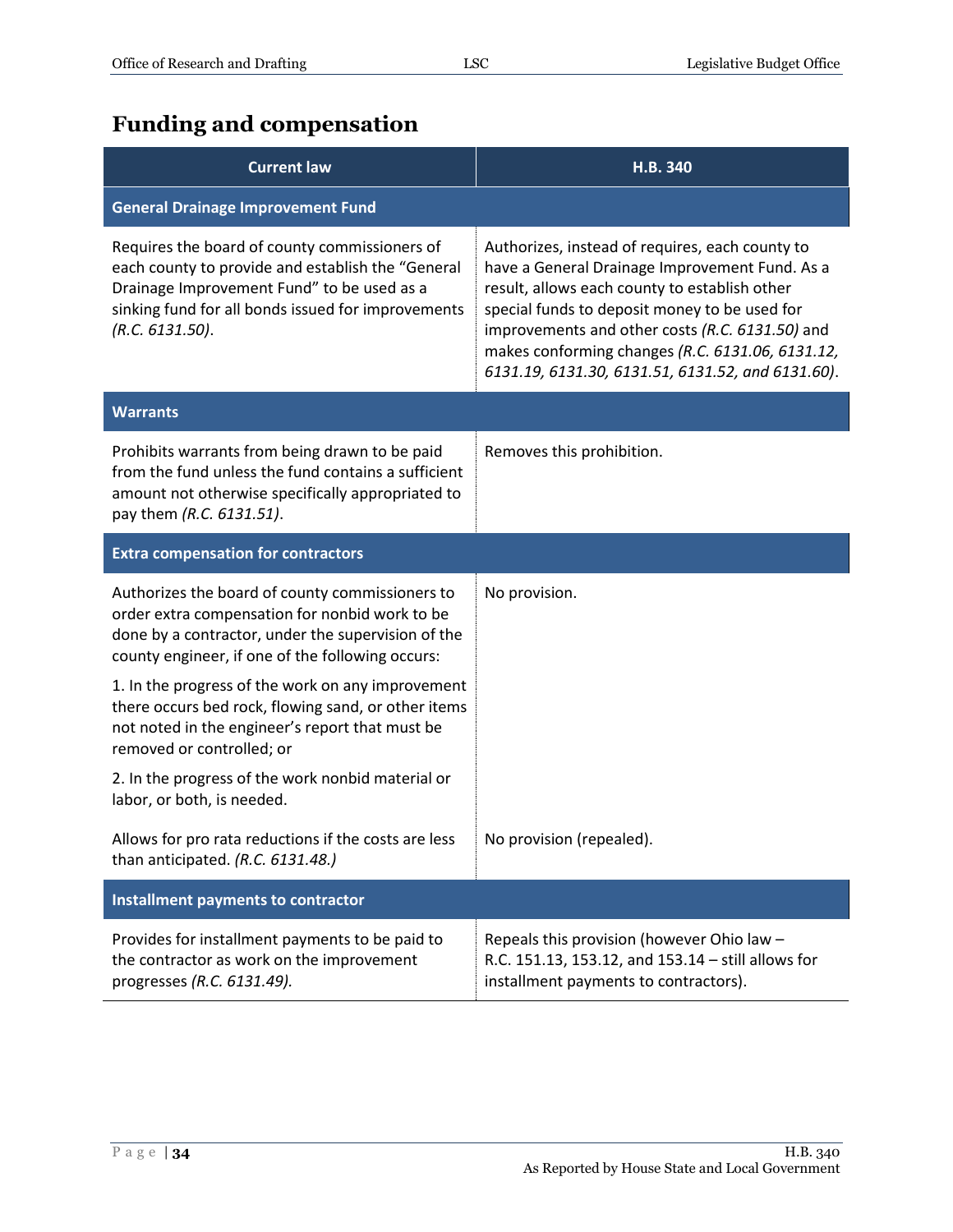#### <span id="page-34-0"></span>**Conflicts of interest**

| <b>Current law</b>                                                                                                                                                                                                                                                                                                                               | H.B. 340                                                                                                                                     |
|--------------------------------------------------------------------------------------------------------------------------------------------------------------------------------------------------------------------------------------------------------------------------------------------------------------------------------------------------|----------------------------------------------------------------------------------------------------------------------------------------------|
| <b>Procedures in case of conflict</b>                                                                                                                                                                                                                                                                                                            |                                                                                                                                              |
| Specifies that if one or more members of a board<br>of county commissioners are petitioners for an<br>improvement, the clerk of the board must notify<br>the court of common pleas judge who then<br>appoints disinterested owners of property in the<br>county to take the place of the board members<br>who are petitioners $(R.C. 6131.60)$ . | Same (R.C. 6131.60).                                                                                                                         |
| However, prohibits the appointees from being<br>related by blood or affinity to the interested<br>members (R.C. 6131.60).                                                                                                                                                                                                                        | No provision.                                                                                                                                |
| Requires the appointees to take an oath<br>(R.C. 6131.60).                                                                                                                                                                                                                                                                                       | No provision.                                                                                                                                |
| Requires the appointees to receive the same per<br>diem rate that the disqualified member receives<br>(R.C. 6131.60).                                                                                                                                                                                                                            | Authorizes, instead of requires, the appointee to<br>receive the same per diem rate that the<br>disqualified member receives (R.C. 6131.60). |

## <span id="page-34-1"></span>**Owner-funded improvement**

| <b>Current law</b>                                                                                                                                                                                                                                                                                                                                                                                                                                                         | H.B. 340                                                                         |
|----------------------------------------------------------------------------------------------------------------------------------------------------------------------------------------------------------------------------------------------------------------------------------------------------------------------------------------------------------------------------------------------------------------------------------------------------------------------------|----------------------------------------------------------------------------------|
| <b>Exception to owner-funded improvement</b>                                                                                                                                                                                                                                                                                                                                                                                                                               |                                                                                  |
| Allows one or more owners who are willing to<br>construct and pay the costs of a drainage<br>improvement to enter into a written agreement<br>for the construction of the improvement, with the<br>exception of an owner whose land is used for<br>agricultural purposes who desires to install tile by<br>extending or adding to the owner's own laterals or<br>desires to expel water into an open ditch on the<br>owner's land in the same watershed<br>(R.C. 6131.63). | Same, but removes the agricultural land owner<br>exception (R.C. $6131.63(A)$ ). |
| Professional engineer approval                                                                                                                                                                                                                                                                                                                                                                                                                                             |                                                                                  |
| Requires the plan for an owner-funded drainage<br>improvement to be approved by a professional<br>engineer (R.C. 6131.63).                                                                                                                                                                                                                                                                                                                                                 | No provision.                                                                    |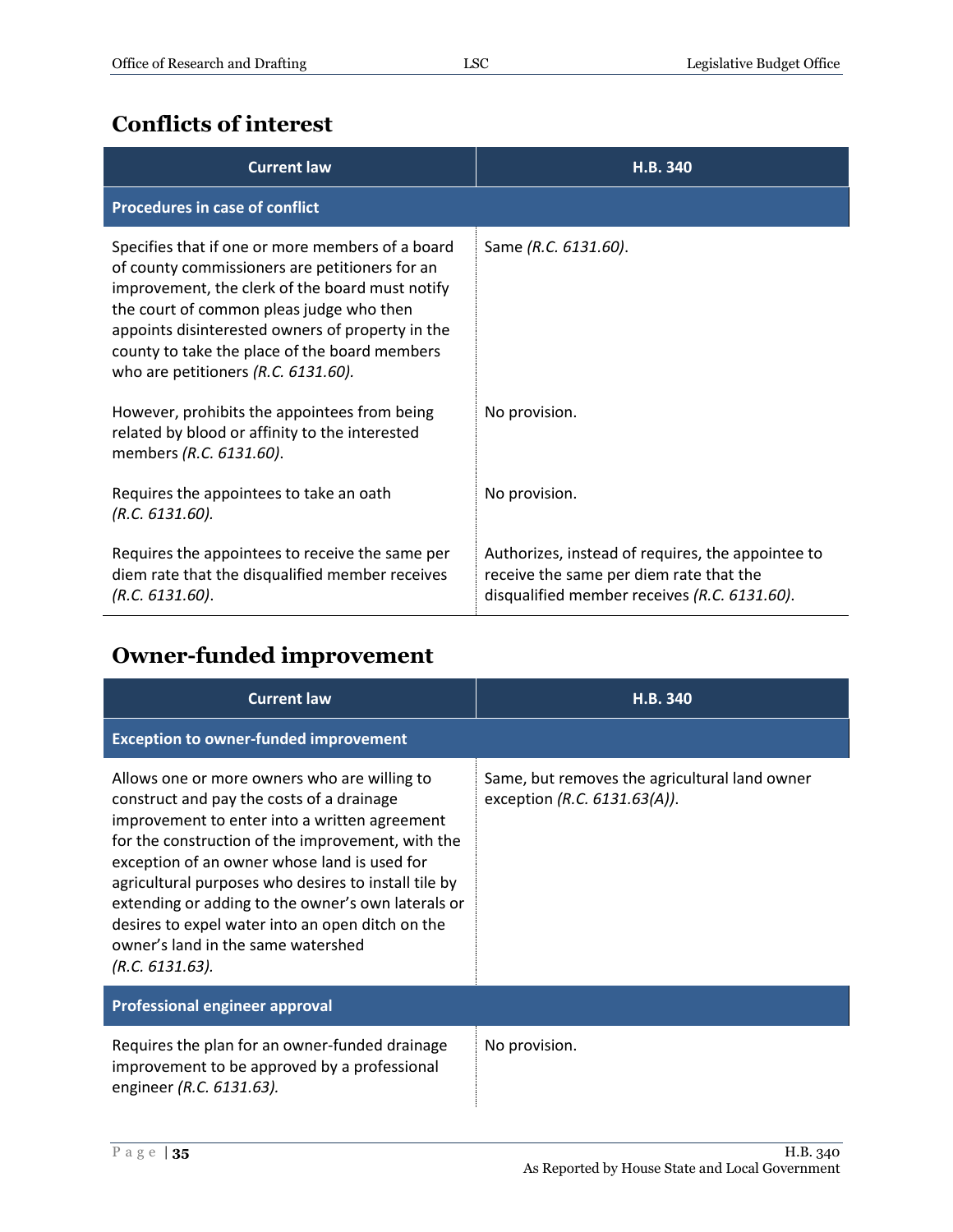| <b>Current law</b>                                                                                                                                                                                                                                                                                                                              | H.B. 340                                                                                                                                                                                          |
|-------------------------------------------------------------------------------------------------------------------------------------------------------------------------------------------------------------------------------------------------------------------------------------------------------------------------------------------------|---------------------------------------------------------------------------------------------------------------------------------------------------------------------------------------------------|
| <b>County engineer's review</b>                                                                                                                                                                                                                                                                                                                 |                                                                                                                                                                                                   |
| Requires the county engineer to file with the clerk<br>of the board of county commissioners, within 60<br>days, a report of the engineer's review with<br>recommendations for change, amendment, or<br>alteration of the agreement, plan, and schedules<br>that the engineer determines are necessary in the<br>public interest (R.C. 6131.63). | Same, except requires the county engineer to<br>submit all aspects of the review regardless of<br>whether the engineer determines they are<br>necessary in the public interest (R.C. 6131.63(E)). |

#### **JOINT COUNTY DRAINAGE IMPROVEMENTS**

<span id="page-35-0"></span>Current law establishes a process by which multiple counties may construct a drainage improvement after a petition is made to a joint board of county commissioners. The joint county process is similar to the process used for constructing a single county drainage improvement and includes the following:

- Requiring the joint board to meet regarding the proposed drainage improvement;
- Accepting petitions filed by landowners for a proposed improvement;
- Ensuring proper recordkeeping regarding the proposed improvement;
- Providing proper notice, and viewing the proposed improvement;
- Holding hearings regarding the proposed improvement;
- Voting on whether to approve the petition;
- Ordering assessments to pay for the improvement;
- **Designating which county engineer will conduct the field work, make the survey, plans,** and estimates and file required reports; and
- The hearing of appeals regarding the process in the court of common pleas.<sup>4</sup>

Current law also establishes permanent maintenance assessment requirements and repair standards regarding joint county drainage improvements.<sup>5</sup>

The bill retains the basic process structure for approving and implementing a joint county drainage improvement, as well as the maintenance assessment requirements and repair standards. However, it makes numerous changes to the specifics of that process and those requirements and standards. Below is a discussion of the changes to the process, requirements, and standards made by the bill.

 $\overline{a}$ 

 $<sup>4</sup>$  R.C. Chapter 6133.</sup>

<sup>5</sup> R.C. Chapter 6137.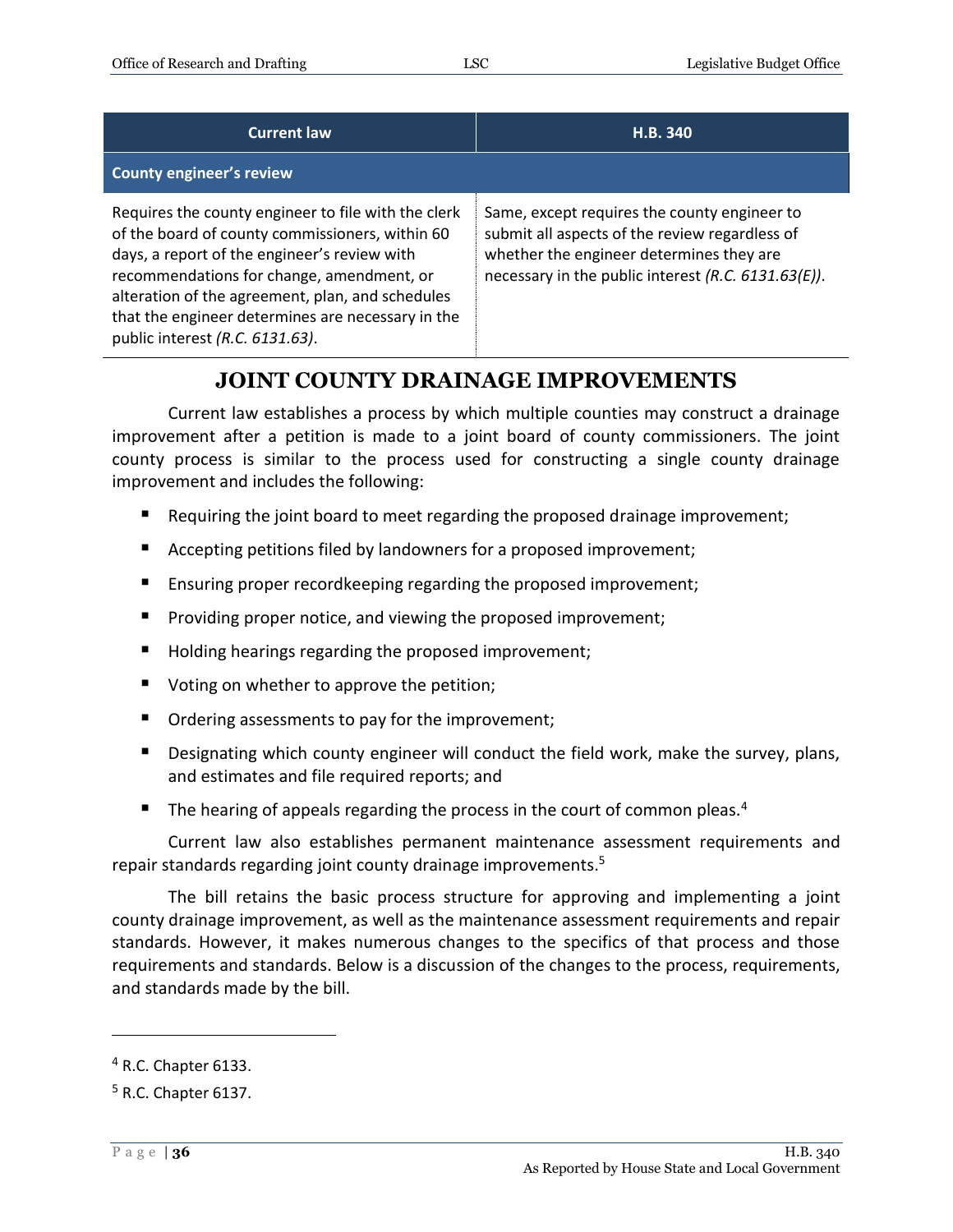## <span id="page-36-0"></span>**Procedures and requirements**

| <b>Current law</b>                                                                                                                                                                                                                                            | H.B. 340                                                                                                                                                                                                                                                                                                                            |
|---------------------------------------------------------------------------------------------------------------------------------------------------------------------------------------------------------------------------------------------------------------|-------------------------------------------------------------------------------------------------------------------------------------------------------------------------------------------------------------------------------------------------------------------------------------------------------------------------------------|
| <b>Lead county</b>                                                                                                                                                                                                                                            |                                                                                                                                                                                                                                                                                                                                     |
| Does not specifically define a "lead county," but<br>instead generally refers throughout the Joint<br>County Ditch Law to the "county in which the<br>petition is filed" (R.C. Chapter 6133).                                                                 | Defines a "lead county" to mean the county in<br>which the majority of a joint county drainage<br>improvement would be located, as specified in an<br>original petition (R.C. 6133.01(B)).                                                                                                                                          |
| <b>Meeting requirement</b>                                                                                                                                                                                                                                    |                                                                                                                                                                                                                                                                                                                                     |
| Requires the board of county commissioners from<br>each of the counties affected by a joint county<br>improvement to meet in the county in which the<br>petition for the project was filed (R.C. 6133.04).                                                    | Eliminates the requirement that the boards meet<br>in the county in which the petition for the project<br>was filed (R.C. 6133.04(A)).                                                                                                                                                                                              |
| <b>Certified copies of petition</b>                                                                                                                                                                                                                           |                                                                                                                                                                                                                                                                                                                                     |
| Requires the clerk of the board of county<br>commissioners in the county in which the petition<br>was filed to act as clerk, and to file certified copies<br>of all proceedings with the clerks of the boards of<br>all the affected counties (R.C. 6133.04). | Instead, requires the clerk of the lead county to act<br>as clerk and administrator and requires the clerk to<br>provide copies, not certified, of all the proceedings<br>to the clerks of all affected counties<br>(R.C. 6133.04(B)).                                                                                              |
| <b>Hearing locations</b>                                                                                                                                                                                                                                      |                                                                                                                                                                                                                                                                                                                                     |
| Requires that all hearings to be held in the county<br>in which the petition for the improvement was<br>filed (R.C. 6133.04).                                                                                                                                 | Instead, requires all such hearings to be held in the<br>lead county unless a majority of the joint board<br>agrees to an alternative location (R.C. 6133.04(E)).                                                                                                                                                                   |
| <b>Administration of the joint board</b>                                                                                                                                                                                                                      |                                                                                                                                                                                                                                                                                                                                     |
| No provision.                                                                                                                                                                                                                                                 | Requires that when the joint board is formed, that<br>it be administered by the lead county's elected<br>officials, the lead county's county engineer, county<br>recorder, county auditor, county prosecutor,<br>common pleas judges, county treasurer, and clerk<br>of the board of the county commissioners<br>(R.C. 6133.04(F)). |
| <b>Fiscal agents</b>                                                                                                                                                                                                                                          |                                                                                                                                                                                                                                                                                                                                     |
| Requires the county auditor and the county<br>treasurer of the county in which the petition is<br>filed to be the fiscal agents of all the counties<br>interested in the improvement (R.C. 6133.07).                                                          | Instead, requires the county auditor and county<br>treasurer of the lead county to be the fiscal agents<br>(R.C. 6133.07(A)(1)).                                                                                                                                                                                                    |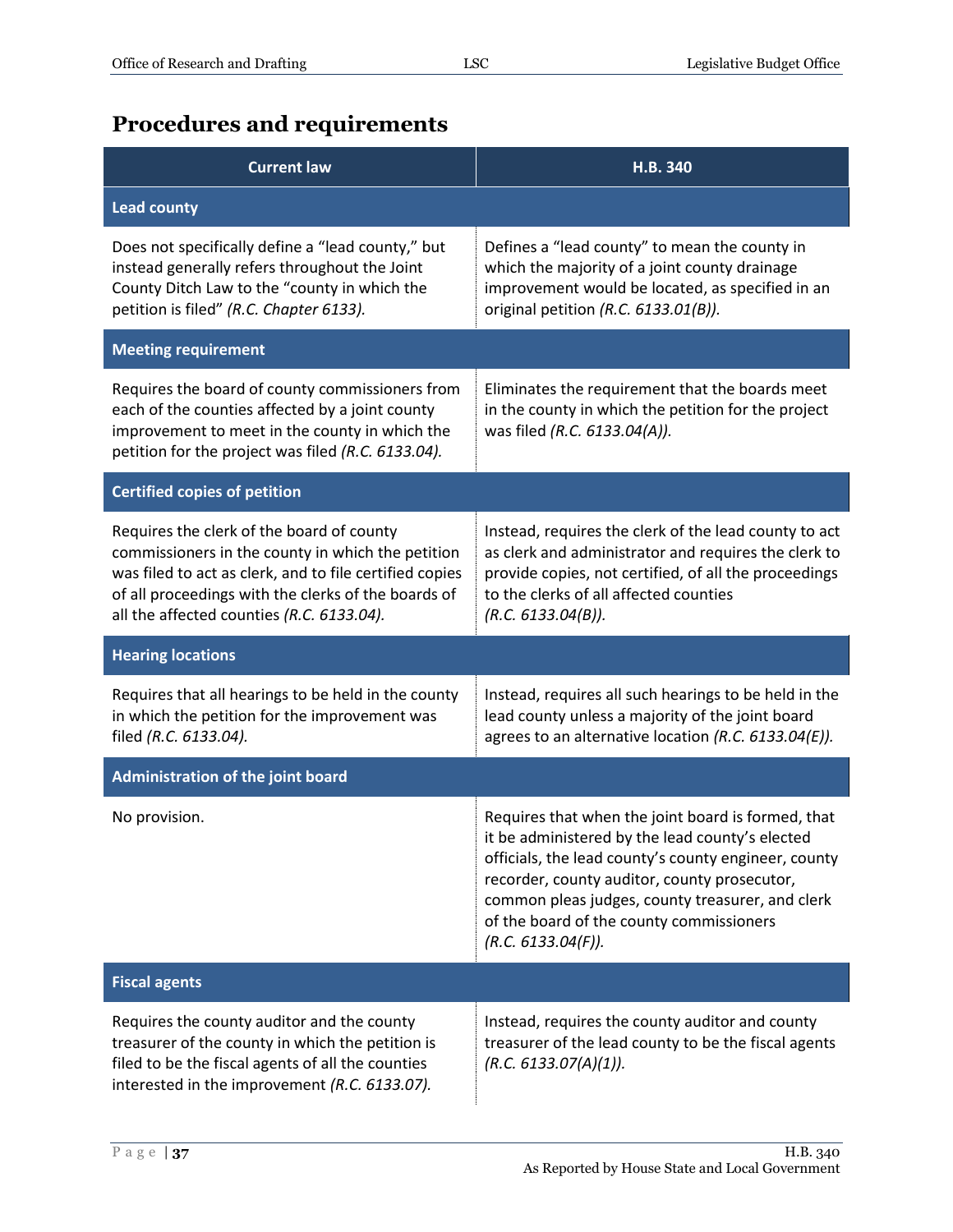| <b>Current law</b>                                                                                                                                                                                                                                                                                               | H.B. 340                                                                                                                                                                                                                                                                                                        |
|------------------------------------------------------------------------------------------------------------------------------------------------------------------------------------------------------------------------------------------------------------------------------------------------------------------|-----------------------------------------------------------------------------------------------------------------------------------------------------------------------------------------------------------------------------------------------------------------------------------------------------------------|
| <b>Claims for compensation</b>                                                                                                                                                                                                                                                                                   |                                                                                                                                                                                                                                                                                                                 |
| Requires all applications, remonstrances, claims<br>for compensation or damages, reports, schedules,<br>certificates, statements, contracts, bonds, and<br>other papers to be filed with the clerk with whom<br>the petition is filed (R.C. 6133.06).                                                            | Instead, requires both of the following:<br>1. The clerk of the joint board to present bills for<br>payment to the fiscal agents in the same manner<br>as a request for payment would be made with<br>respect to a single county drainage improvement;<br>2. The fiscal agents to process and pay each bill for |
|                                                                                                                                                                                                                                                                                                                  | the joint board of county commissioners<br>presented (R.C. 6133.07(A)(2) and (3)).                                                                                                                                                                                                                              |
| <b>Certification of costs and collection of assessments</b>                                                                                                                                                                                                                                                      |                                                                                                                                                                                                                                                                                                                 |
| Specifies the following certification and collection<br>requirements regarding assessments:                                                                                                                                                                                                                      | Instead, specifies the lead county auditor and lead<br>county treasurer must perform the certification of                                                                                                                                                                                                       |
| 1. The county auditor must certify a schedule of<br>assessments to the other county auditors;                                                                                                                                                                                                                    | costs and collection requirements<br>(R.C. 6133.07(B) to (E)).                                                                                                                                                                                                                                                  |
| 2. The county auditor and treasurer must receive<br>and account for the funds in the same manner as<br>single county improvements;                                                                                                                                                                               |                                                                                                                                                                                                                                                                                                                 |
| 3. All warrants for the payment of costs and<br>location for construction of a joint county ditch<br>must be drawn by the county auditor of the county<br>in which the petition was filed, on the treasurer of<br>that county, payable from the general ditch<br>improvement fund of that county. (R.C 6133.07.) |                                                                                                                                                                                                                                                                                                                 |
| Certification of costs and collection of assessments - dismissal of petition                                                                                                                                                                                                                                     |                                                                                                                                                                                                                                                                                                                 |
| If a petition for a joint county improvement is<br>dismissed, requires the costs and expenses of the<br>county engineer where a petition for an<br>improvement is filed to be paid by the counties<br>involved in the joint county improvement<br>(R.C. 6133.07).                                                | Similar, but requires the costs and expenses of the<br>lead county engineer to be paid by the counties<br>involved in the joint county improvement<br>(R.C. 6133.07(F)).                                                                                                                                        |
| Selection of county engineer for joint drainage improvements                                                                                                                                                                                                                                                     |                                                                                                                                                                                                                                                                                                                 |
| Authorizes the joint board of county<br>commissioners to designate the county engineer<br>where a petition for an improvement is filed to do<br>the field work, make the survey, plans, and<br>estimates, and file reports.                                                                                      | Instead, designates the lead county engineer as<br>being responsible for such actions<br>(R.C. 6133.08(A)).                                                                                                                                                                                                     |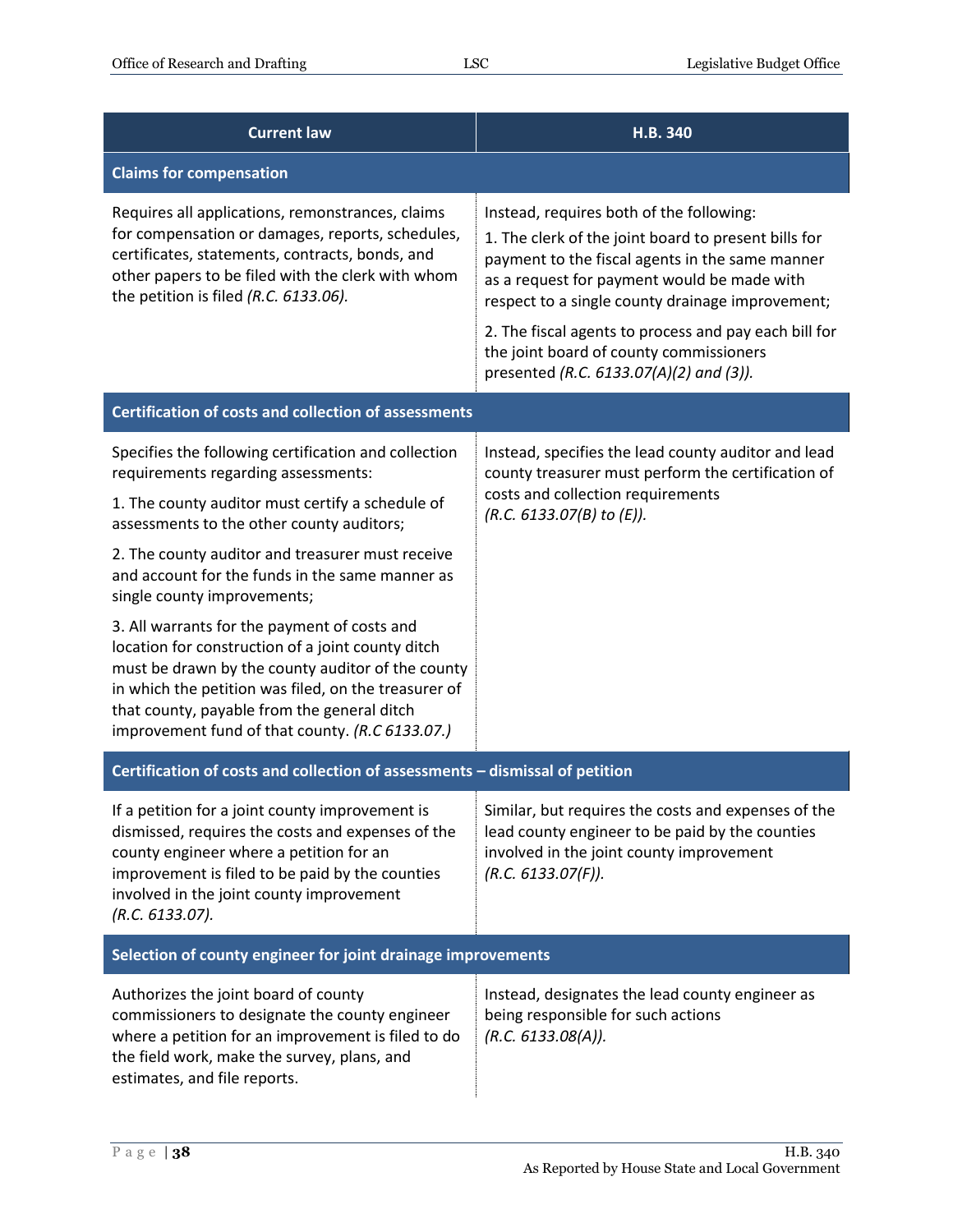| <b>Current law</b>                                                                                                                                                                                                                             | H.B. 340                                                                                                                                                                                                                                                          |
|------------------------------------------------------------------------------------------------------------------------------------------------------------------------------------------------------------------------------------------------|-------------------------------------------------------------------------------------------------------------------------------------------------------------------------------------------------------------------------------------------------------------------|
| If one or more county engineers of counties<br>interested in making a joint ditch improvement do<br>not agree with the reports or estimates, authorizes<br>the engineer or engineers to file separate reports<br>and schedules (R.C. 6133.08). | No provision.                                                                                                                                                                                                                                                     |
| <b>Appeals</b>                                                                                                                                                                                                                                 |                                                                                                                                                                                                                                                                   |
| Requires all appeals except appeals for<br>compensation or damages to be heard by one<br>judge of the court of common pleas from each of<br>the interested counties, sitting en banc<br>(R.C. 6133.10).                                        | Similar, but does all of the following regarding<br>appeals:<br>1. Requires all appeals (except those for<br>compensation or damages) to be heard by a panel<br>of judges from each of the affected counties;<br>2. Authorizes the panel to request an additional |
|                                                                                                                                                                                                                                                | judge from a court of common pleas in the area of<br>the state where the joint drainage improvement is<br>located if the panel cannot reach a decision;                                                                                                           |
|                                                                                                                                                                                                                                                | 3. Requires the panel to follow court opinions and<br>precedent established by the appellate district in<br>which the petition for the joint drainage<br>improvement was filed (R.C. 6133.10(A)).                                                                 |

#### **MAINTENANCE AND REPAIRS**

<span id="page-38-0"></span>Current law establishes procedures by which maintenance is conducted and assessments for maintenance are levied under the county ditch law. The bill expands the scope of those procedures to apply to the law governing multi-county ditches and soil and water conservation districts. Below is a discussion of the changes made by the bill.

| <b>Current law</b>                                                                                                                                          | H.B. 340                                                                                                                                                      |
|-------------------------------------------------------------------------------------------------------------------------------------------------------------|---------------------------------------------------------------------------------------------------------------------------------------------------------------|
| <b>Maintenance fund</b>                                                                                                                                     |                                                                                                                                                               |
| Requires the board of county commissioners of<br>each county to establish a separate fund for the<br>repair of:                                             | Instead, requires the board of county<br>commissioners of each county to establish a fund<br>for the repair of each improvement constructed                   |
| 1. Each improvement constructed under the law<br>governing single county ditches; and                                                                       | after August 23, 1957, under the law governing soil<br>and water conservation districts, single county<br>ditches, joint county ditches, or interstate county |
| 2. Each improvement constructed after August 23,<br>1957, under the laws governing joint county<br>ditches and interstate county ditches<br>(R.C. 6137.02). | ditches (R.C. 6137.02(A) and 6135.05(A)).                                                                                                                     |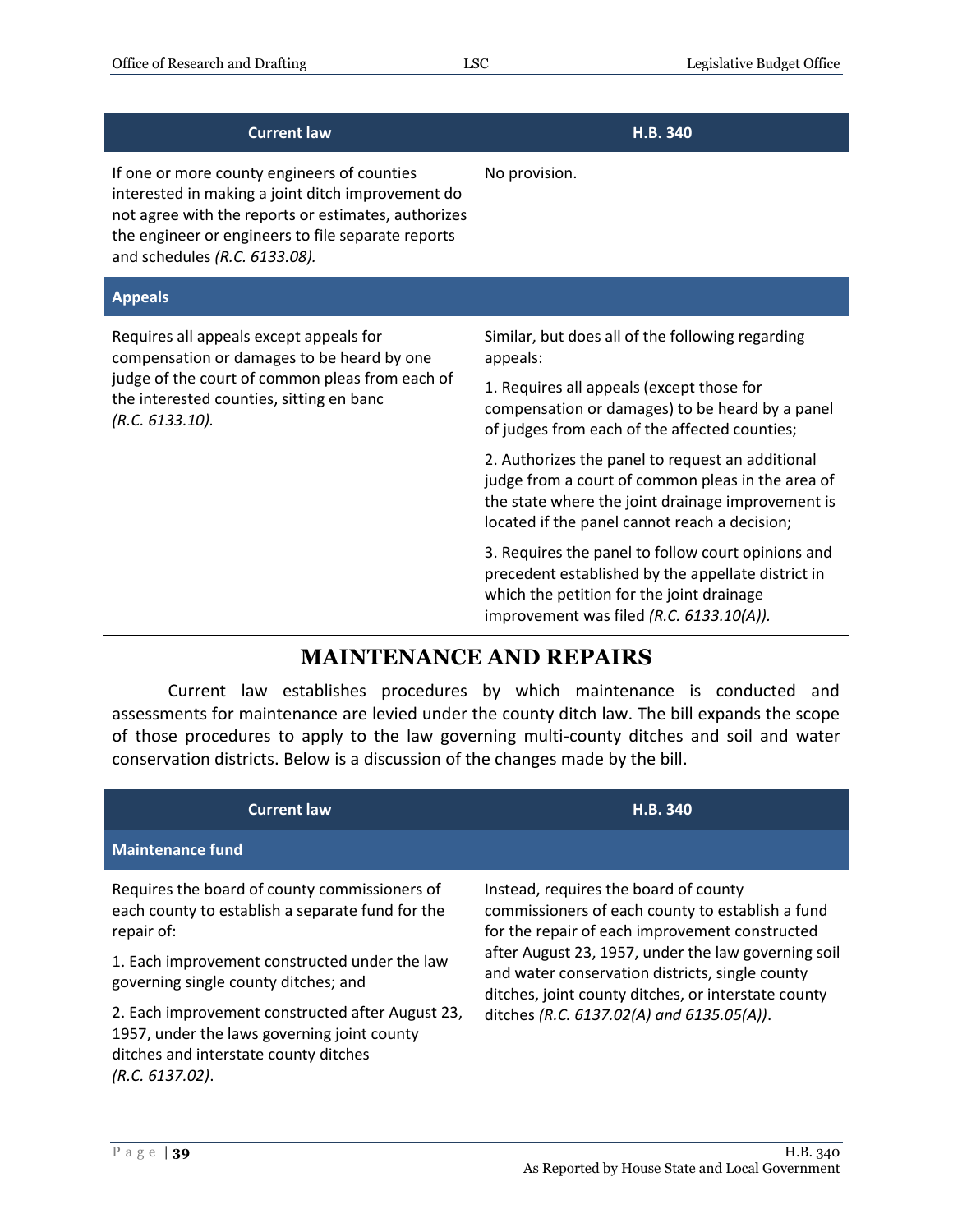| <b>Current law</b>                                                                                                                                                                                                                                                                                                                                                    | H.B. 340                                                                                                                                                                                                                                                                                                                                                                                                                                                                            |  |
|-----------------------------------------------------------------------------------------------------------------------------------------------------------------------------------------------------------------------------------------------------------------------------------------------------------------------------------------------------------------------|-------------------------------------------------------------------------------------------------------------------------------------------------------------------------------------------------------------------------------------------------------------------------------------------------------------------------------------------------------------------------------------------------------------------------------------------------------------------------------------|--|
| <b>Maintenance fund assessments</b>                                                                                                                                                                                                                                                                                                                                   |                                                                                                                                                                                                                                                                                                                                                                                                                                                                                     |  |
| Requires maintenance assessments levied on<br>benefited owners to be based on the estimated<br>benefits for construction of the drainage<br>improvement (R.C. 6137.03).                                                                                                                                                                                               | Instead, requires the assessments to be based on<br>the estimated benefits for all costs of the<br>improvement (R.C. 6137.03(A)(1)).                                                                                                                                                                                                                                                                                                                                                |  |
| Maintenance fund - unencumbered balance                                                                                                                                                                                                                                                                                                                               |                                                                                                                                                                                                                                                                                                                                                                                                                                                                                     |  |
| Prohibits a maintenance fund from having an<br>unencumbered balance of greater than 20% of all<br>construction costs of a drainage improvement<br>(R.C. 6137.03).                                                                                                                                                                                                     | Instead, prohibits a maintenance fund from having<br>an unencumbered balance of greater than 20% of<br>the permanent assessment base established for<br>maintenance under the bill (see "Permanent<br>assessment base for maintenance,"<br>below) (R.C. 6137.03(A)(2)).                                                                                                                                                                                                             |  |
| Permanent assessment base for maintenance                                                                                                                                                                                                                                                                                                                             |                                                                                                                                                                                                                                                                                                                                                                                                                                                                                     |  |
| Requires the county auditor to maintain the<br>original schedule of benefits on owners (of public<br>or private property for the construction of an<br>improvement) as the "permanent base for<br>maintenance assessments," and establishes<br>general procedures for increasing or reducing the<br>assessment and notice and hearing requirements<br>(R.C. 6137.11). | Similar, but makes the following changes:<br>1. Refers to the term as the "permanent<br>assessment base";<br>2. Requires notice of hearings to be sent by first-<br>class mail rather than either by first-class or<br>certified mail;<br>3. Authorizes, rather than requires, the board of<br>county commissioners to review the permanent<br>assessment base every six years from the date of<br>first review of the permanent assessment base<br>$(R.C. 6137.11(C)(4)$ and (D)). |  |
| Owner application for reduction in maintenance assessment                                                                                                                                                                                                                                                                                                             |                                                                                                                                                                                                                                                                                                                                                                                                                                                                                     |  |
| Authorizes an owner to apply for a reduction in<br>maintenance assessment due to repair and<br>maintenance work the owner proposes to do and<br>requires the county engineer, when making<br>inspections of drainage improvements, to note the<br>extent to which any owner has carried out the<br>work (R.C. 6137.08).                                               | Similar, but only requires the county engineer,<br>when making inspections of drainage<br>improvements, to so note with regard to an owner<br>who has actually applied for a reduction in<br>maintenance assessment (R.C. 6137.08(B)).                                                                                                                                                                                                                                              |  |
| <b>Reduction in maintenance assessment</b>                                                                                                                                                                                                                                                                                                                            |                                                                                                                                                                                                                                                                                                                                                                                                                                                                                     |  |
| Requires the clerk of the board of county<br>commissioners to file with the county auditor a list<br>of owners who have been certified by the soil and<br>water conservation district for a 50% reduction in                                                                                                                                                          | Instead, does both of the following:<br>1. Requires the clerk to file with the county auditor<br>a list of owners who have been granted any                                                                                                                                                                                                                                                                                                                                         |  |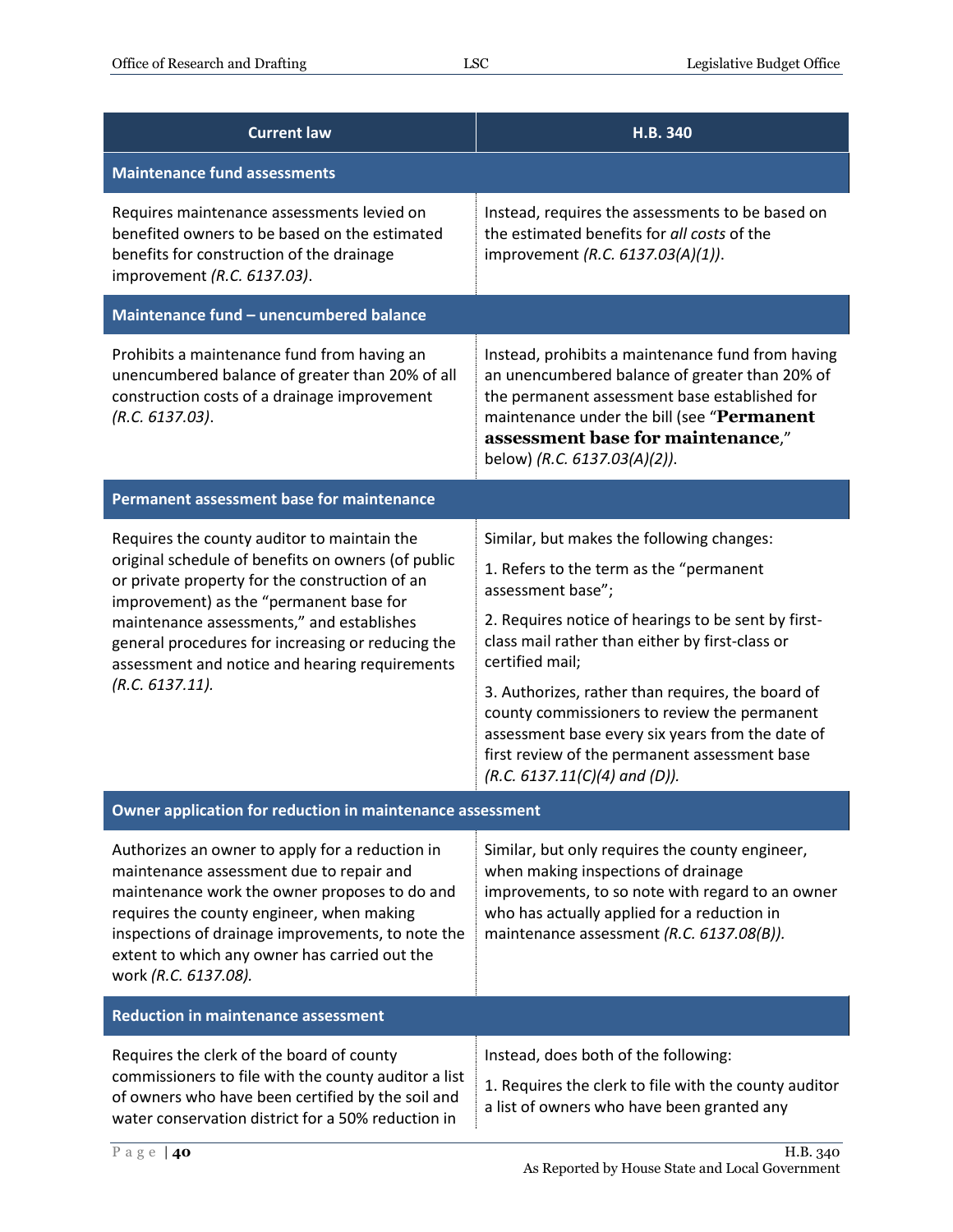| <b>Current law</b>                                                                                                                                        | H.B. 340                                                                                                                                                                                                       |
|-----------------------------------------------------------------------------------------------------------------------------------------------------------|----------------------------------------------------------------------------------------------------------------------------------------------------------------------------------------------------------------|
| maintenance assessment for the current year on<br>or before July 1 of each year (R.C. 6137.09).                                                           | reduction in maintenance assessment for the<br>current year; and                                                                                                                                               |
|                                                                                                                                                           | 2. Requires the clerk to file the list on or before<br>August 1 of each year (R.C. 6137.09(D)).                                                                                                                |
| <b>Maintenance assessment deposit</b>                                                                                                                     |                                                                                                                                                                                                                |
| No provision.                                                                                                                                             | Establishes the following requirements concerning<br>maintenance assessments:                                                                                                                                  |
|                                                                                                                                                           | 1. With respect to a single county drainage<br>improvement, requires the county auditor to place<br>maintenance assessments into the maintenance<br>fund for the improvement;                                  |
|                                                                                                                                                           | 2. With respect to a joint county drainage<br>improvement, does all of the following:                                                                                                                          |
|                                                                                                                                                           | --Requires each county auditor that is not the lead<br>county auditor to place the maintenance<br>assessments into the maintenance fund for the<br>improvement;                                                |
|                                                                                                                                                           | --Twice a year, requires each such auditor to<br>transfer that money to the county auditor of the<br>lead county, who must deposit the money into the<br>joint drainage improvement's maintenance fund;<br>and |
|                                                                                                                                                           | --Requires the county auditor of the lead county to<br>place maintenance assessments received in the<br>lead county into the joint drainage improvement's<br>maintenance fund. (R.C. 6137.03(E)(1) and (2).)   |
| Responsibility for maintenance of joint county drainage improvements                                                                                      |                                                                                                                                                                                                                |
| Requires each county engineer to inspect and<br>maintain joint county drainage improvements<br>(R.C. 6137.06).                                            | Instead, requires the lead county engineer to<br>inspect and maintain all joint county drainage<br>improvements (R.C. 6137.06(A)).                                                                             |
| <b>County engineer reports</b>                                                                                                                            |                                                                                                                                                                                                                |
| Requires the county engineer to issue an<br>inspection report to the board of county<br>commissioners on or before June 1 of each year<br>(R.C. 6137.06). | Instead, requires the report to be issued on or<br>before July 1 of each year (R.C. 6137.03(C)).                                                                                                               |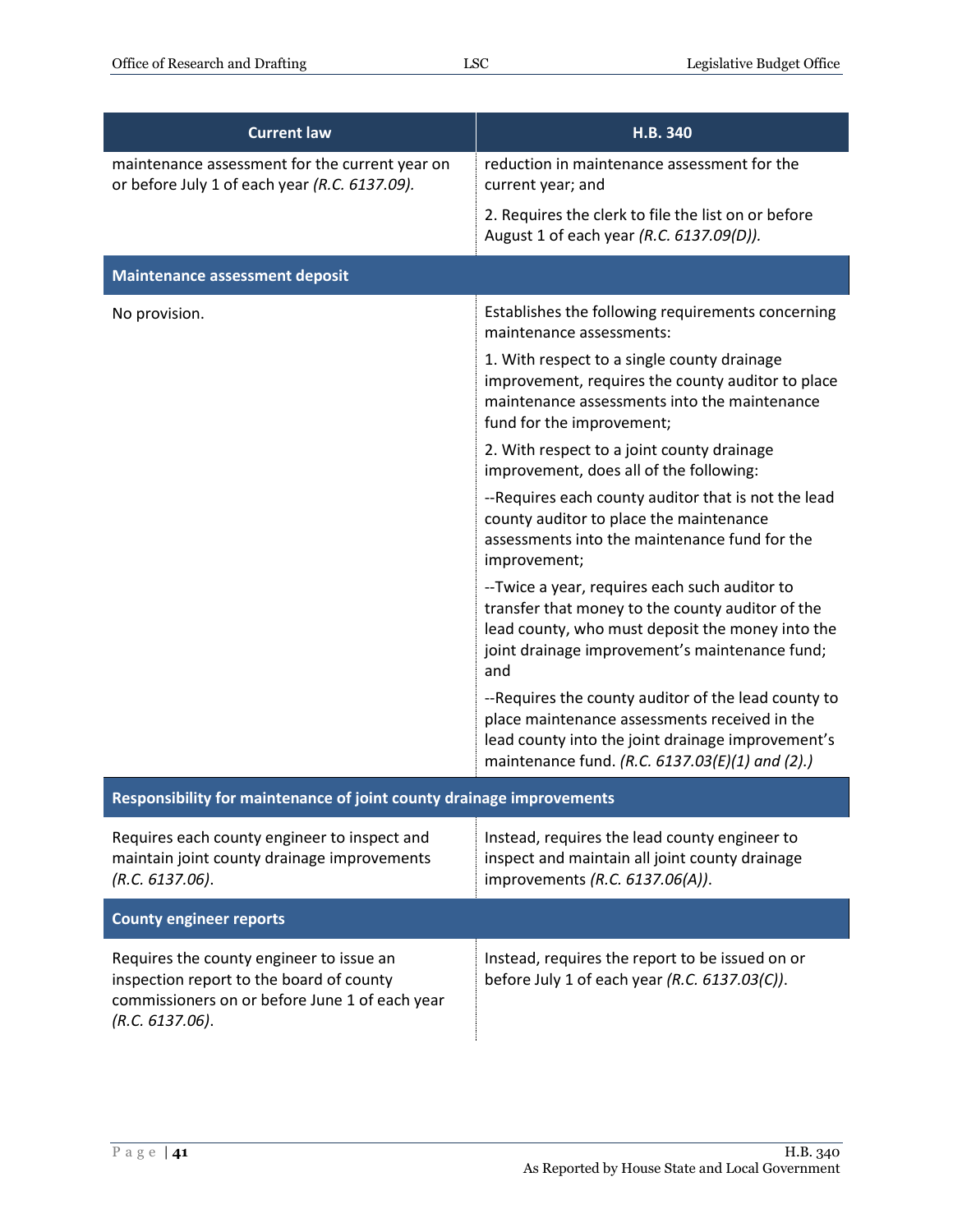| <b>Current law</b>                                                                                                                                                                                                                       | <b>H.B. 340</b>                                                                                                                                                                                                                                                                   |
|------------------------------------------------------------------------------------------------------------------------------------------------------------------------------------------------------------------------------------------|-----------------------------------------------------------------------------------------------------------------------------------------------------------------------------------------------------------------------------------------------------------------------------------|
| Use of county engineer reports                                                                                                                                                                                                           |                                                                                                                                                                                                                                                                                   |
| No provision.                                                                                                                                                                                                                            | Requires the board of county commissioners to do<br>both of the following:                                                                                                                                                                                                        |
|                                                                                                                                                                                                                                          | 1. Use the county engineer's estimate on repair<br>and maintenance of drainage improvements when<br>determining the annual maintenance assessments,<br>which must be based on a percentage of the<br>permanent assessment base;<br>2. On or before the second Monday of September |
|                                                                                                                                                                                                                                          | each year, direct the county auditor or auditors to<br>place the maintenance assessments on the tax<br>duplicate (R.C. 6137.03(D)).                                                                                                                                               |
| Notification of violations of Water Pollution Control Law                                                                                                                                                                                |                                                                                                                                                                                                                                                                                   |
| Requires a county engineer to notify the<br>appropriate county board of health of potential<br>violations of the Water Pollution Control Law<br>regarding any drainage channel (R.C. 6137.14).                                           | Instead, requires the county engineer to notify the<br>Director of Environmental Protection of those<br>potential violations (R.C. 6137.14).                                                                                                                                      |
| County drainage maintenance fund - payment of estimates for repair                                                                                                                                                                       |                                                                                                                                                                                                                                                                                   |
| Requires the county engineer to approve all<br>estimates paid from the county drainage<br>maintenance fund for the repair and maintenance<br>of drainage improvements (R.C. 6137.06).                                                    | No provision.                                                                                                                                                                                                                                                                     |
| Drainage maintenance district - same watershed                                                                                                                                                                                           |                                                                                                                                                                                                                                                                                   |
| Regarding the combining of drainage<br>improvements into a drainage maintenance<br>district, specifies that the improvements must be<br>in the same watershed (R.C. 6137.04).                                                            | Eliminates the requirement that the improvements<br>be located in the same watershed<br>(R.C. 6137.04(A)(2)).                                                                                                                                                                     |
| Drainage maintenance district - factors to consider                                                                                                                                                                                      |                                                                                                                                                                                                                                                                                   |
| Regarding the combining of drainage<br>improvements into a drainage maintenance<br>district, requires the board of county<br>commissioners and county engineer to consider<br>uniformity of topography and soil types<br>(R.C. 6137.04). | Similar, but requires the board and engineer to<br>also consider similarity of costs<br>(R.C. 6137.04(A)(1)).                                                                                                                                                                     |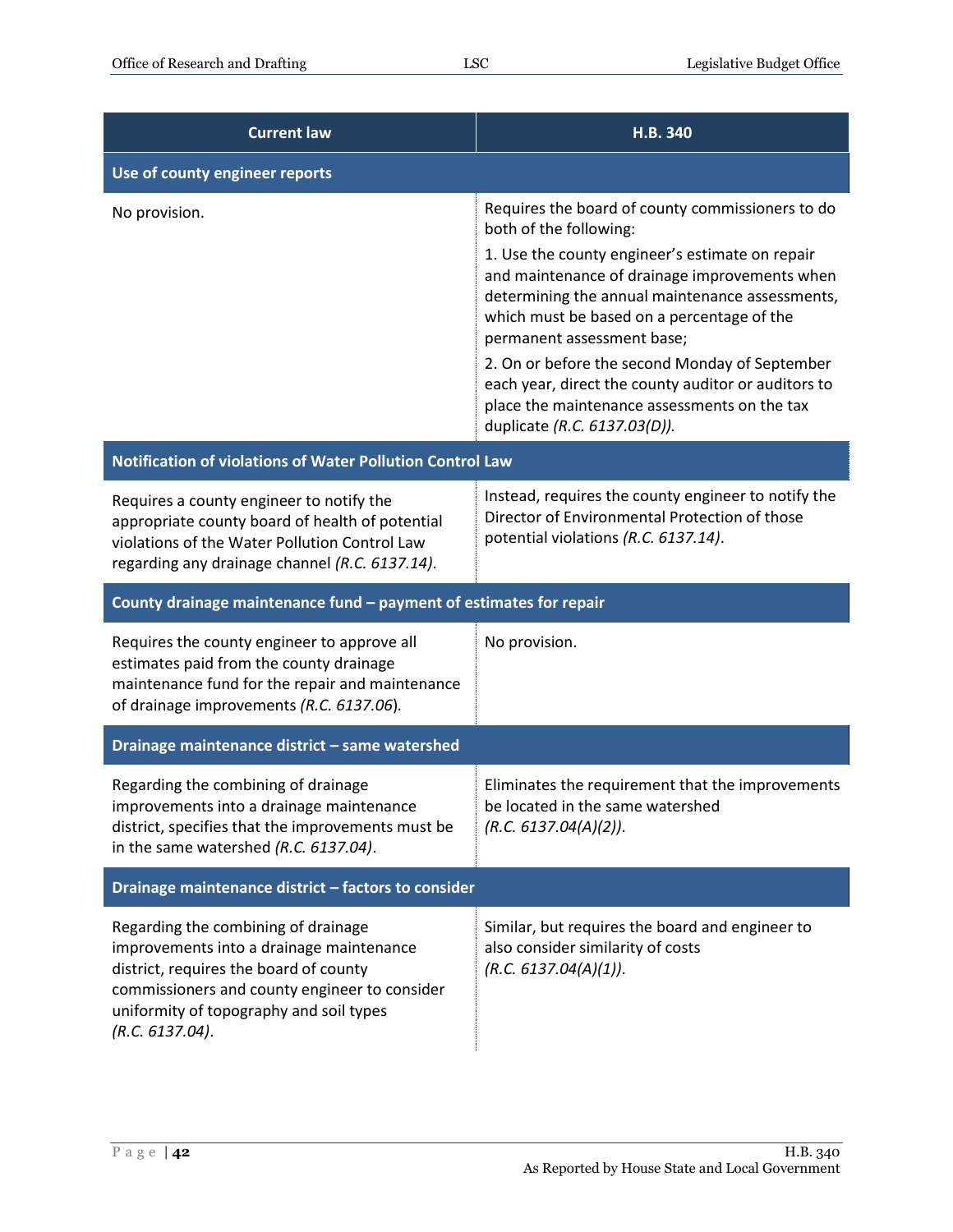| <b>Current law</b>                                                                                                                                                                                                                                                                                          | H.B.340                                                                                                                                                                                                                                                                                                                                                             |  |
|-------------------------------------------------------------------------------------------------------------------------------------------------------------------------------------------------------------------------------------------------------------------------------------------------------------|---------------------------------------------------------------------------------------------------------------------------------------------------------------------------------------------------------------------------------------------------------------------------------------------------------------------------------------------------------------------|--|
| Procedures for drainage improvement repair or maintenance - identification                                                                                                                                                                                                                                  |                                                                                                                                                                                                                                                                                                                                                                     |  |
| Specifies that any of the following may identify a<br>need for repair or maintenance of a drainage<br>improvement:                                                                                                                                                                                          | Similar, but adds the lead county's county<br>engineer (R.C. 6137.05(B)).                                                                                                                                                                                                                                                                                           |  |
| 1. The board of county commissioners or joint<br>board of county commissioners;                                                                                                                                                                                                                             |                                                                                                                                                                                                                                                                                                                                                                     |  |
| 2. County engineer; or                                                                                                                                                                                                                                                                                      |                                                                                                                                                                                                                                                                                                                                                                     |  |
| 3. A land owner subject to the maintenance<br>assessment (R.C. 6137.05).                                                                                                                                                                                                                                    |                                                                                                                                                                                                                                                                                                                                                                     |  |
| Procedures for drainage improvement repair or maintenance - inspection                                                                                                                                                                                                                                      |                                                                                                                                                                                                                                                                                                                                                                     |  |
| Requires the board of county commissioners or<br>joint board of county commissioners or the county<br>engineer to inspect the condition of the drainage<br>improvement (R.C. 6137.05).                                                                                                                      | Instead, only requires the county engineer to<br>inspect (R.C. 6137.05(B)).                                                                                                                                                                                                                                                                                         |  |
| Procedures for drainage improvement repair or maintenance - estimate of costs                                                                                                                                                                                                                               |                                                                                                                                                                                                                                                                                                                                                                     |  |
| Requires the board of county commissioners or<br>joint board of county commissioners to make an<br>estimate of the necessary work and material for<br>the repair or maintenance activity (R.C. 6137.05).                                                                                                    | Instead, only requires the county engineer to make<br>an estimate of the cost of the necessary work<br>(R.C. 6137.05(C)(1)).                                                                                                                                                                                                                                        |  |
| Procedures for drainage improvement repair or maintenance - performance of work                                                                                                                                                                                                                             |                                                                                                                                                                                                                                                                                                                                                                     |  |
| Requires the board of county commissioners or<br>joint board of county commissioners to determine<br>whether the work should be done by force<br>account, contract through competitive bidding, or<br>both, to certify costs to the county auditor, and<br>proceed with competitive bidding (R.C. 6137.05). | Similar, but only requires the county engineer to<br>determine whether the work should be done by<br>force account, contract through competitive<br>bidding, or both and streamlines the competitive<br>bidding procedures by referring to the general<br>county competitive bidding law<br>(R.C. 6137.05(C)(2)).                                                   |  |
| No provision.                                                                                                                                                                                                                                                                                               | Defines "force account" as the county engineer<br>will act as contractor, using labor employed by the<br>engineer using material and equipment either<br>owned by the county or leased or purchased in<br>compliance with competitive bidding laws and<br>excludes subcontracting any part of such work<br>unless done pursuant to those laws<br>(R.C. 6137.01(B)). |  |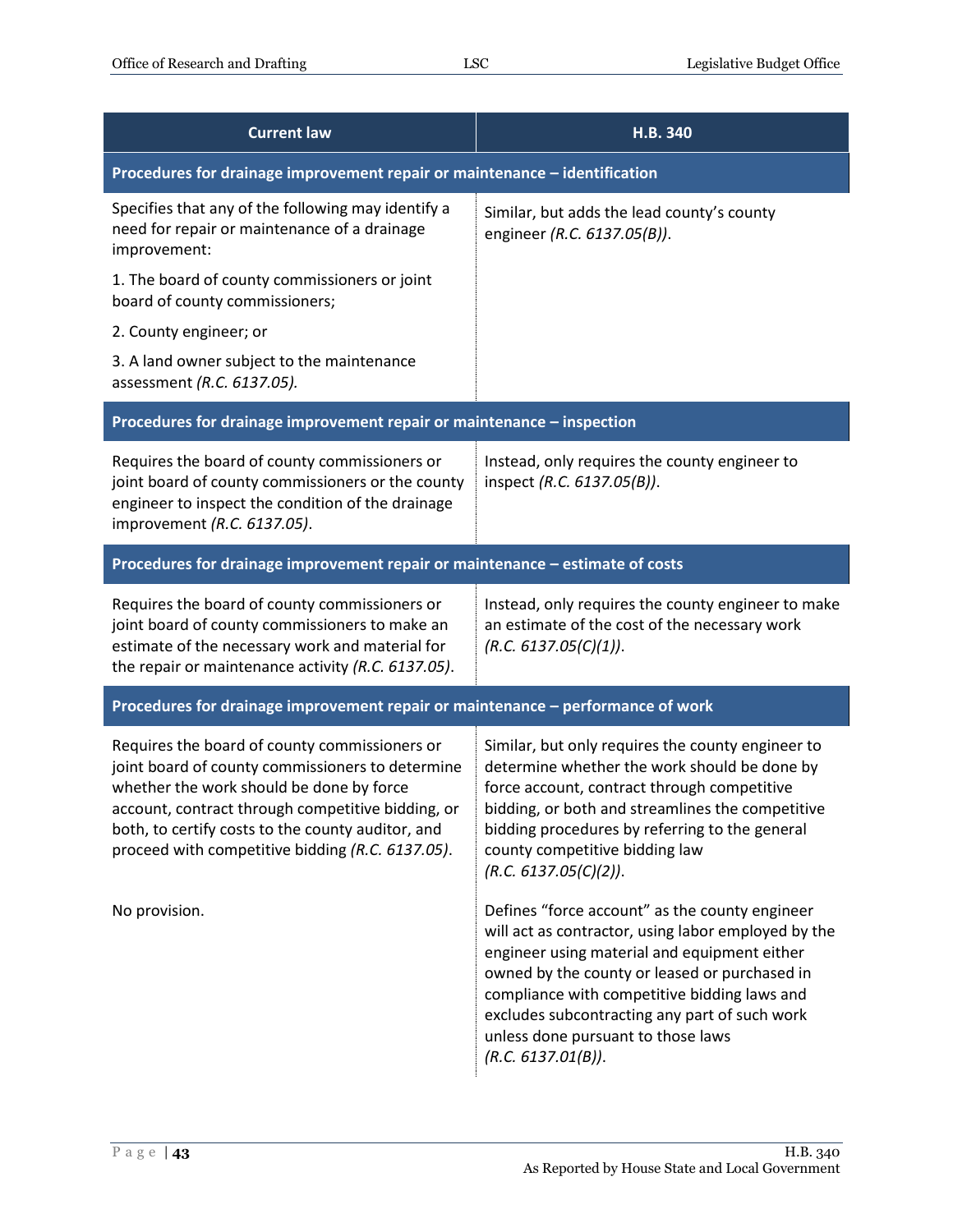| <b>Current law</b>                                                                                                                                                                                                                                                                                                       | H.B. 340                                                                                                                                                                                                                                                                                                                                                                                     |  |
|--------------------------------------------------------------------------------------------------------------------------------------------------------------------------------------------------------------------------------------------------------------------------------------------------------------------------|----------------------------------------------------------------------------------------------------------------------------------------------------------------------------------------------------------------------------------------------------------------------------------------------------------------------------------------------------------------------------------------------|--|
| Procedures for drainage improvement repair or maintenance - contract with soil and water<br>conservation district                                                                                                                                                                                                        |                                                                                                                                                                                                                                                                                                                                                                                              |  |
| No provision.                                                                                                                                                                                                                                                                                                            | Authorizes the board of county commissioners or<br>joint board of county commissioners and the<br>county engineer to contract with a soil and water<br>conservation district for the repair and permanent<br>maintenance of any drainage improvement for<br>which the county engineer is responsible, whether<br>as the county engineer or as the lead county<br>engineer (R.C. 6137.05(D)). |  |
| Repairs, repair assessments, and inadequate drainage repair funds                                                                                                                                                                                                                                                        |                                                                                                                                                                                                                                                                                                                                                                                              |  |
| Regarding repairs to a drainage improvement,<br>does all of the following:                                                                                                                                                                                                                                               | Generally retains current law regarding repairs to a<br>drainage improvement, but:                                                                                                                                                                                                                                                                                                           |  |
| 1. Authorizes a board of county commissioners to<br>authorize a county engineer to make repairs at a<br>cost not to exceed \$4,000;                                                                                                                                                                                      | 1. Increases the amount a board of county<br>commissioners may authorize a county engineer to<br>spend to make repairs to a cost not to exceed                                                                                                                                                                                                                                               |  |
| 2. Limits the number of semiannual installments<br>that may be made to owners to pay for repairs to                                                                                                                                                                                                                      | \$24,000;<br>2. Increases the limit on the number of                                                                                                                                                                                                                                                                                                                                         |  |
| four;                                                                                                                                                                                                                                                                                                                    | semiannual installments to ten;                                                                                                                                                                                                                                                                                                                                                              |  |
| 3. Authorizes a board to make payment for a<br>drainage improvement repair from the county<br>general fund when the drainage repair fund is<br>inadequate and requires the board to repay the<br>county general fund as soon as adequate funds<br>become available in the drainage maintenance<br>fund. (R.C. 6137.051.) | 3. Eliminates the authorization to pay for repairs<br>from the county general fund when the drainage<br>repair fund for the improvement is inadequate.<br>$(R.C. 6137.051(C)$ and $(E).$                                                                                                                                                                                                     |  |

## <span id="page-43-0"></span>**Drainage equipment and miscellaneous**

| <b>Current law</b>                                                                                                                                                                                        | <b>H.B 340</b>                                                                                                                                                                                                                                       |
|-----------------------------------------------------------------------------------------------------------------------------------------------------------------------------------------------------------|------------------------------------------------------------------------------------------------------------------------------------------------------------------------------------------------------------------------------------------------------|
| <b>Rotary fund</b>                                                                                                                                                                                        |                                                                                                                                                                                                                                                      |
| Requires the county auditor to establish and<br>maintain a rotary fund for the purchase of<br>equipment, materials, and labor related to the<br>general maintenance of watercourses<br>$(R.C. 6137.06)$ . | Instead, authorizes, rather than requires, the<br>county auditor to establish and maintain a rotary<br>fund for the purchase of equipment, materials,<br>and labor related to the general maintenance of<br>drainage improvements (R.C. 6137.06(E)). |